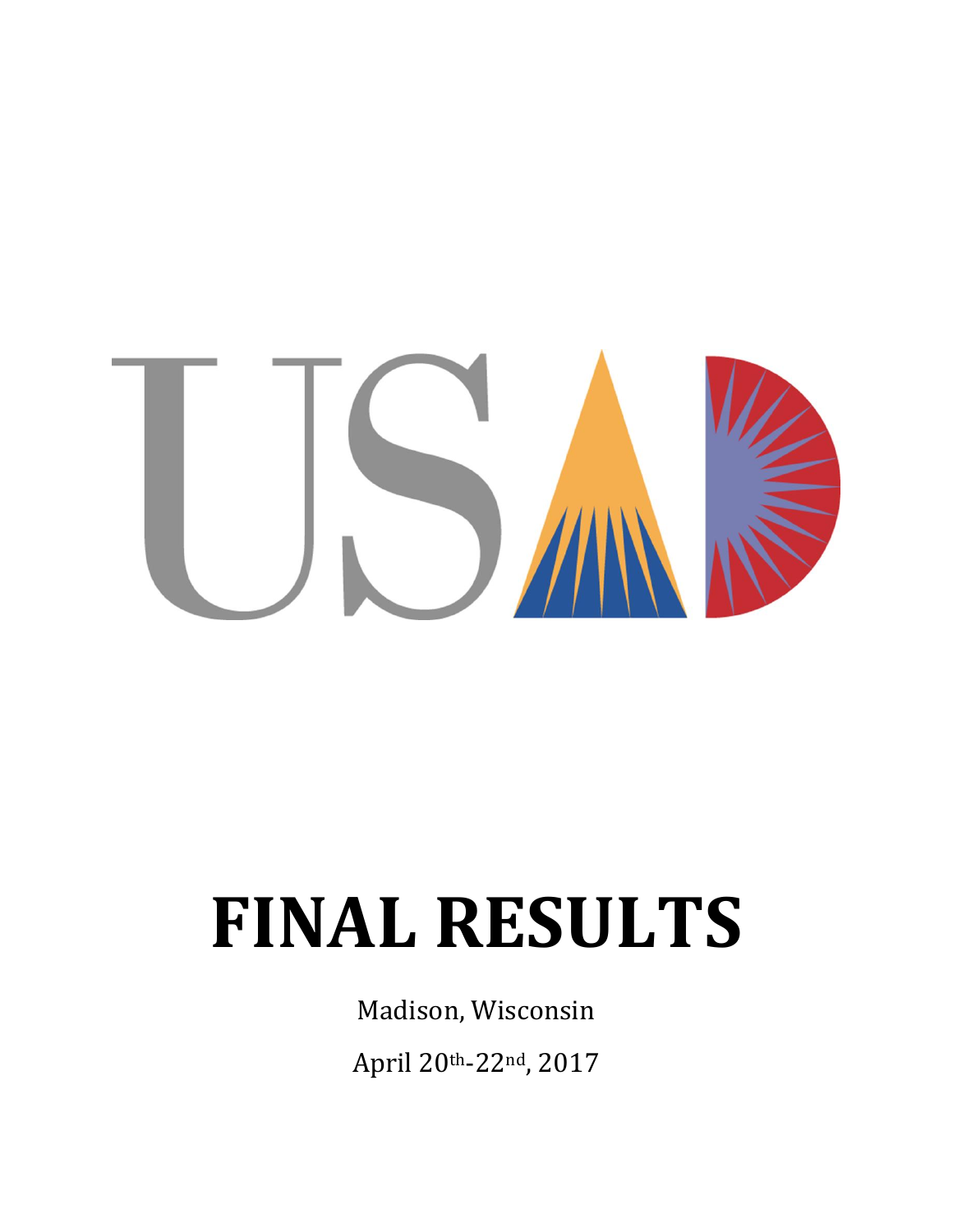# **Table of Contents**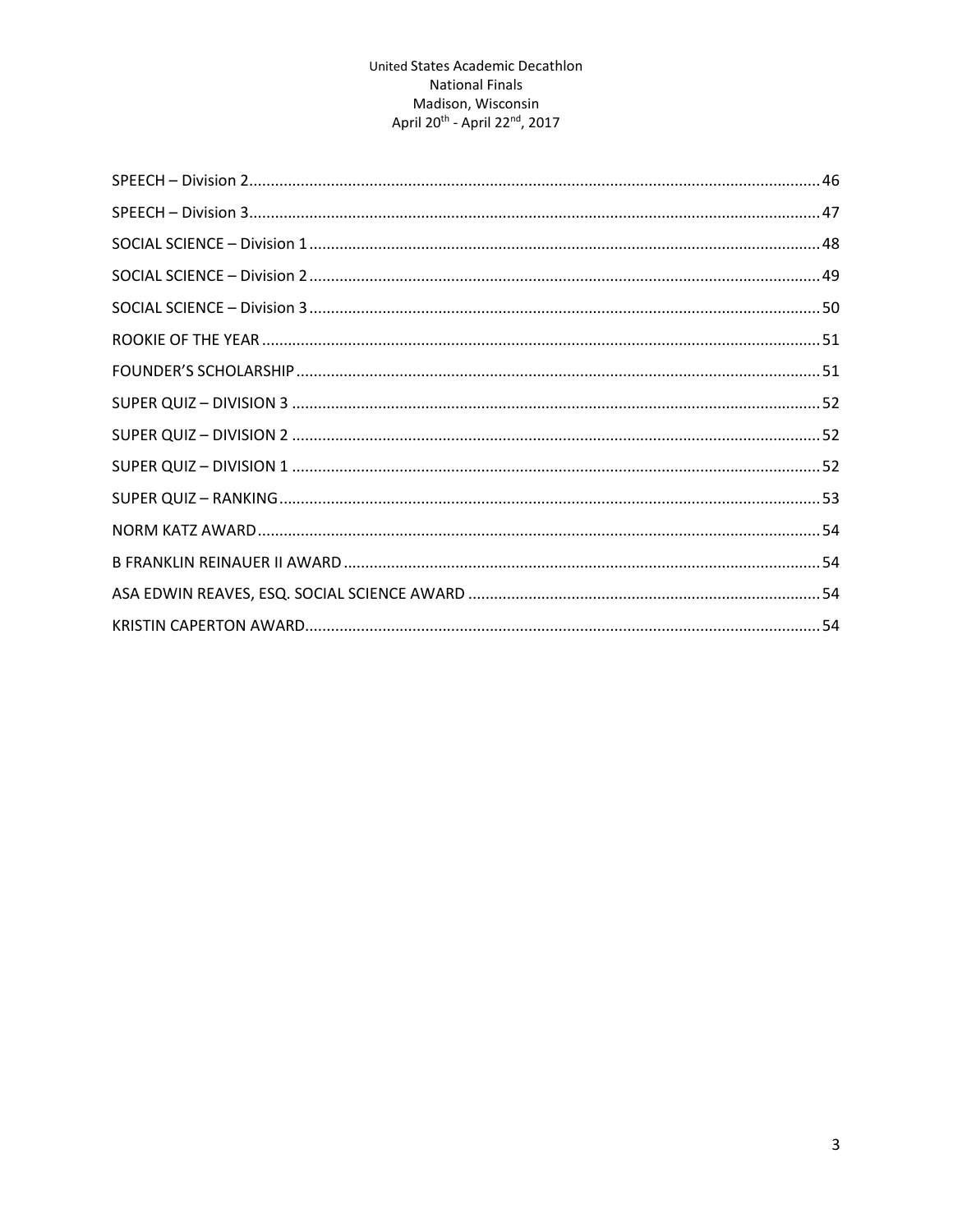## **OVERALL TEAM SCORES**

<span id="page-3-0"></span>

| 1  | 54,507.7 | Granada Hills Charter High School                                           | California     |
|----|----------|-----------------------------------------------------------------------------|----------------|
| 2  | 52,914.8 | Highland Park High School                                                   | Texas          |
| 3  | 48,823.4 | Oakwood High School                                                         | Ohio           |
| 4  | 47,509.4 | Whitney M. Young Magnet High School                                         | Illinois       |
| 5  | 46,773.0 | Canyon del Oro High School                                                  | Arizona        |
| 6  | 45,210.5 | Acton-Boxborough Regional High School                                       | Massachusetts  |
| 7  | 44,160.2 | Cedar Rapids Jefferson High School                                          | lowa           |
| 8  | 43,612.5 | Bishop Hendricken High School                                               | Rhode Island   |
| 9  | 43,039.7 | Shanghai High School International Division                                 | Shanghai       |
| 10 | 42,911.8 | North Penn High School                                                      | Pennsylvania   |
| 11 | 42,073.3 | Wilmot Union High School                                                    | Wisconsin      |
| 12 | 41,669.9 | Madison Academic Magnet High School                                         | Tennessee      |
| 13 | 40,874.2 | Shanghai Foreign Language School Affiliated to SISU                         | Shanghai       |
| 14 | 40,009.3 | Mount Michael Benedictine School                                            | Nebraska       |
| 15 | 39,917.6 | Martinsville High School                                                    | Indiana        |
| 16 | 39,829.2 | <b>Beijing National Day School</b>                                          | <b>Beijing</b> |
| 17 | 38,868.8 | Scarborough High School                                                     | Maine          |
| 18 | 38,558.4 | Lathrop High School                                                         | Alaska         |
| 19 | 38,524.3 | Shanghai Pinghe School                                                      | Shanghai       |
| 20 | 38,404.7 | Parsippany High School                                                      | New Jersey     |
| 21 | 38,240.1 | Dreher High School                                                          | South Carolina |
| 22 | 37,680.2 | Bingham High School                                                         | Utah           |
| 23 | 36,821.1 | International Department the Affiliated High School of SCNU                 | Guangdong      |
| 24 | 36,752.5 | Sugar-Salem High School                                                     | Idaho          |
| 25 | 36,726.3 | Kamehameha Schools                                                          | Hawaii         |
| 26 | 35,361.8 | No. 2 High School of East China Normal University                           | Shanghai       |
| 27 | 35,341.6 | Hangzhou No. 2 High School of Zhejiang Province                             | Zhejiang       |
| 28 | 34,973.9 | Lakeview-Fort Oglethorpe High School                                        | Georgia        |
| 29 | 34,510.1 | Hangzhou Foreign Languages School                                           | Zhejiang       |
| 30 | 34,447.6 | WHBC of Wuhan Foreign Languages School                                      | Hubei          |
| 31 | 33,511.8 | Saint Peter High School                                                     | Minnesota      |
| 32 | 32,988.2 | Caddo Parish Magnet High School                                             | Louisiana      |
| 33 | 32,979.9 | Shawnee Mission South High School                                           | Kansas         |
| 34 | 32,352.5 | Jian Ping High School                                                       | Shanghai       |
| 35 | 32,301.7 | The Affiliated High School of South China Normal University                 | Guangdong      |
| 36 | 32,137.8 | Chengdu Jiaxiang Foreign Language School Attached to No. 7<br>Middle School | Sichuan        |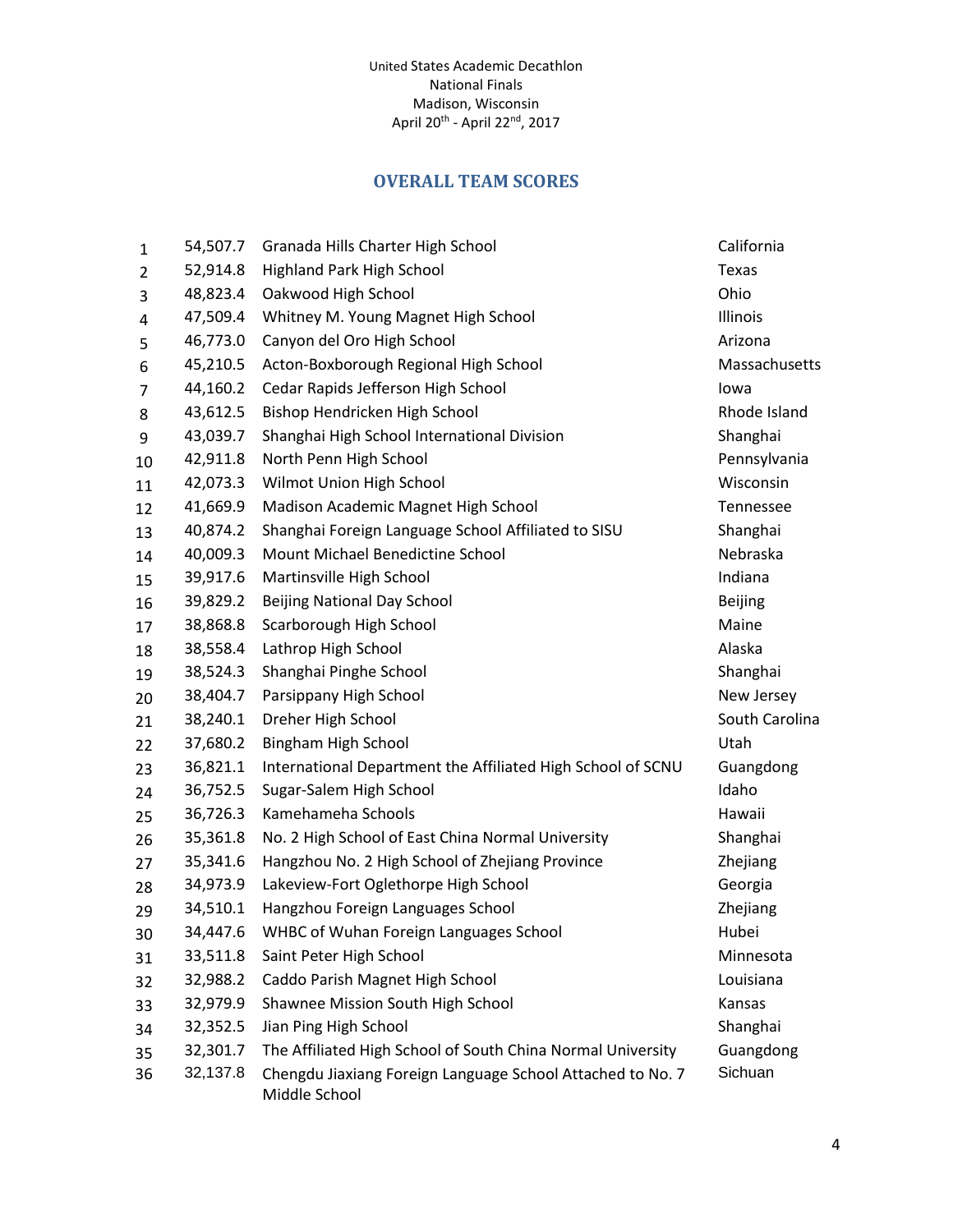| 37 | 31,149.3 | High School Affiliated to Shanghai Jiaotong University | Shanghai          |
|----|----------|--------------------------------------------------------|-------------------|
| 38 | 31,115.5 | Saint Pius X High School                               | <b>New Mexico</b> |
| 39 | 30,870.3 | Chengdu Foreign Languages School                       | Sichuan           |
| 40 | 29,939.2 | Shenzhen Middle School                                 | Guangdong         |
| 41 | 29,624.1 | Lyndonville Central School                             | New York          |
| 42 | 29,447.2 | <b>Trumbull High School</b>                            | Connecticut       |
| 43 | 29,000.5 | Madison Central High School                            | Mississippi       |
| 44 | 28,496.9 | Southbank International 2                              | London            |
| 45 | 28,418.0 | Wheatland High School                                  | Wyoming           |
| 46 | 27,722.7 | Southbank International 1                              | London            |
| 47 | 26,657.0 | Frontier Academy Charter                               | Colorado          |
| 48 | 26,306.5 | The Westside Miniveristy                               | <b>British</b>    |
|    |          |                                                        | Columbia          |
| 49 | 25,740.8 | Thomas S. Wootton High School                          | Maryland          |
| 50 | 24,114.5 | University Academy                                     | Missouri          |
| 51 | 19,593.7 | The Westside School                                    | <b>British</b>    |
|    |          |                                                        | Columbia          |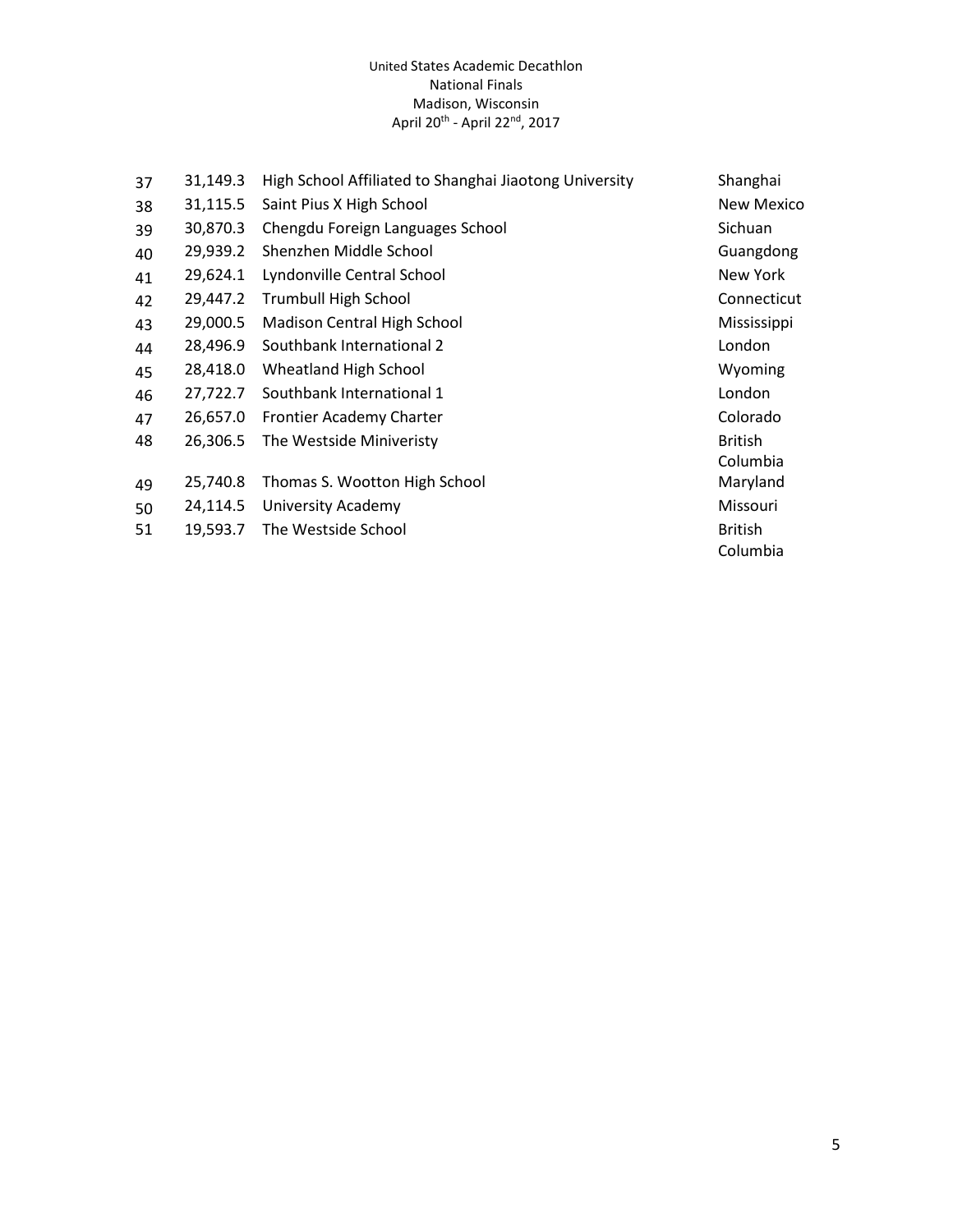## **OVERALL TEAM SCORE BY DIVISION**

### <span id="page-5-0"></span>Division 1

| $\mathbf{1}$ | 54,507.7 | Granada Hills Charter High School                              | California      |
|--------------|----------|----------------------------------------------------------------|-----------------|
| 2            | 52,914.8 | <b>Highland Park High School</b>                               | Texas           |
| 3            | 47,509.4 | Whitney M. Young Magnet High School                            | Illinois        |
| 4            | 46,773.0 | Canyon del Oro High School                                     | Arizona         |
| 5            | 45,210.5 | Acton-Boxborough Regional High School                          | Massachusetts   |
| 6            | 44,160.2 | Cedar Rapids Jefferson High School                             | lowa            |
| 7            | 42,911.8 | North Penn High School                                         | Pennsylvania    |
| 8            | 39,917.6 | Martinsville High School                                       | Indiana         |
| 9            | 37,680.2 | Bingham High School                                            | Utah            |
| 10           | 35,341.6 | Hangzhou No. 2 High School of Zhejiang Province                | <b>Zhejiang</b> |
| 11           | 32,352.5 | Jian Ping High School                                          | Shanghai        |
| 12           | 32,301.7 | The Affiliated High School of South China Normal<br>University | Guangdong       |
| 13           | 30,870.3 | Chengdu Foreign Languages School                               | Sichuan         |
| 14           | 29,447.2 | <b>Trumbull High School</b>                                    | Connecticut     |
| 15           | 25,740.8 | Thomas S. Wootton High School                                  | Maryland        |
|              |          |                                                                |                 |

## Division 2

| $\mathbf{1}$   | 43,612.5 | Bishop Hendricken High School                       | Rhode Island   |
|----------------|----------|-----------------------------------------------------|----------------|
| 2              | 43,039.7 | Shanghai High School International Division         | Shanghai       |
| 3              | 42,073.3 | Wilmot Union High School                            | Wisconsin      |
| 4              | 40,874.2 | Shanghai Foreign Language School Affiliated to SISU | Shanghai       |
| 5              | 38,868.8 | Scarborough High School                             | Maine          |
| 6              | 38,558.4 | Lathrop High School                                 | Alaska         |
| $\overline{7}$ | 38,404.7 | Parsippany High School                              | New Jersey     |
| 8              | 38,240.1 | Dreher High School                                  | South Carolina |
| 9              | 35,361.8 | No. 2 High School of East China Normal University   | Shanghai       |
| 10             | 34,973.9 | Lakeview-Fort Oglethorpe High School                | Georgia        |
| 11             | 34,447.6 | WHBC of Wuhan Foreign Languages School              | Hubei          |
| 12             | 32,988.2 | Caddo Parish Magnet High School                     | Louisiana      |
| 13             | 32,979.9 | Shawnee Mission South High School                   | Kansas         |
| 14             | 29,000.5 | Madison Central High School                         | Mississippi    |
|                |          |                                                     |                |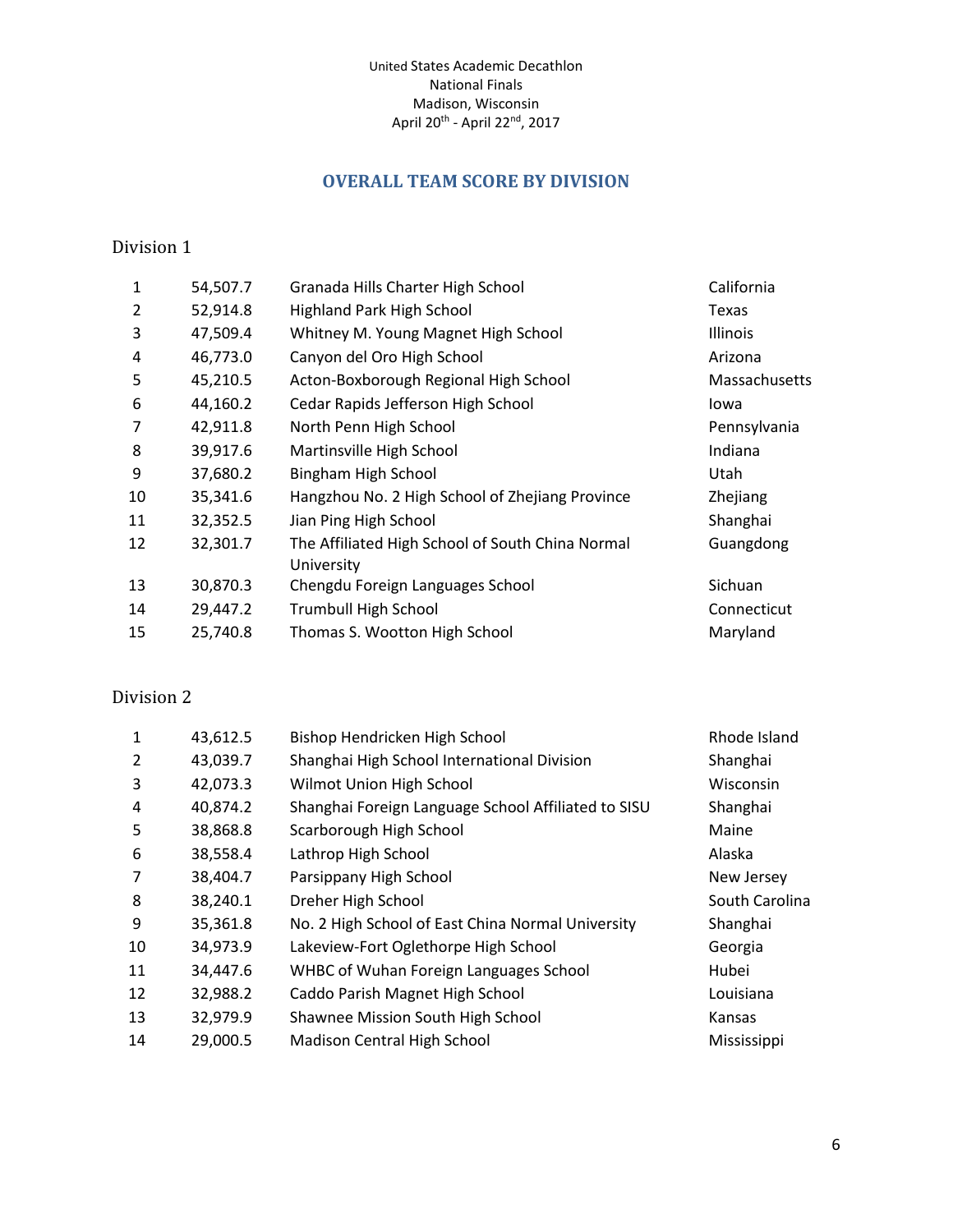#### Division 3

| 1  | 48,823.4 | Oakwood High School                                                         | Ohio                       |
|----|----------|-----------------------------------------------------------------------------|----------------------------|
| 2  | 41,669.9 | Madison Academic Magnet High School                                         | <b>Tennessee</b>           |
| 3  | 40,009.3 | Mount Michael Benedictine School                                            | Nebraska                   |
| 4  | 39,829.2 | <b>Beijing National Day School</b>                                          | <b>Beijing</b>             |
| 5  | 38,524.3 | Shanghai Pinghe School                                                      | Shanghai                   |
| 6  | 36,821.1 | International Department the Affiliated High School of<br><b>SCNU</b>       | Guangdong                  |
| 7  | 36,752.5 | Sugar-Salem High School                                                     | Idaho                      |
| 8  | 36,726.3 | Kamehameha Schools                                                          | Hawaii                     |
| 9  | 34,510.1 | Hangzhou Foreign Languages School                                           | Zhejiang                   |
| 10 | 33,511.8 | Saint Peter High School                                                     | Minnesota                  |
| 11 | 32,137.8 | Chengdu Jiaxiang Foreign Language School Attached to<br>No. 7 Middle School | Sichuan                    |
| 12 | 31,149.3 | High School Affiliated to Shanghai Jiaotong University                      | Shanghai                   |
| 13 | 31,115.5 | Saint Pius X High School                                                    | <b>New Mexico</b>          |
| 14 | 29,939.2 | Shenzhen Middle School                                                      | Guangdong                  |
| 15 | 29,624.1 | Lyndonville Central School                                                  | New York                   |
| 16 | 28,496.9 | Southbank International 2                                                   | London                     |
| 17 | 28,418.0 | Wheatland High School                                                       | Wyoming                    |
| 18 | 27,722.7 | Southbank International 1                                                   | London                     |
| 19 | 26,657.0 | Frontier Academy Charter                                                    | Colorado                   |
| 20 | 26,306.5 | The Westside Miniveristy                                                    | <b>British</b><br>Columbia |
| 21 | 24,114.5 | <b>University Academy</b>                                                   | Missouri                   |
| 22 | 19,593.7 | The Westside School                                                         | <b>British</b><br>Columbia |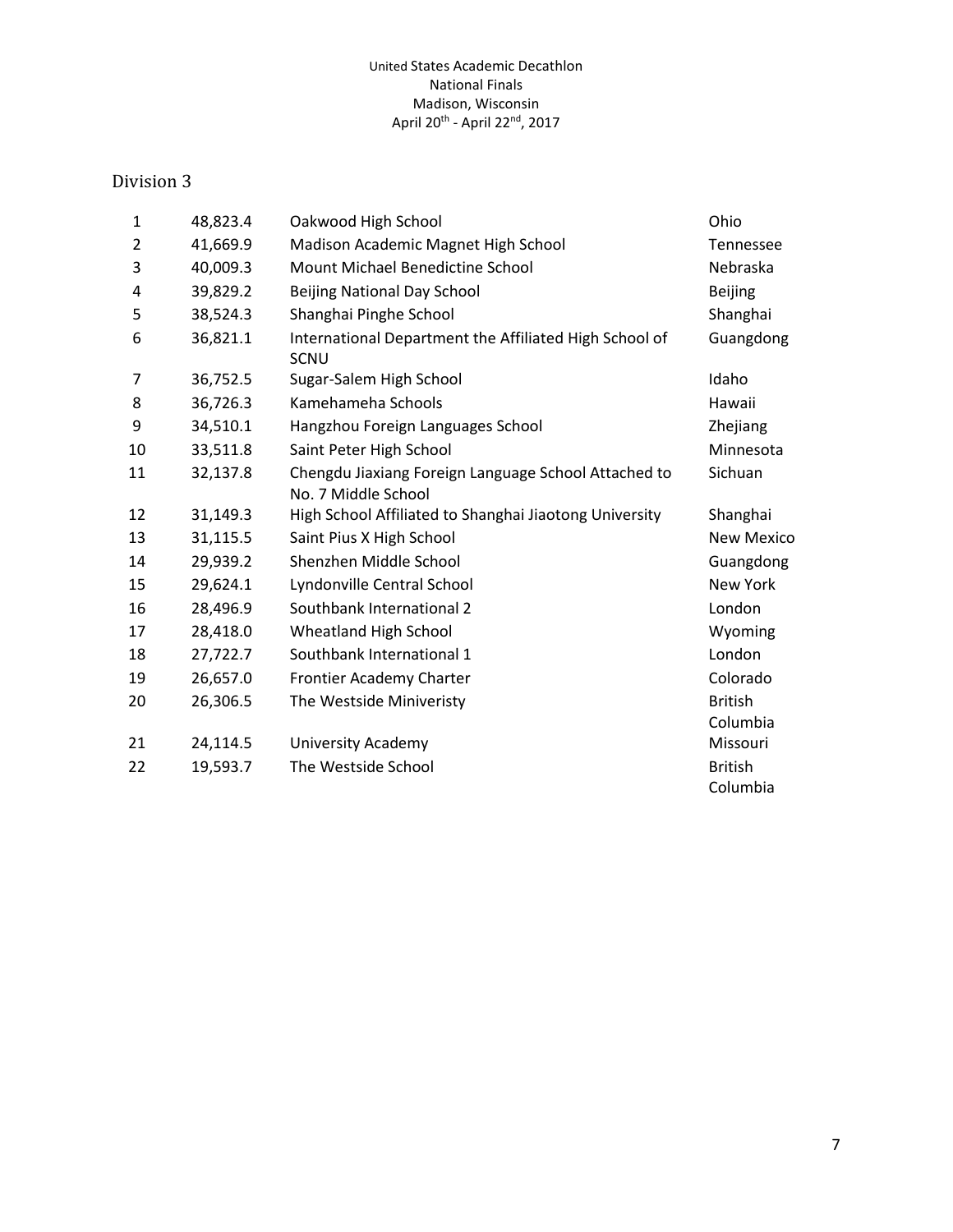## **TOP SCORING STUDENT BY DIVISION**

## <span id="page-7-0"></span>**Division 1**

Honor Division

| 9.551.4 | Melissa Santos | Granada Hills Charter High School   | California      |
|---------|----------------|-------------------------------------|-----------------|
| 9.197.4 | Joshua Tabuena | Whitney M. Young Magnet High School | <b>Illinois</b> |
| 9.149.1 | Piper Grav     | Canyon del Oro High School          | Arizona         |

#### Scholastic Division

| 9.224.4 | Mark Aguila    | Granada Hills Charter High School | California |
|---------|----------------|-----------------------------------|------------|
| 9.120.3 | Christopher Lo | Granada Hills Charter High School | California |
| 9.007.7 | Brooke Yung    | Highland Park High School         | Texas      |

## Varsity

| 8.914.6 | Sebastian Gonzalez | Granada Hills Charter High School | California |
|---------|--------------------|-----------------------------------|------------|
| 8.875.3 | Wyatt Hill         | Highland Park High School         | Texas      |
| 8.654.7 | Sabrina Carlos     | Granada Hills Charter High School | California |

## **Division 2**

#### Honor Division

| 8,795.9 | Tiancheng Zhou            | Shanghai Foreign Language School Affiliated<br>to SISU | Shanghai     |
|---------|---------------------------|--------------------------------------------------------|--------------|
| 8,447.0 | Yuk Cheung Conrad<br>Chan | Shanghai High School International Division            | Shanghai     |
| 8,386.7 | Yongyuan Huang            | Bishop Hendricken High School                          | Rhode Island |
| 8,338.4 | Dylan Temel               | Bishop Hendricken High School                          | Rhode Island |
| 7,794.7 | <b>Grace Martin</b>       | Lathrop High School                                    | Alaska       |

#### Scholastic Division

| 7.685.4 | Isaac Bruley   | Wilmot Union High School                    | Wisconsin    |
|---------|----------------|---------------------------------------------|--------------|
| 7.238.7 | Koki Aiiri     | Shanghai High School International Division | Shanghai     |
| 6.934.0 | Mitchell Boyer | Bishop Hendricken High School               | Rhode Island |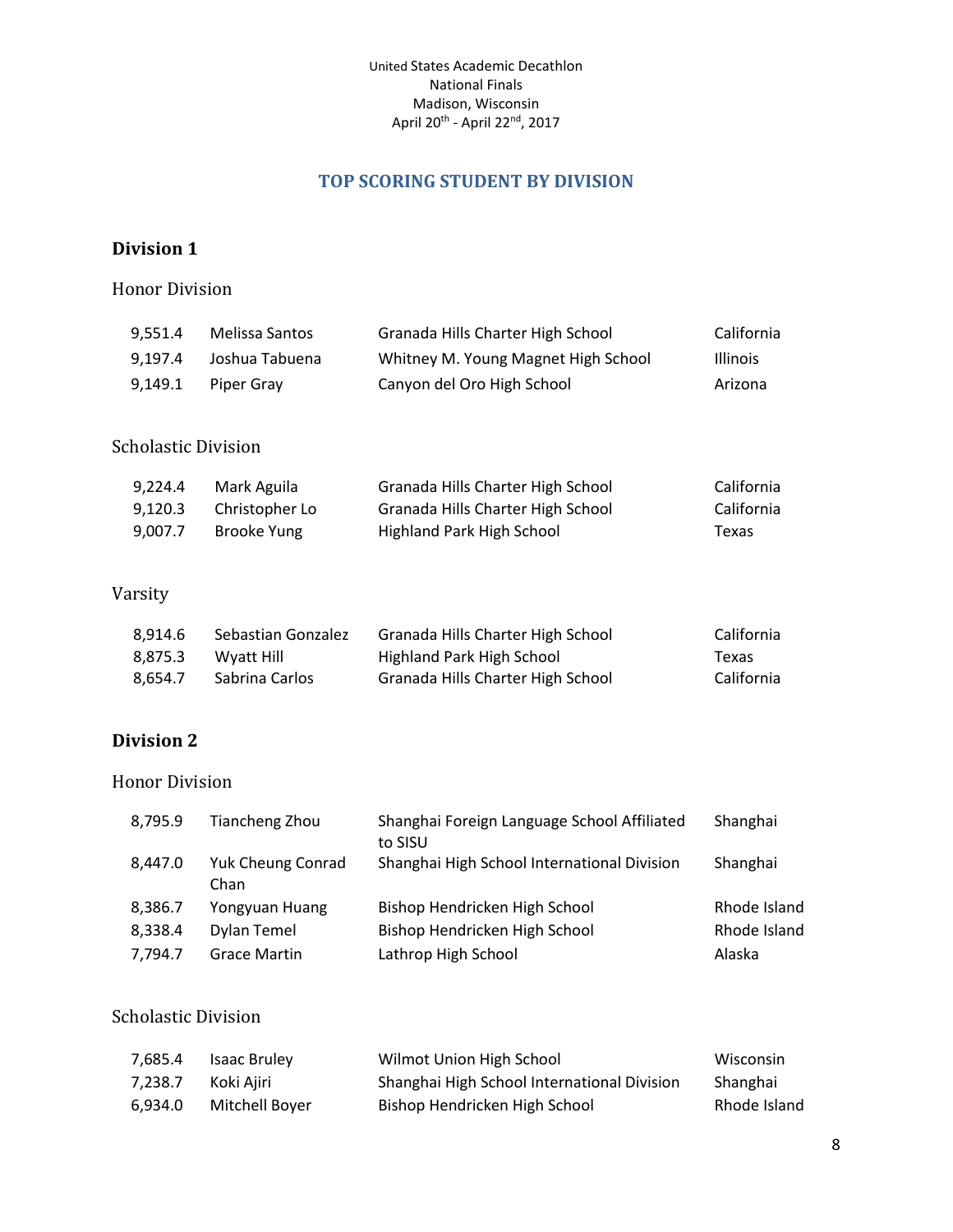| 6,906.9 | Jerry Wang  | Shanghai High School International Division | Shanghai     |
|---------|-------------|---------------------------------------------|--------------|
| 6.727.4 | Alden Pratt | Bishop Hendricken High School               | Rhode Island |

## Varsity Division

| 7,651.0 | Ryan Brady       | Bishop Hendricken High School                          | Rhode Island |
|---------|------------------|--------------------------------------------------------|--------------|
| 7,484.7 | Qingyang Cui     | Shanghai Foreign Language School Affiliated<br>to SISU | Shanghai     |
| 7,163.6 | Dejia Tu         | Shanghai High School International Division            | Shanghai     |
| 6,972.0 | Will Chen        | Parsippany High School                                 | New Jersey   |
| 6,762.7 | Samantha Steiner | Wilmot Union High School                               | Wisconsin    |

## **Division 3**

#### Honor Division

| 8.849.9<br>8.674.7 | Connor Hart<br>Will Janning | Oakwood High School | Ohio |
|--------------------|-----------------------------|---------------------|------|
|                    |                             | Oakwood High School | Ohio |
| 8,581.7            | Rey Arcenas                 | Oakwood High School | Ohio |

#### Scholastic Division

| 8.457.3 | Clay Goertemiller | Oakwood High School | Ohio |
|---------|-------------------|---------------------|------|
| 8.281.3 | Rebecca Gentry    | Oakwood High School | Ohio |
| 8.258.6 | Sam Carryer       | Oakwood High School | Ohio |

| 7.517.1 | Cameron Hendrix | Oakwood High School | Ohio   |
|---------|-----------------|---------------------|--------|
| 7.366.9 | Jacob Perry     | Kamehameha Schools  | Hawaii |
| 7.043.1 | Matt Koch       | Oakwood High School | Ohio   |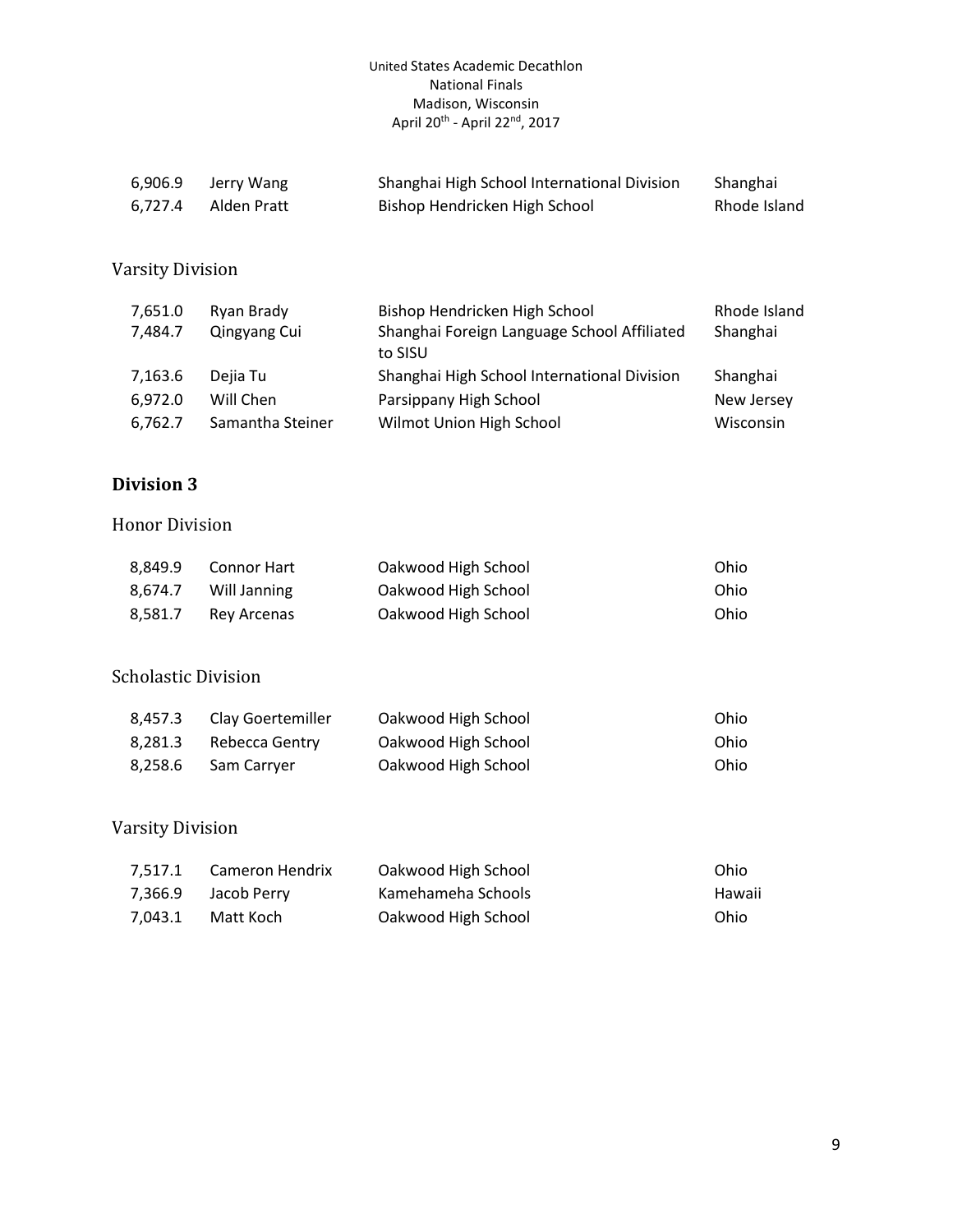## **TOP SCORING STUDENT BY TEAM**

<span id="page-9-0"></span>

| 7,794.7 | <b>Grace Martin</b>         | Lathrop High School                   | Alaska                  |
|---------|-----------------------------|---------------------------------------|-------------------------|
| 9,149.1 | Piper Gray                  | Canyon del Oro High School            | Arizona                 |
| 9,551.4 | Melissa Santos              | Granada Hills Charter High School     | California              |
| 6,021.4 | Quinton Royle-Grimes        | Frontier Academy Charter              | Colorado                |
| 6,030.7 | Lalith Gannavaram           | <b>Trumbull High School</b>           | Connecticut             |
| 6,343.9 | Jae Lee                     | Lakeview-Fort Oglethorpe High School  | Georgia                 |
| 7,882.9 | Kawika O'Connor             | Kamehameha Schools                    | Hawaii                  |
| 7,908.1 | Sevanna Baird               | Sugar-Salem High School               | Idaho                   |
| 9,197.4 | Joshua Tabuena              | Whitney M. Young Magnet High School   | Illinois                |
| 8,502.7 | Joseph McGuire              | Martinsville High School              | Indiana                 |
| 8,199.0 | Mason Koelm                 | Cedar Rapids Jefferson High School    | lowa                    |
| 6,243.1 | Nicolas James               | Shawnee Mission South High School     | Kansas                  |
| 6,483.6 | Antares McCoy-<br>Villaneda | Caddo Parish Magnet High School       | Louisiana               |
| 7,573.0 | Ian Youth                   | Scarborough High School               | Maine                   |
| 5,409.3 | Daniel Zhang                | Thomas S. Wootton High School         | Maryland                |
| 8,902.3 | Alicia Yang                 | Acton-Boxborough Regional High School | Massachusetts           |
| 7,196.7 | <b>Winston Taylor</b>       | Saint Peter High School               | Minnesota               |
| 5,430.3 | Eli Howland                 | Madison Central High School           | Mississippi             |
| 4,725.0 | Omo Eke                     | <b>University Academy</b>             | Missouri                |
| 7,798.3 | Henry O'Callaghan           | Mount Michael Benedictine School      | Nebraska                |
| 6,972.0 | Will Chen                   | Parsippany High School                | New Jersey              |
| 6,269.6 | <b>Bryan Martinez</b>       | Saint Pius X High School              | <b>New Mexico</b>       |
| 5,907.6 | <b>Brooke Keifer</b>        | Lyndonville Central School            | New York                |
| 8,849.9 | <b>Connor Hart</b>          | Oakwood High School                   | Ohio                    |
| 8,160.1 | Connie Jiang                | North Penn High School                | Pennsylvania            |
| 8,386.7 | Yongyuan Huang              | Bishop Hendricken High School         | Rhode Island            |
| 7,043.4 | Rachel Weissman             | Dreher High School                    | South Carolina          |
| 8,027.3 | Amelia Lancaster            | Madison Academic Magnet High School   | Tennessee               |
| 9,073.9 | Michael Xie                 | Highland Park High School             | Texas                   |
| 7,226.9 | <b>Stuart Hepworth</b>      | Bingham High School                   | Utah                    |
| 7,685.4 | <b>Isaac Bruley</b>         | Wilmot Union High School              | Wisconsin               |
| 5,360.9 | Cali Moody                  | Wheatland High School                 | Wyoming                 |
| 5,632.1 | Zak Sfez                    | Southbank International 1             | London                  |
| 5,632.3 | Niko Menegas                | Southbank International 2             | London                  |
| 5,759.6 | Victor Schmulevich          | The Westside Miniveristy              | <b>British Columbia</b> |
| 3,761.0 | Thy Nguyen                  | The Westside School                   | <b>British Columbia</b> |
| 8,282.4 | Dekun Song                  | <b>Beijing National Day School</b>    | <b>Beijing</b>          |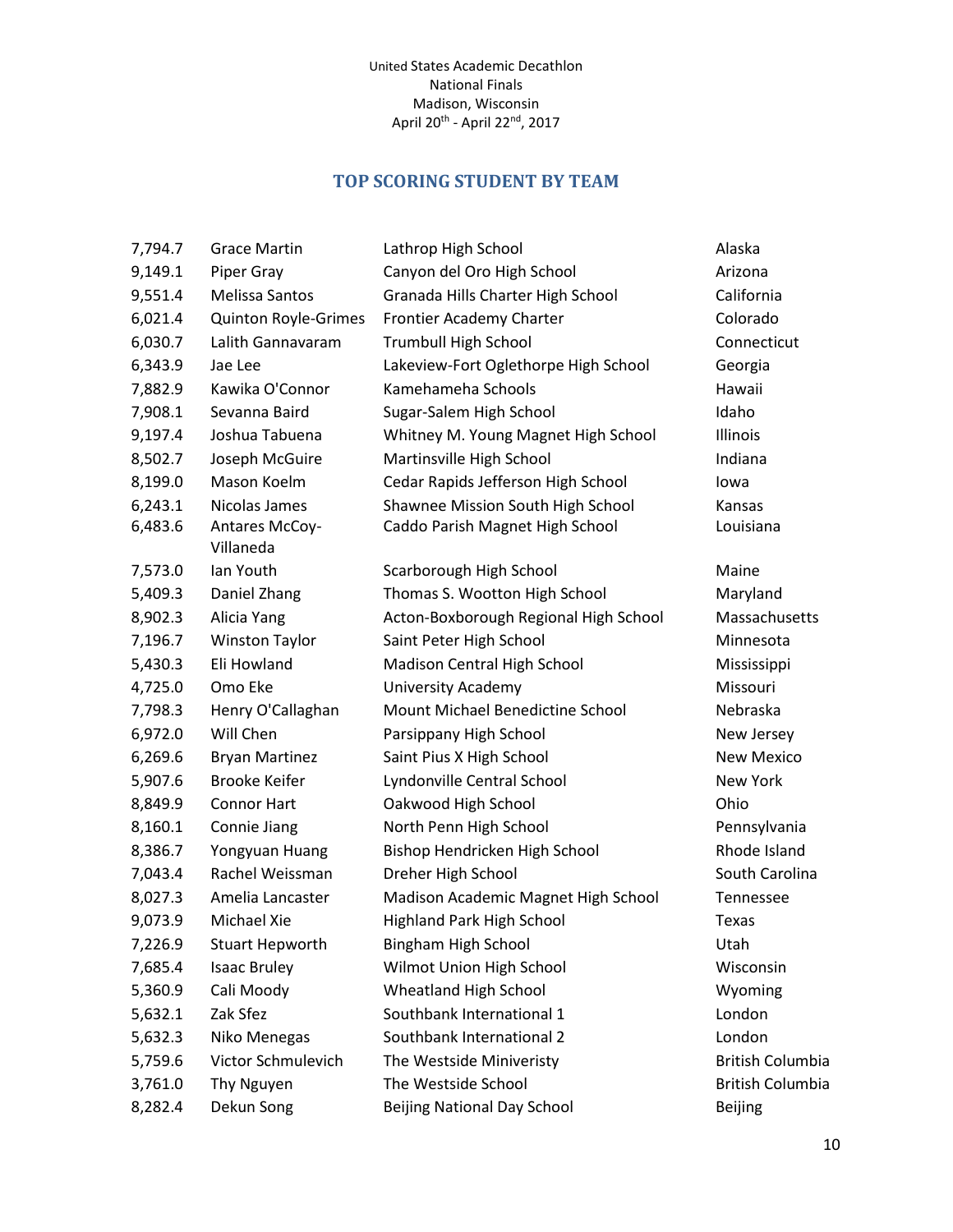| 6,803.4 | Zhiguo Huang                     | International Department the Affiliated High<br>School of SCNU              | Guangdong |
|---------|----------------------------------|-----------------------------------------------------------------------------|-----------|
| 6,697.7 | Haoting Zhen                     | Shenzhen Middle School                                                      | Guangdong |
| 6,863.1 | Ziyu Zeng                        | The Affiliated High School of South China<br>Normal University              | Guangdong |
| 6,302.0 | <b>Kexin Huang</b>               | WHBC of Wuhan Foreign Languages School                                      | Hubei     |
| 6,317.1 | Zhiyuan Chen                     | High School Affiliated to Shanghai Jiaotong<br>University                   | Shanghai  |
| 6,451.0 | Yifan Zhao                       | Jian Ping High School                                                       | Shanghai  |
| 6,922.1 | Yanrui Yang                      | No. 2 High School of East China Normal<br>University                        | Shanghai  |
| 8,795.9 | <b>Tiancheng Zhou</b>            | Shanghai Foreign Language School Affiliated<br>to SISU                      | Shanghai  |
| 8,447.0 | <b>Yuk Cheung Conrad</b><br>Chan | Shanghai High School International Division                                 | Shanghai  |
| 6,901.4 | Zhun Cheng                       | Shanghai Pinghe School                                                      | Shanghai  |
| 7,642.4 | <b>Weiting Tan</b>               | Chengdu Foreign Languages School                                            | Sichuan   |
| 5,963.0 | <b>Ergiang Tang</b>              | Chengdu Jiaxiang Foreign Language School<br>Attached to No. 7 Middle School | Sichuan   |
| 6,946.1 | Yibai Li                         | Hangzhou Foreign Languages School                                           | Zhejiang  |
| 7,679.1 | Qingrui Sun                      | Hangzhou No. 2 High School of Zhejiang<br>Province                          | Zhejiang  |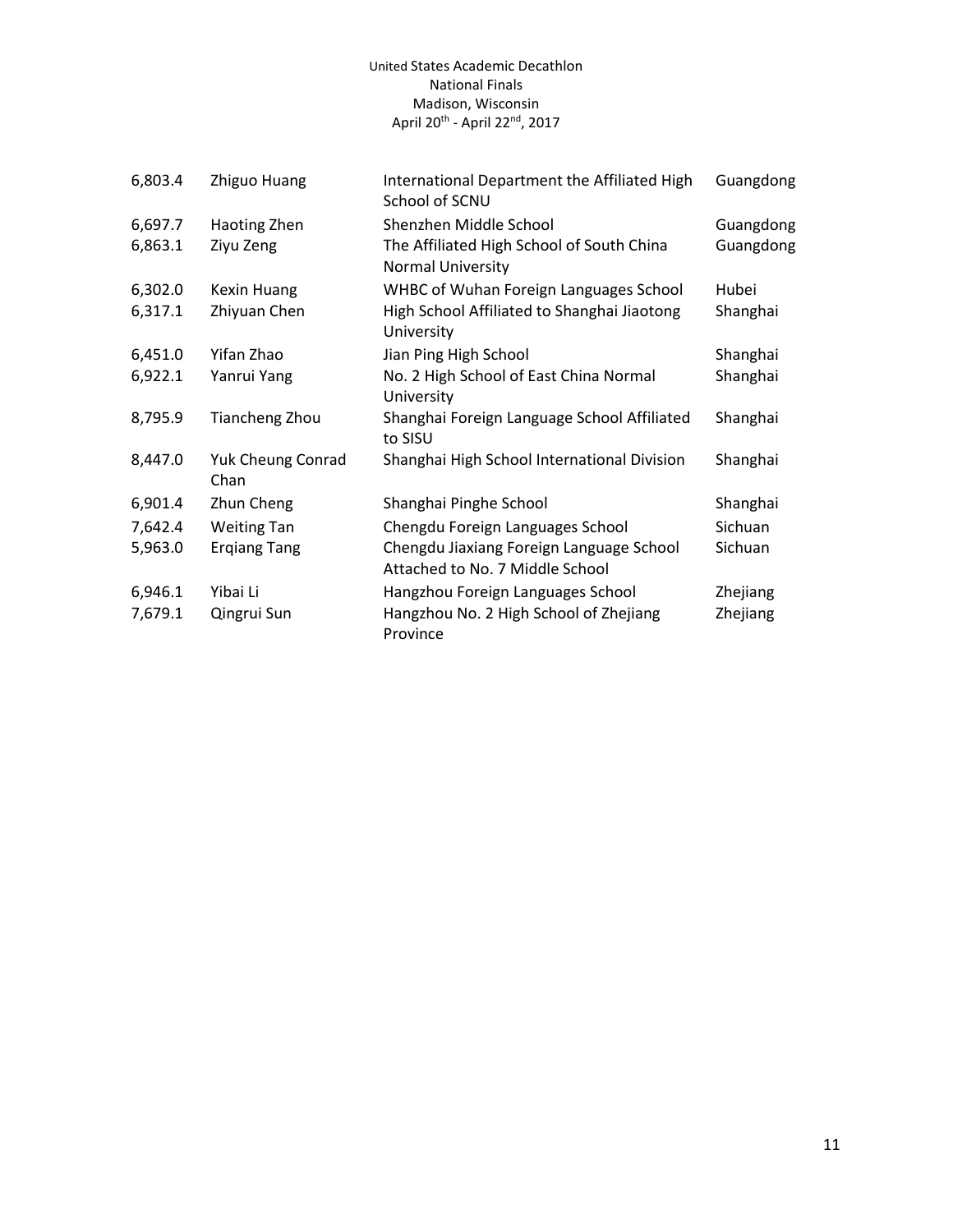# **ART – Division 1**

#### <span id="page-11-0"></span>Honor Division

| Hannah Xia            | Individual                          | Individual      |
|-----------------------|-------------------------------------|-----------------|
| Piper Gray            | Canyon del Oro High School          | Arizona         |
| Joshua Tabuena        | Whitney M. Young Magnet High School | <b>Illinois</b> |
| Michael Xie           | <b>Highland Park High School</b>    | Texas           |
| Mark Saving           | Individual                          | Individual      |
| <b>Melissa Santos</b> | Granada Hills Charter High School   | California      |
| Aishah Mahmud         | Granada Hills Charter High School   | California      |
| Kevin Ly              | Granada Hills Charter High School   | California      |
| Yaoyue Cao            | Chengdu Foreign Languages School    | Sichuan         |
| Cristina Cass         | Whitney M. Young Magnet High School | <b>Illinois</b> |
| William Tong          | Individual                          | Individual      |
|                       |                                     |                 |

#### Scholastic Division

| 980 | Mark Aguila           | Granada Hills Charter High School     | California    |
|-----|-----------------------|---------------------------------------|---------------|
| 980 | Christopher Lo        | Granada Hills Charter High School     | California    |
| 960 | <b>Matthew Forbes</b> | Highland Park High School             | Texas         |
| 960 | <b>Brooke Yung</b>    | <b>Highland Park High School</b>      | Texas         |
| 940 | Jonathan Liu          | Acton-Boxborough Regional High School | Massachusetts |
| 940 | Peter Shin            | Granada Hills Charter High School     | California    |
| 940 | <b>Brady Lybarger</b> | Canyon del Oro High School            | Arizona       |
| 940 | <b>Weiting Tan</b>    | Chengdu Foreign Languages School      | Sichuan       |
| 940 | Jasmyne Rodriguez     | <b>Highland Park High School</b>      | Texas         |
| 940 | Abby Frerick          | Cedar Rapids Jefferson High School    | Iowa          |

| 1000 | Joachim Bendixen | Individual                        | Individual |
|------|------------------|-----------------------------------|------------|
| 980  | Wyatt Hill       | Highland Park High School         | Texas      |
| 960  | Jordan Barretto  | Granada Hills Charter High School | California |
| 940  | Sabrina Carlos   | Granada Hills Charter High School | California |
| 940  | Abriana Warren   | Highland Park High School         | Texas      |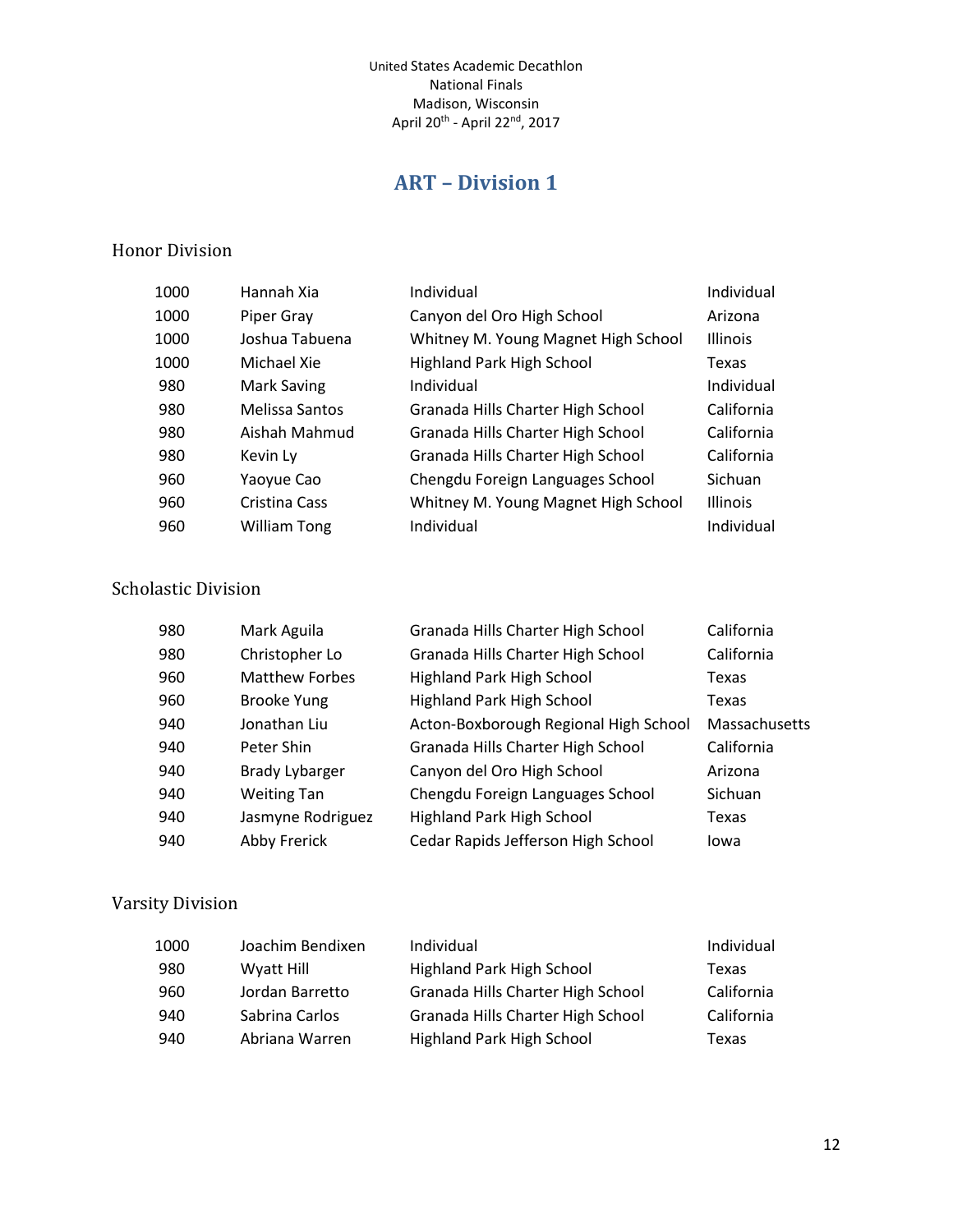# **ART – Division 2**

#### <span id="page-12-0"></span>Honor Division

| 960 | Anthony Chen                     | Individual                                             | Individual   |
|-----|----------------------------------|--------------------------------------------------------|--------------|
| 960 | <b>Tiancheng Zhou</b>            | Shanghai Foreign Language School<br>Affiliated to SISU | Shanghai     |
| 940 | <b>Yuk Cheung Conrad</b><br>Chan | Shanghai High School International<br>Division         | Shanghai     |
| 940 | Archie Yuchen Jiang              | Individual                                             | Individual   |
| 940 | Adam Hamden                      | Individual                                             | Individual   |
| 920 | Joseph Wolf                      | Individual                                             | Individual   |
| 900 | Grace Martin                     | Lathrop High School                                    | Alaska       |
| 880 | <b>Dylan Temel</b>               | Bishop Hendricken High School                          | Rhode Island |
| 860 | Max Zhang                        | Shanghai High School International<br>Division         | Shanghai     |
| 860 | Claire Vozel                     | Wilmot Union High School                               | Wisconsin    |
| 860 | Yongyuan Huang                   | Bishop Hendricken High School                          | Rhode Island |
|     |                                  |                                                        |              |

#### Scholastic Division

| 980 | Thomas Sawano       | Individual                                             | Individual |
|-----|---------------------|--------------------------------------------------------|------------|
| 960 | <b>Isaac Bruley</b> | Wilmot Union High School                               | Wisconsin  |
| 940 | Zejie Zhu           | Shanghai Foreign Language School<br>Affiliated to SISU | Shanghai   |
| 840 | Thomas Vachon       | Scarborough High School                                | Maine      |
| 840 | Yunyufei Luo        | Individual                                             | Individual |
| 840 | Koki Ajiri          | Shanghai High School International<br>Division         | Shanghai   |
| 840 | Jerry Wang          | Shanghai High School International<br><b>Division</b>  | Shanghai   |
| 820 | Weiyi Wang          | <b>WHBC of Wuhan Foreign Languages</b><br>School       | Hubei      |
| 820 | Abigail Boyle       | Lathrop High School                                    | Alaska     |

| 900  | Timothy An       | Individual               | Individual |
|------|------------------|--------------------------|------------|
| -840 | Samantha Steiner | Wilmot Union High School | Wisconsin  |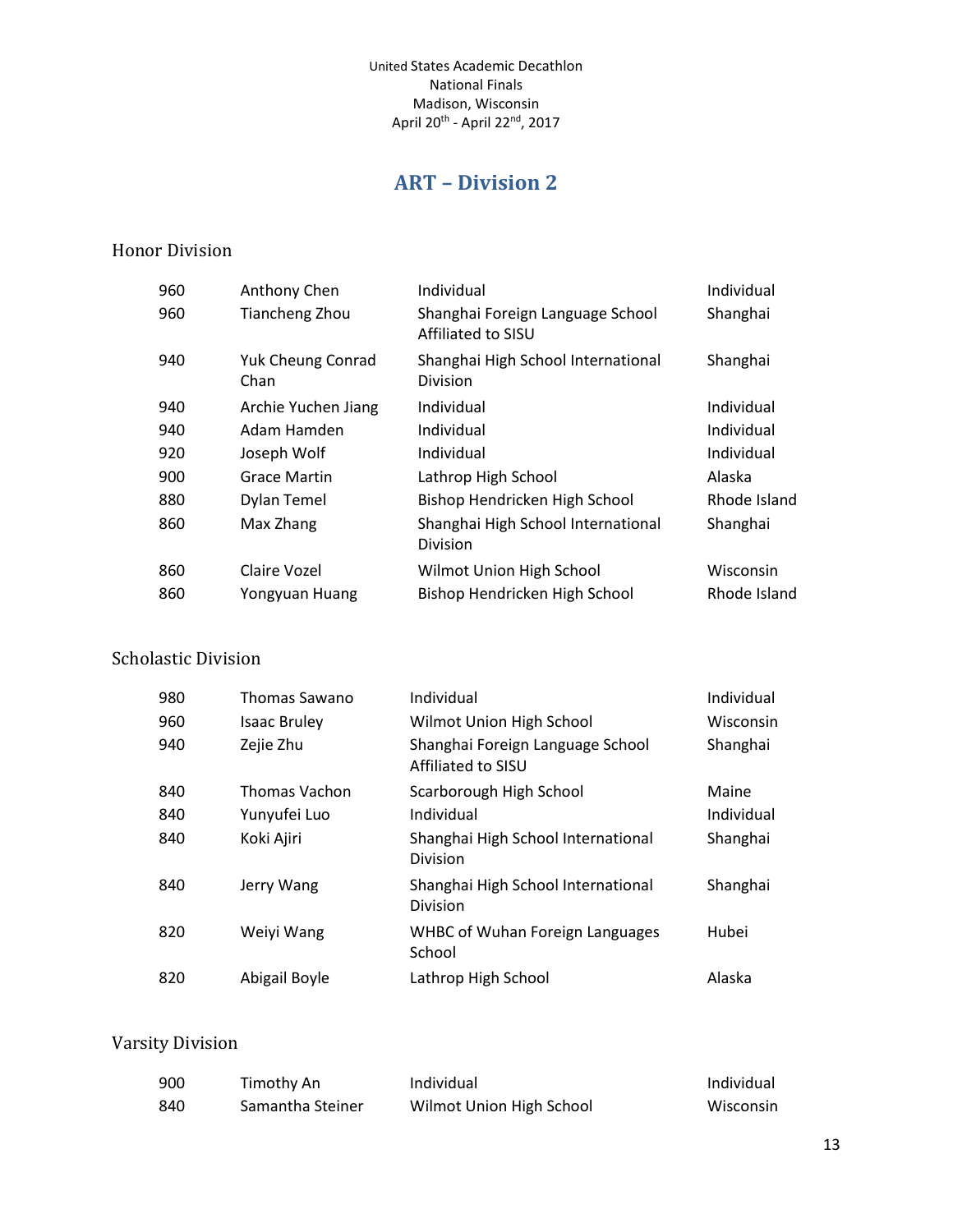| 840 | Dejia Tu            | Shanghai High School International<br><b>Division</b> | Shanghai     |
|-----|---------------------|-------------------------------------------------------|--------------|
| 840 | Steven Bobby Yang   | Shanghai High School International<br>Division        | Shanghai     |
| 840 | <b>Thomas Myers</b> | Individual                                            | Individual   |
| 820 | Ryan Brady          | Bishop Hendricken High School                         | Rhode Island |
| 800 | Darin Cheney        | Lathrop High School                                   | Alaska       |
| 800 | Kyle Kostrova       | Wilmot Union High School                              | Wisconsin    |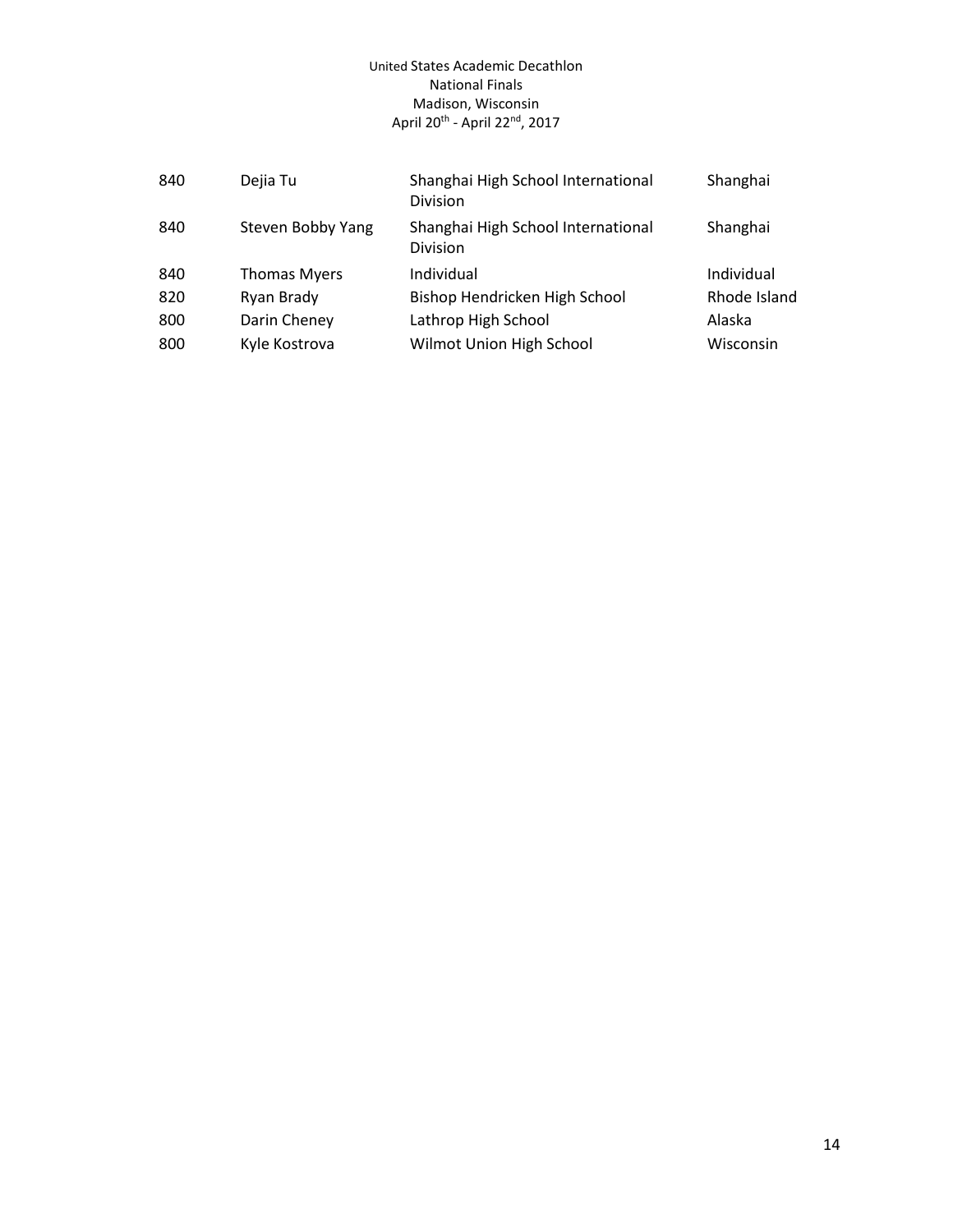# **ART – Division 3**

#### <span id="page-14-0"></span>Honor Division

| 1000 | Qitian Hu               | Individual                          | Individual       |
|------|-------------------------|-------------------------------------|------------------|
| 1000 | <b>Richard Roediger</b> | Individual                          | Individual       |
| 980  | Amelia Lancaster        | Madison Academic Magnet High School | <b>Tennessee</b> |
| 980  | Yaoyi Xing              | Individual                          | Individual       |
| 960  | Connor Hart             | Oakwood High School                 | Ohio             |
| 960  | Rey Arcenas             | Oakwood High School                 | Ohio             |
| 960  | Wells Johnstone         | Madison Academic Magnet High School | Tennessee        |
| 940  | Yifan Gu                | Individual                          | Individual       |
| 940  | Tiana Saak              | Individual                          | Individual       |
| 940  | Dekun Song              | <b>Beijing National Day School</b>  | <b>Beijing</b>   |
| 940  | Sevanna Baird           | Sugar-Salem High School             | Idaho            |

#### Scholastic Division

| 920 | Kawika O'Connor          | Kamehameha Schools                  | Hawaii    |
|-----|--------------------------|-------------------------------------|-----------|
| 900 | Rebecca Gentry           | Oakwood High School                 | Ohio      |
| 900 | Drake Oberholtzer        | Madison Academic Magnet High School | Tennessee |
| 880 | <b>Clay Goertemiller</b> | Oakwood High School                 | Ohio      |
| 880 | Yunyue Zhang             | Shanghai Pinghe School              | Shanghai  |

| 900 | Jacob Perry               | Kamehameha Schools                                             | Hawaii         |
|-----|---------------------------|----------------------------------------------------------------|----------------|
| 820 | Matt Koch                 | Oakwood High School                                            | Ohio           |
| 820 | Cameron Hendrix           | Oakwood High School                                            | Ohio           |
| 800 | Yuke Huang                | <b>Beijing National Day School</b>                             | <b>Beijing</b> |
| 740 | Jiahui Chen               | International Department the Affiliated<br>High School of SCNU | Guangdong      |
| 740 | Haozhe Zhang              | <b>Beijing National Day School</b>                             | <b>Beijing</b> |
| 700 | Martin Xu                 | Shanghai Pinghe School                                         | Shanghai       |
| 680 | <b>Christine Arbogast</b> | Wheatland High School                                          | Wyoming        |
| 680 | Tianyue Lang              | Individual                                                     | Individual     |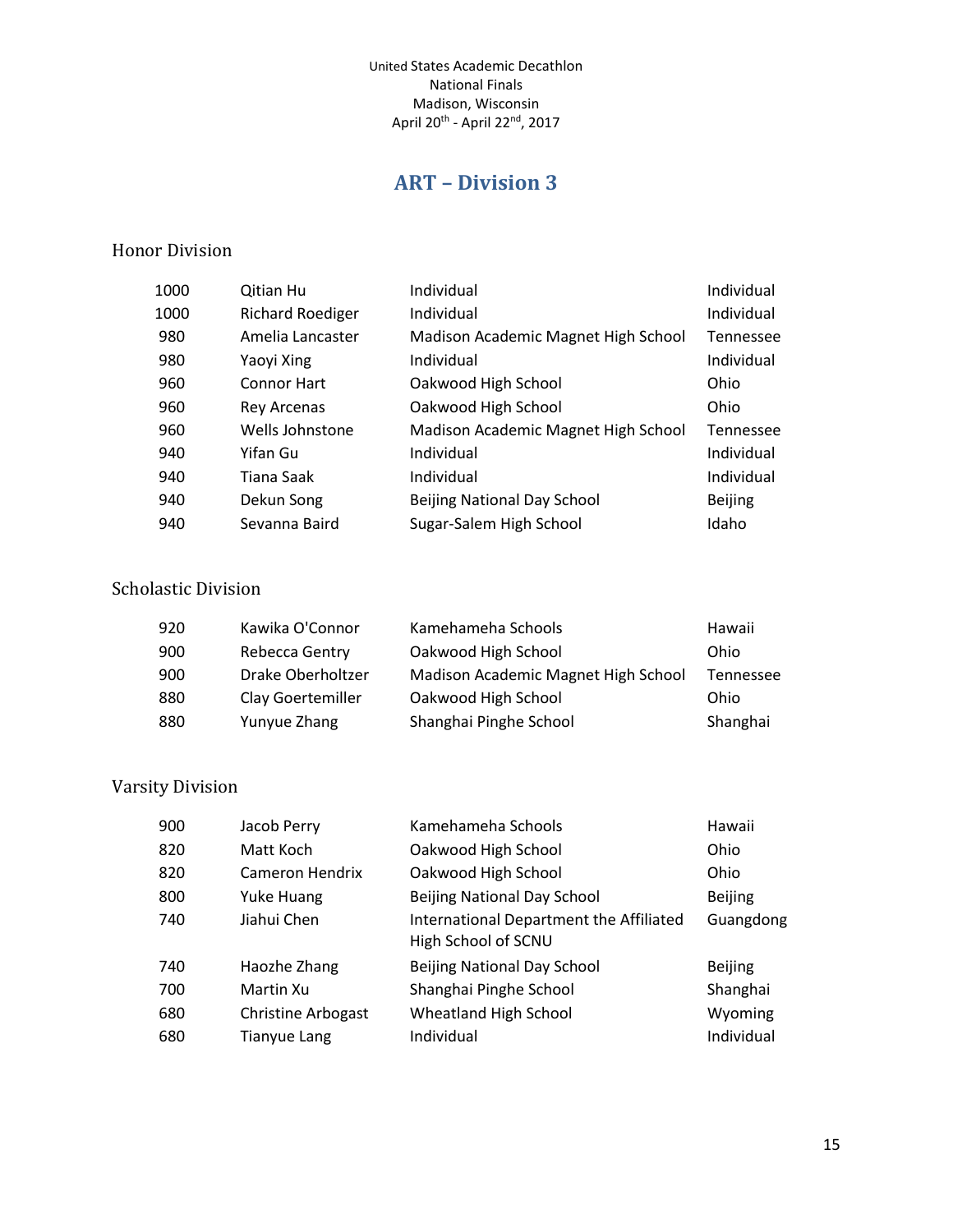## **ECONOMICS – Division 1**

#### <span id="page-15-0"></span>Honor Division

| 1000 | <b>Melissa Santos</b> | Granada Hills Charter High School     | California      |
|------|-----------------------|---------------------------------------|-----------------|
| 960  | Mark Saving           | Individual                            | Individual      |
| 960  | Kevin Ly              | Granada Hills Charter High School     | California      |
| 960  | Joshua Tabuena        | Whitney M. Young Magnet High School   | <b>Illinois</b> |
| 960  | Michael Xie           | <b>Highland Park High School</b>      | Texas           |
| 940  | <b>William Tong</b>   | Individual                            | Individual      |
| 940  | Peter Dang            | Individual                            | Individual      |
| 940  | Alicia Yang           | Acton-Boxborough Regional High School | Massachusetts   |

#### Scholastic Division

| 1000 | Mark Aguila       | Granada Hills Charter High School | California |
|------|-------------------|-----------------------------------|------------|
| 960  | Christopher Lo    | Granada Hills Charter High School | California |
| 960  | Peter Shin        | Granada Hills Charter High School | California |
| 920  | Jasmyne Rodriguez | Highland Park High School         | Texas      |

| 960 | Wyatt Hill         | Highland Park High School         | Texas      |
|-----|--------------------|-----------------------------------|------------|
| 900 | Sabrina Carlos     | Granada Hills Charter High School | California |
| 900 | Jordan Barretto    | Granada Hills Charter High School | California |
| 880 | Sebastian Gonzalez | Granada Hills Charter High School | California |
| 880 | Mitchell Jackson   | Individual                        | Individual |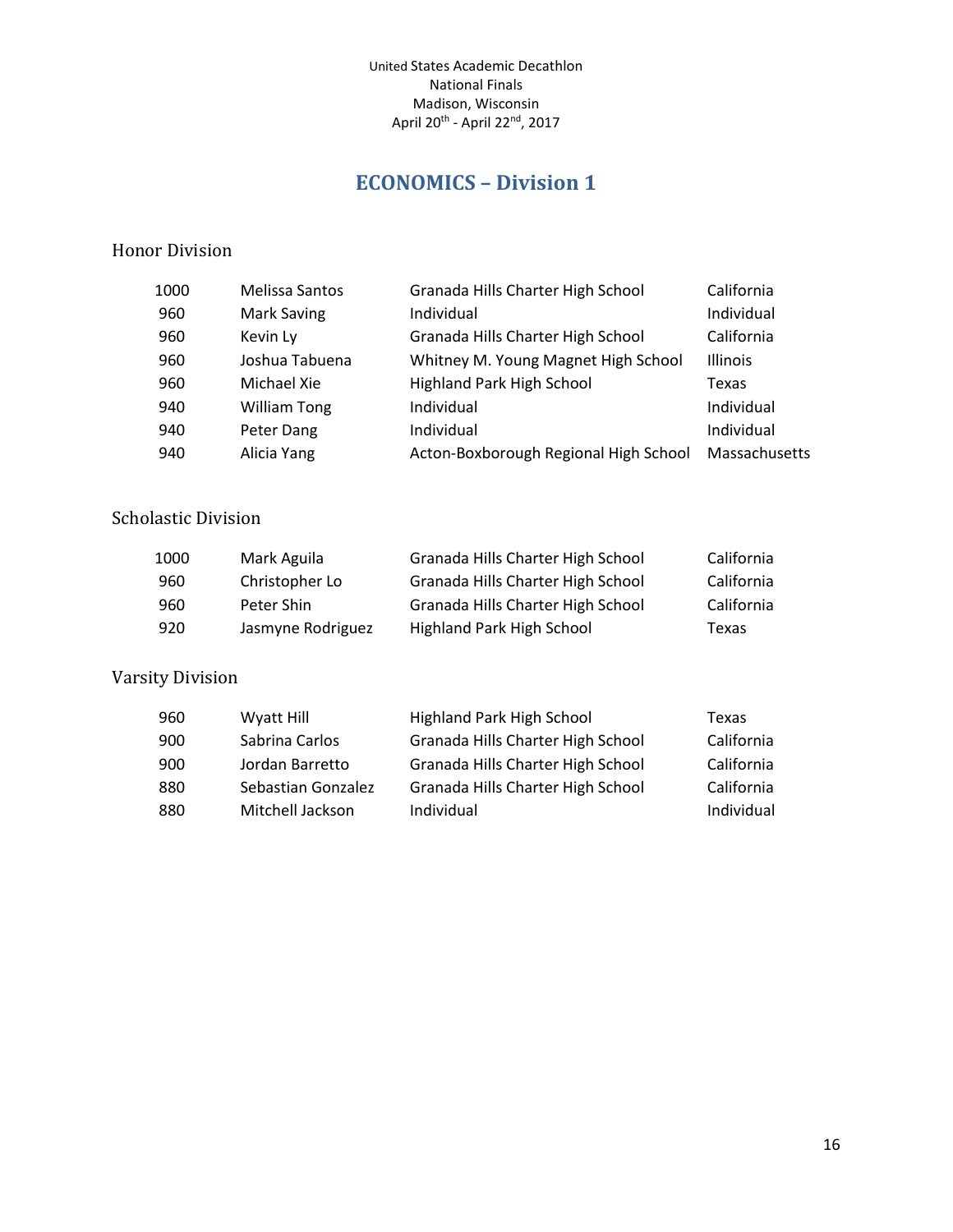# **ECONOMICS – Division 2**

#### <span id="page-16-0"></span>Honor Division

| 980 | Adam Hamden                      | Individual                                             | Individual   |
|-----|----------------------------------|--------------------------------------------------------|--------------|
| 960 | <b>Tiancheng Zhou</b>            | Shanghai Foreign Language School<br>Affiliated to SISU | Shanghai     |
| 940 | Anthony Chen                     | Individual                                             | Individual   |
| 940 | <b>Yuk Cheung Conrad</b><br>Chan | Shanghai High School International<br><b>Division</b>  | Shanghai     |
| 900 | Yanrui Yang                      | No. 2 High School of East China Normal<br>University   | Shanghai     |
| 880 | Sidai Huang                      | No. 2 High School of East China Normal<br>University   | Shanghai     |
| 860 | Joseph Wolf                      | Individual                                             | Individual   |
| 860 | Wengian Li                       | Shanghai Foreign Language School<br>Affiliated to SISU | Shanghai     |
| 860 | Dylan Temel                      | Bishop Hendricken High School                          | Rhode Island |
| 840 | Yongyuan Huang                   | Bishop Hendricken High School                          | Rhode Island |
| 840 | <b>Iris Jones</b>                | Individual                                             | Individual   |
| 840 | Archie Yuchen Jiang              | Individual                                             | Individual   |
| 820 | Zhipu Duan                       | <b>WHBC of Wuhan Foreign Languages</b><br>School       | Hubei        |
| 780 | Guanzhang Zhao                   | Individual                                             | Individual   |
| 780 | Mingsen Wang                     | Individual                                             | Individual   |
| 780 | Max Zhang                        | Shanghai High School International<br>Division         | Shanghai     |
| 780 | Claire Vozel                     | Wilmot Union High School                               | Wisconsin    |
| 780 | Antares McCoy-<br>Villaneda      | Caddo Parish Magnet High School                        | Louisiana    |

#### Scholastic Division

| 920 | Yuewei Yuan   | Shanghai Foreign Language School<br>Affiliated to SISU | Shanghai   |
|-----|---------------|--------------------------------------------------------|------------|
| 900 | Thomas Sawano | Individual                                             | Individual |
| 880 | Siija Li      | No. 2 High School of East China Normal<br>University   | Shanghai   |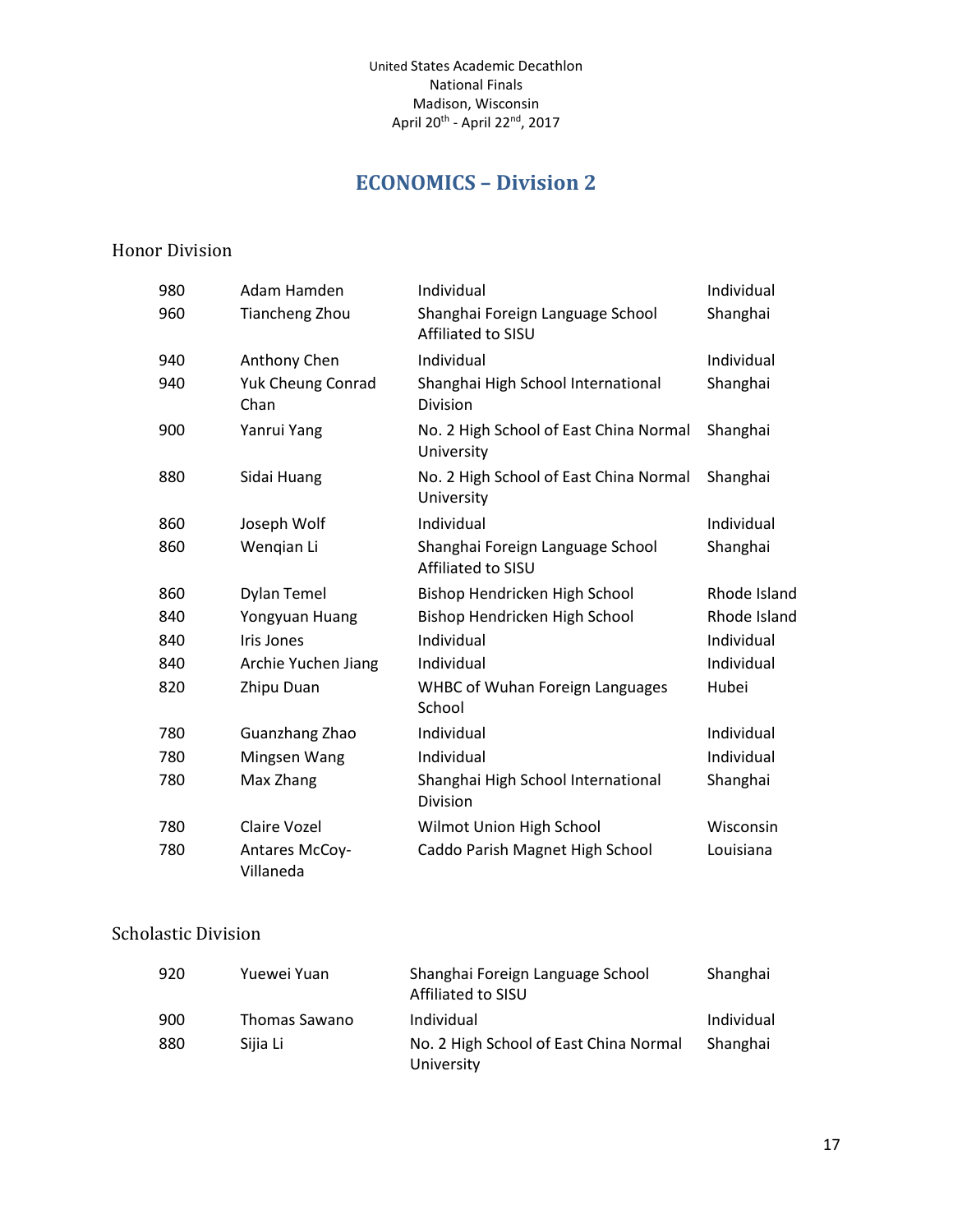| 820 | Koki Ajiri          | Shanghai High School International<br>Division       | Shanghai   |
|-----|---------------------|------------------------------------------------------|------------|
| 820 | Jerry Wang          | Shanghai High School International<br>Division       | Shanghai   |
| 800 | Yunyufei Luo        | Individual                                           | Individual |
| 760 | Raja Muthyam        | Scarborough High School                              | Maine      |
| 760 | Zhuofeng Wang       | <b>WHBC of Wuhan Foreign Languages</b><br>School     | Hubei      |
| 760 | Jingyou Rao         | Individual                                           | Individual |
| 760 | <b>Isaac Bruley</b> | Wilmot Union High School                             | Wisconsin  |
| 740 | Muhan Shi           | No. 2 High School of East China Normal<br>University | Shanghai   |
| 720 | Alice Limanova      | Parsippany High School                               | New Jersey |
| 700 | Abigail Boyle       | Lathrop High School                                  | Alaska     |
| 700 | Liyan Shen          | <b>WHBC of Wuhan Foreign Languages</b><br>School     | Hubei      |
| 700 | Weiyi Wang          | <b>WHBC of Wuhan Foreign Languages</b><br>School     | Hubei      |
| 700 | Jiahui Chen         | Shanghai High School International<br>Division       | Shanghai   |

| 960 | Ruigi Xu         | No. 2 High School of East China Normal<br>University   | Shanghai     |
|-----|------------------|--------------------------------------------------------|--------------|
| 920 | Timothy An       | Individual                                             | Individual   |
| 840 | Qingyang Cui     | Shanghai Foreign Language School<br>Affiliated to SISU | Shanghai     |
| 840 | Ryan Brady       | Bishop Hendricken High School                          | Rhode Island |
| 800 | Will Chen        | Parsippany High School                                 | New Jersey   |
| 760 | Samantha Steiner | Wilmot Union High School                               | Wisconsin    |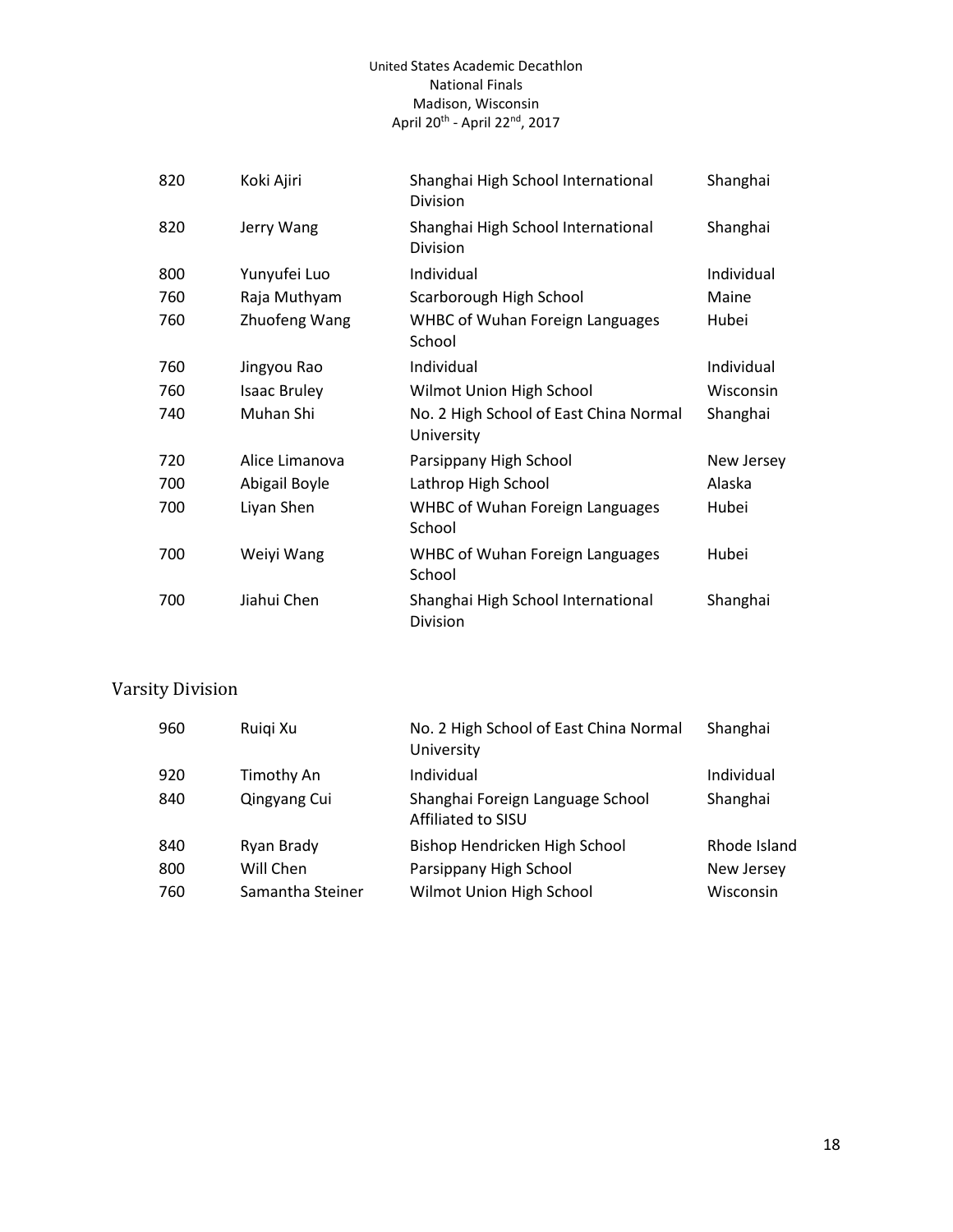# **ECONOMICS – Division 3**

#### <span id="page-18-0"></span>Honor Division

| 980 | <b>Richard Roediger</b> | Individual                          | Individual |
|-----|-------------------------|-------------------------------------|------------|
| 940 | <b>Connor Hart</b>      | Oakwood High School                 | Ohio       |
| 920 | Yaoyi Xing              | Individual                          | Individual |
| 920 | <b>Charlie Ross</b>     | Individual                          | Individual |
| 920 | Yuantao Yang            | Shanghai Pinghe School              | Shanghai   |
| 900 | Will Janning            | Oakwood High School                 | Ohio       |
| 880 | Collin Wilcox           | Madison Academic Magnet High School | Tennessee  |
| 880 | Yifan Gu                | Individual                          | Individual |

## Scholastic Division

| 940 | Xixiang Liu        | International Department the Affiliated<br>High School of SCNU | Guangdong      |
|-----|--------------------|----------------------------------------------------------------|----------------|
| 920 | Clay Goertemiller  | Oakwood High School                                            | Ohio           |
| 900 | Rebecca Gentry     | Oakwood High School                                            | Ohio           |
| 860 | Hongzhou Lu        | <b>Beijing National Day School</b>                             | <b>Beijing</b> |
| 860 | Sam Carryer        | Oakwood High School                                            | Ohio           |
| 860 | Da Teng            | Individual                                                     | Individual     |
| 860 | <b>Zhiting Mei</b> | Hangzhou Foreign Languages School                              | Zhejiang       |

| 840 | Martin Xu      | Shanghai Pinghe School                                                      | Shanghai       |
|-----|----------------|-----------------------------------------------------------------------------|----------------|
| 840 | Jacob Perry    | Kamehameha Schools                                                          | Hawaii         |
| 820 | Qingjiani Lin  | Chengdu Jiaxiang Foreign Language<br>School Attached to No. 7 Middle School | <b>Sichuan</b> |
| 740 | Luke Mixan     | Mount Michael Benedictine School                                            | Nebraska       |
| 720 | Dongxiao Zhang | International Department the Affiliated<br>High School of SCNU              | Guangdong      |
| 700 | Xiaozhuo Xia   | Shenzhen Middle School                                                      | Guangdong      |
| 700 | Shuhao Zhang   | Shanghai Pinghe School                                                      | Shanghai       |
| 700 | John Jones     | Oakwood High School                                                         | Ohio           |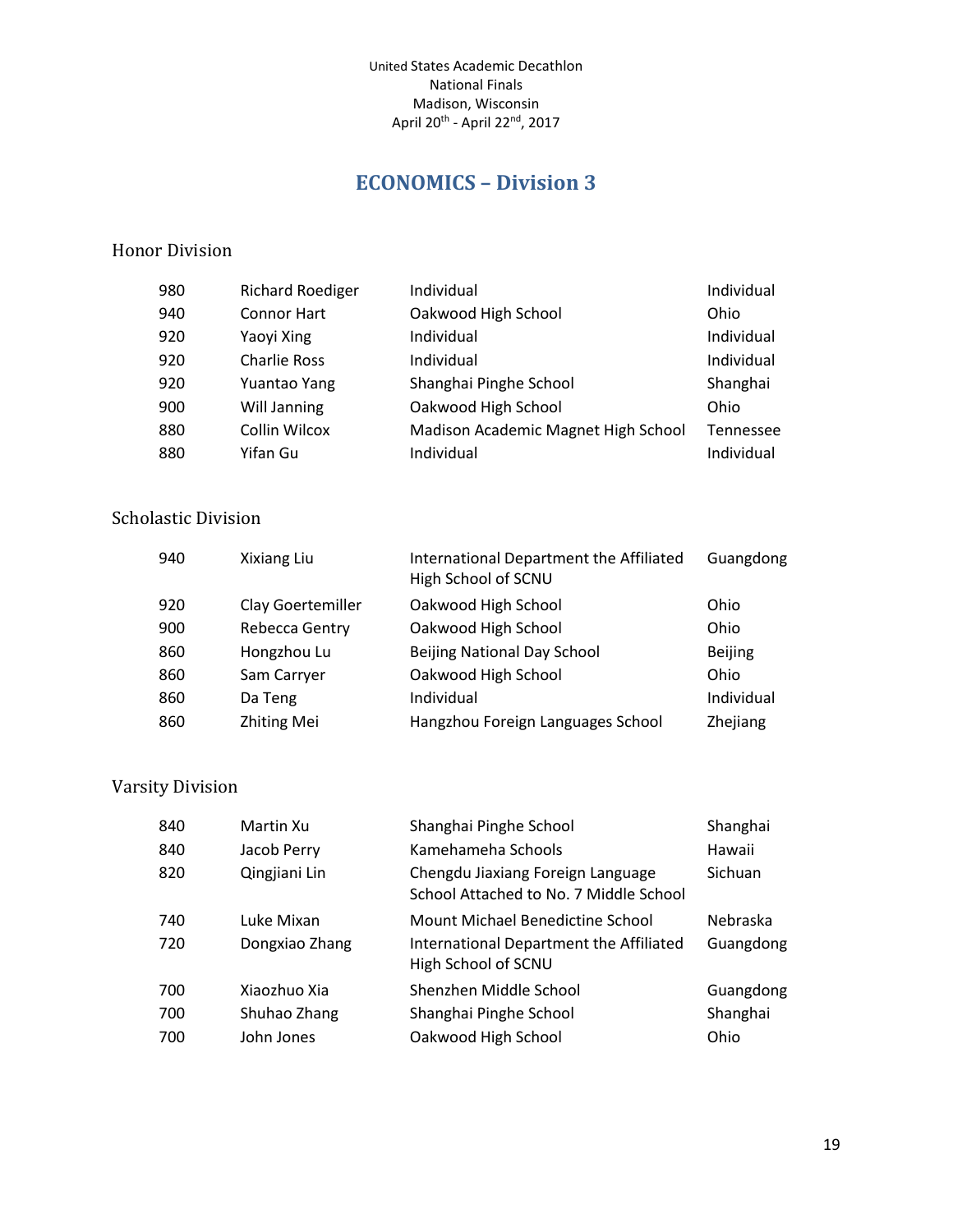# **ESSAY – Division 1**

#### <span id="page-19-0"></span>Honor Division

| 990 | Melissa Santos      | Granada Hills Charter High School   | California      |
|-----|---------------------|-------------------------------------|-----------------|
| 990 | Victoria Xie        | Individual                          | Individual      |
| 970 | Cristina Cass       | Whitney M. Young Magnet High School | <b>Illinois</b> |
| 957 | <b>William Tong</b> | Individual                          | Individual      |
| 953 | Connie Jiang        | North Penn High School              | Pennsylvania    |

## Scholastic Division

| 975 | Elizabeth Thompson    | Cedar Rapids Jefferson High School | lowa       |
|-----|-----------------------|------------------------------------|------------|
| 922 | <b>Matthew Forbes</b> | Highland Park High School          | Texas      |
| 922 | Peter Shin            | Granada Hills Charter High School  | California |
| 922 | Sarah Jay Thraen      | Individual                         | Individual |
| 917 | <b>Brooke Yung</b>    | Highland Park High School          | Texas      |

| 909 | Chase Hannen           | Cedar Rapids Jefferson High School | lowa       |
|-----|------------------------|------------------------------------|------------|
| 874 | <b>Stuart Hepworth</b> | Bingham High School                | Utah       |
| 834 | Rachel Clendenning     | Individual                         | Individual |
| 818 | Jordan Barretto        | Granada Hills Charter High School  | California |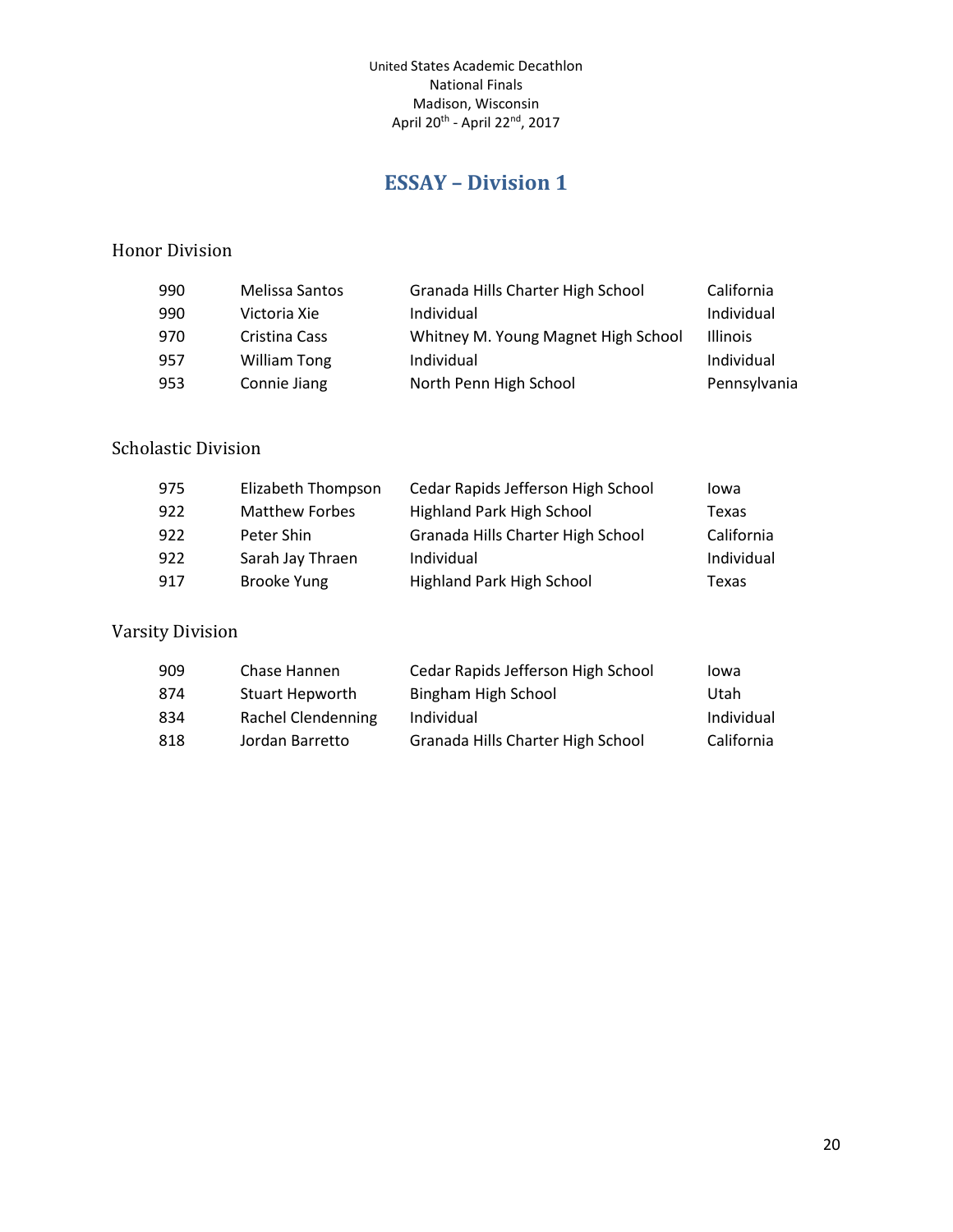## **ESSAY – Division 2**

#### <span id="page-20-0"></span>Honor Division

| Anthony Chen     | Individual                      | Individual   |
|------------------|---------------------------------|--------------|
| Adam Hamden      | Individual                      | Individual   |
| lan Youth        | Scarborough High School         | Maine        |
| Yongyuan Huang   | Bishop Hendricken High School   | Rhode Island |
| Iris Jones       | Individual                      | Individual   |
| Jonathan Higgins | Caddo Parish Magnet High School | Louisiana    |
|                  |                                 |              |

#### Scholastic Division

| 922 | Matthew Isada  | Individual                        | Individual   |
|-----|----------------|-----------------------------------|--------------|
| 869 | Mitchell Boyer | Bishop Hendricken High School     | Rhode Island |
| 848 | Nicholas Dunn  | Shawnee Mission South High School | Kansas       |
| 826 | Alden Pratt    | Bishop Hendricken High School     | Rhode Island |

| 928 | Timothy An          | Individual                                     | Individual     |
|-----|---------------------|------------------------------------------------|----------------|
| 900 | David Flewelling    | Scarborough High School                        | Maine          |
| 690 | Zoe Murrie          | Dreher High School                             | South Carolina |
| 685 | Dejia Tu            | Shanghai High School International<br>Division | Shanghai       |
| 681 | Ryan Brady          | Bishop Hendricken High School                  | Rhode Island   |
| 681 | <b>Thomas Myers</b> | Individual                                     | Individual     |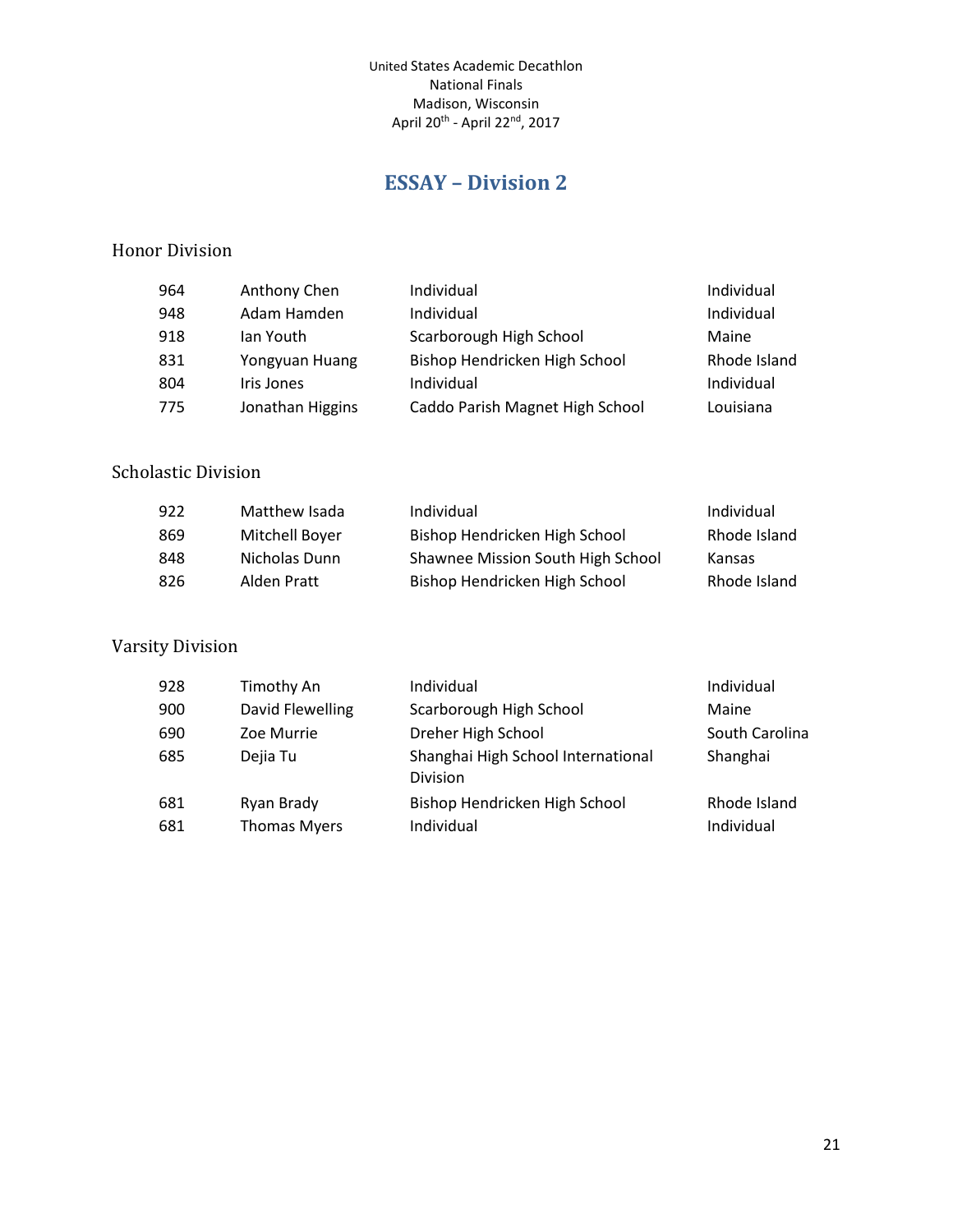# **ESSAY – Division 3**

#### <span id="page-21-0"></span>Honor Division

| 951 | Dekun Song              | <b>Beijing National Day School</b> | <b>Beijing</b> |
|-----|-------------------------|------------------------------------|----------------|
| 923 | <b>Charlie Ross</b>     | Individual                         | Individual     |
| 917 | <b>Connor Hart</b>      | Oakwood High School                | Ohio           |
| 881 | <b>Winston Taylor</b>   | Saint Peter High School            | Minnesota      |
| 881 | <b>Rey Arcenas</b>      | Oakwood High School                | Ohio           |
| 881 | <b>Romilly Benedict</b> | Individual                         | Individual     |
| 867 | Yifan Gu                | Individual                         | Individual     |
| 851 | Broden Kaps             | Mount Michael Benedictine School   | Nebraska       |
| 851 | Jordan Neeley           | Individual                         | Individual     |

## Scholastic Division

| 952 | Rebecca Gentry                     | Oakwood High School | Ohio       |
|-----|------------------------------------|---------------------|------------|
| 925 | Sam Carryer                        | Oakwood High School | Ohio       |
| 913 | Benjamin Stever-<br><b>Zeitlin</b> | Individual          | Individual |
| 823 | <b>William Ayres</b>               | Individual          | Individual |
| 811 | <b>Emily Willis</b>                | Individual          | Individual |
| 793 | Clay Goertemiller                  | Oakwood High School | Ohio       |

| 950 | Cameron Hendrix      | Oakwood High School                                                         | Ohio      |
|-----|----------------------|-----------------------------------------------------------------------------|-----------|
| 840 | Qingjiani Lin        | Chengdu Jiaxiang Foreign Language<br>School Attached to No. 7 Middle School | Sichuan   |
| 779 | <b>Bennett Combs</b> | Saint Peter High School                                                     | Minnesota |
| 762 | Lindsay Wise         | Sugar-Salem High School                                                     | Idaho     |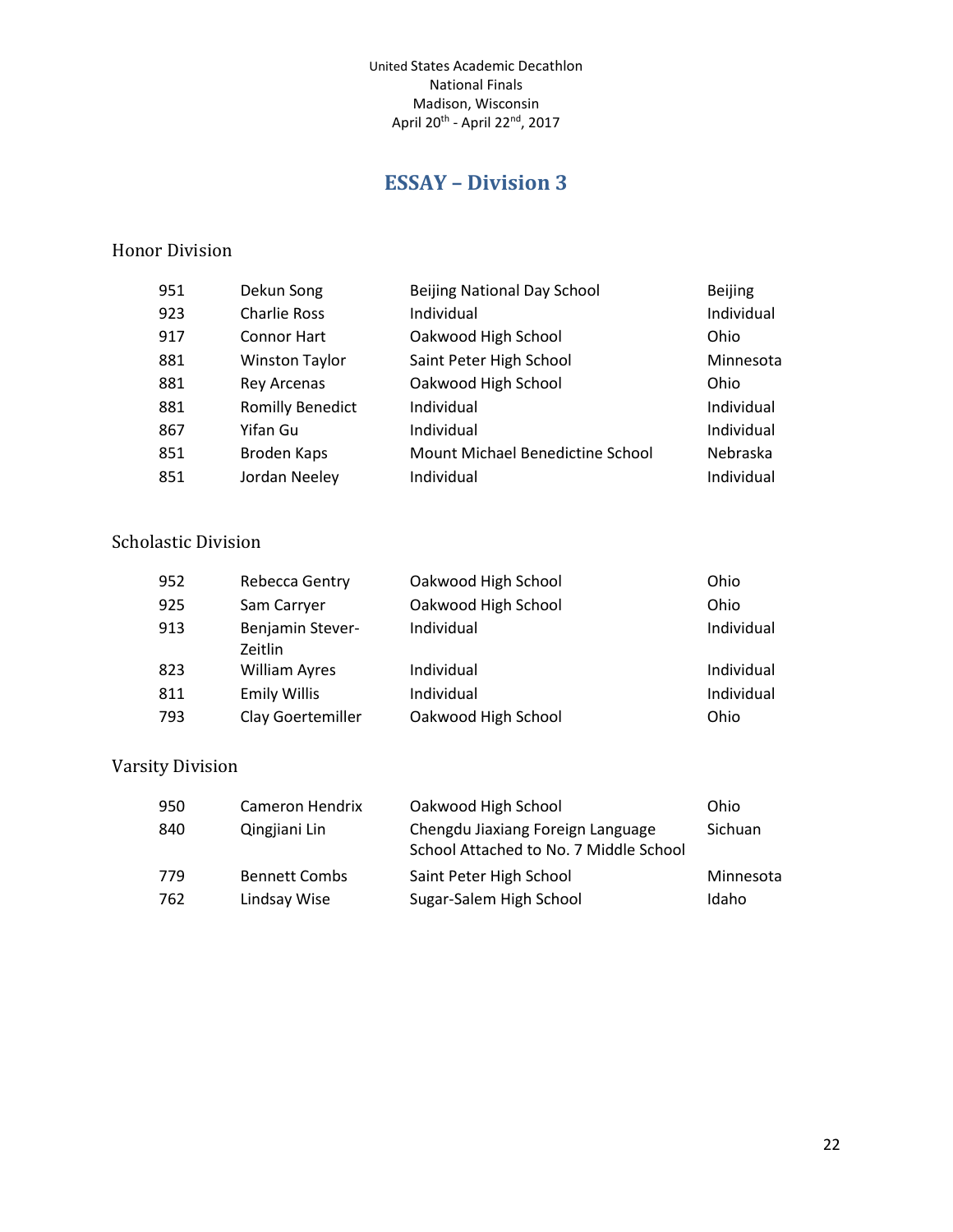## **INTERVIEW – Division 1**

#### <span id="page-22-0"></span>Honor Division

| 990 | Achutha Srinivasan    | Individual                         | Individual   |
|-----|-----------------------|------------------------------------|--------------|
| 985 | Melissa Santos        | Granada Hills Charter High School  | California   |
| 975 | <b>Brittany Wylie</b> | North Penn High School             | Pennsylvania |
| 965 | Mason Koelm           | Cedar Rapids Jefferson High School | lowa         |

#### Scholastic Division

| 955 | Christopher Lo     | Granada Hills Charter High School | California   |
|-----|--------------------|-----------------------------------|--------------|
| 910 | Viraj Dongaonkar   | Individual                        | Individual   |
| 910 | Zhengyu Jing       | Chengdu Foreign Languages School  | Sichuan      |
| 910 | <b>Brooke Yung</b> | Highland Park High School         | Texas        |
| 905 | John Bogert        | North Penn High School            | Pennsylvania |

| 985 | Ericka Chang           | Individual                          | Individual      |
|-----|------------------------|-------------------------------------|-----------------|
| 970 | Joachim Bendixen       | Individual                          | Individual      |
| 945 | Abriana Warren         | <b>Highland Park High School</b>    | Texas           |
| 940 | Mitchell Jackson       | Individual                          | Individual      |
| 925 | <b>Rhett Thompson</b>  | Cedar Rapids Jefferson High School  | Iowa            |
| 925 | <b>Nathaniel Maier</b> | North Penn High School              | Pennsylvania    |
| 920 | Veronica Garklavs      | Whitney M. Young Magnet High School | <b>Illinois</b> |
| 920 | Paige Dingman          | Canyon del Oro High School          | Arizona         |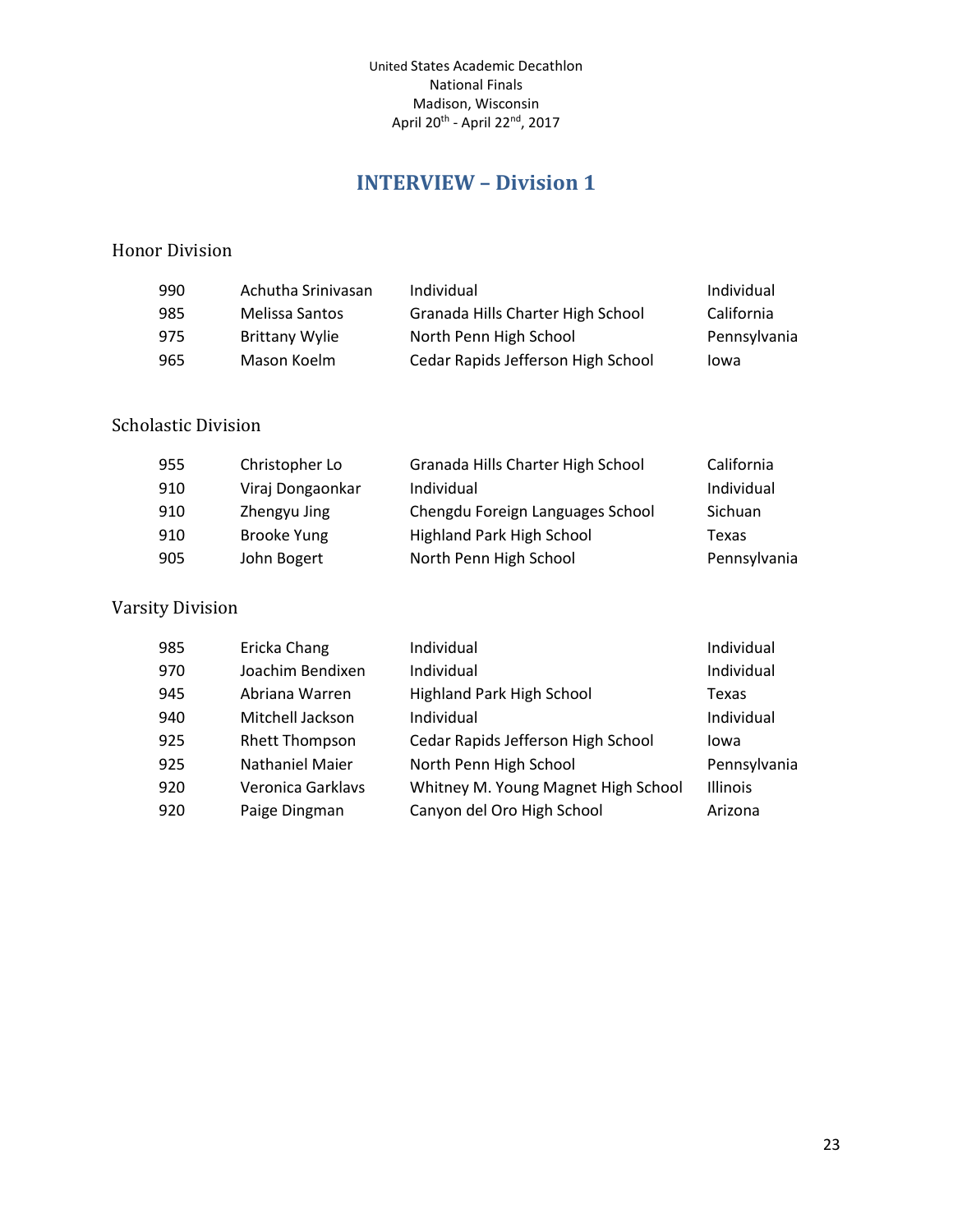## **INTERVIEW – Division 2**

#### <span id="page-23-0"></span>Honor Division

| 975 | Neeha Kothapalli     | Individual                                             | Individual     |
|-----|----------------------|--------------------------------------------------------|----------------|
| 970 | Eli Howland          | Madison Central High School                            | Mississippi    |
| 935 | Mary Barrineau       | Dreher High School                                     | South Carolina |
| 935 | Tiancheng Zhou       | Shanghai Foreign Language School<br>Affiliated to SISU | Shanghai       |
| 930 | Isabel Cook          | Dreher High School                                     | South Carolina |
| 930 | <b>Binil Pokhrel</b> | Caddo Parish Magnet High School                        | Louisiana      |

#### Scholastic Division

| 955 | Weiyi Wang               | <b>WHBC of Wuhan Foreign Languages</b><br>School | Hubei          |
|-----|--------------------------|--------------------------------------------------|----------------|
| 905 | <b>Isaac Bruley</b>      | Wilmot Union High School                         | Wisconsin      |
| 885 | Thomas Sawano            | Individual                                       | Individual     |
| 875 | Matthew Isada            | Individual                                       | Individual     |
| 865 | Nicholas Dunn            | Shawnee Mission South High School                | Kansas         |
| 865 | <b>Christopher Moore</b> | Caddo Parish Magnet High School                  | Louisiana      |
| 865 | <b>Elise Germany</b>     | Dreher High School                               | South Carolina |
| 855 | Sarah Thames             | Dreher High School                               | South Carolina |

| 985 | Dejia Tu           | Shanghai High School International<br><b>Division</b>  | Shanghai       |
|-----|--------------------|--------------------------------------------------------|----------------|
| 955 | Darragh Harkin     | Bishop Hendricken High School                          | Rhode Island   |
| 915 | Qingyang Cui       | Shanghai Foreign Language School<br>Affiliated to SISU | Shanghai       |
| 910 | Zoe Murrie         | Dreher High School                                     | South Carolina |
| 910 | Timothy An         | Individual                                             | Individual     |
| 900 | <b>Kexin Huang</b> | <b>WHBC of Wuhan Foreign Languages</b><br>School       | Hubei          |
| 865 | Yijie Guo          | Shanghai Foreign Language School<br>Affiliated to SISU | Shanghai       |
| 860 | Ruigi Xu           | No. 2 High School of East China Normal<br>University   | Shanghai       |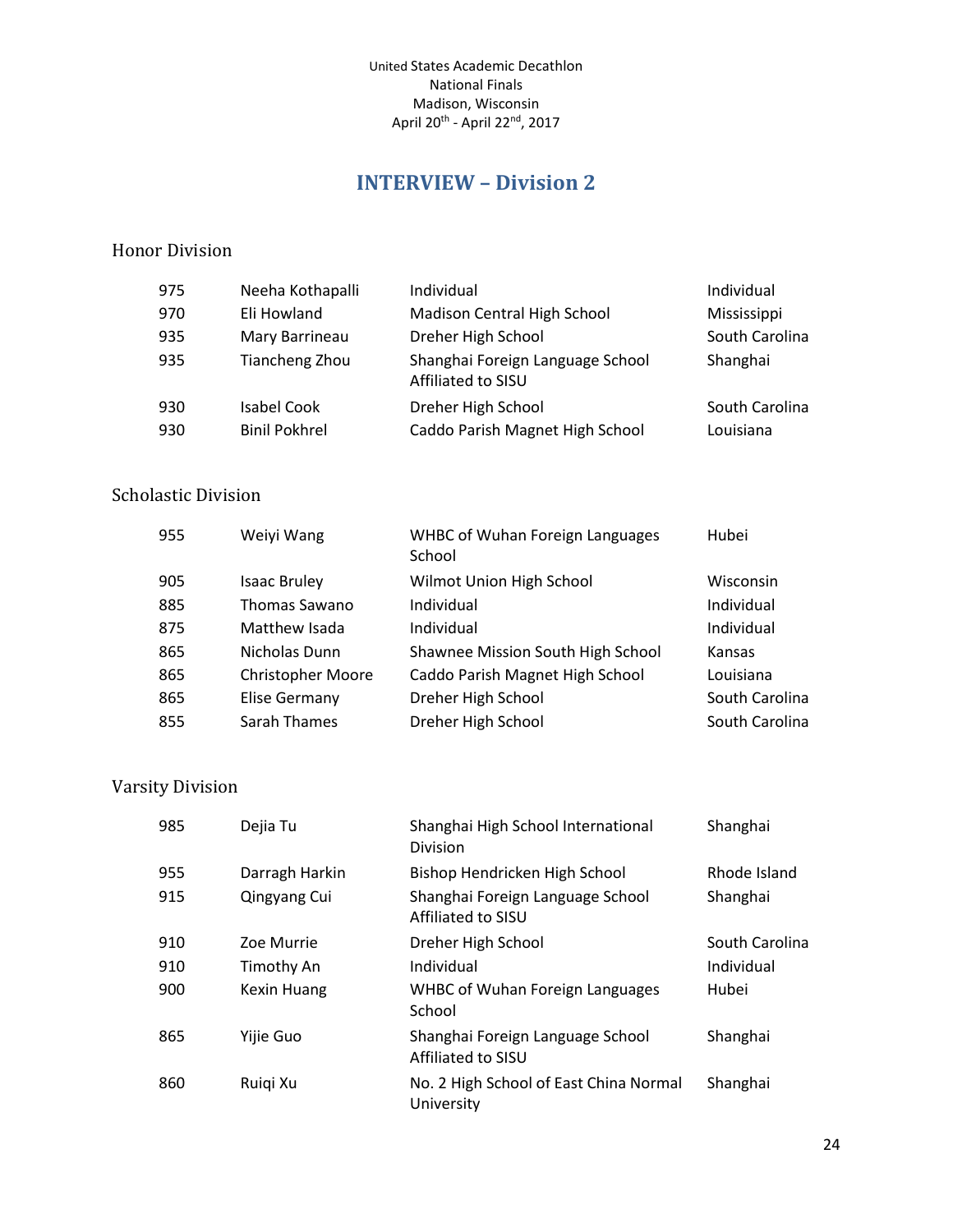| 855 | Kylie Entrekin | Caddo Parish Magnet High School | Louisiana |
|-----|----------------|---------------------------------|-----------|
|-----|----------------|---------------------------------|-----------|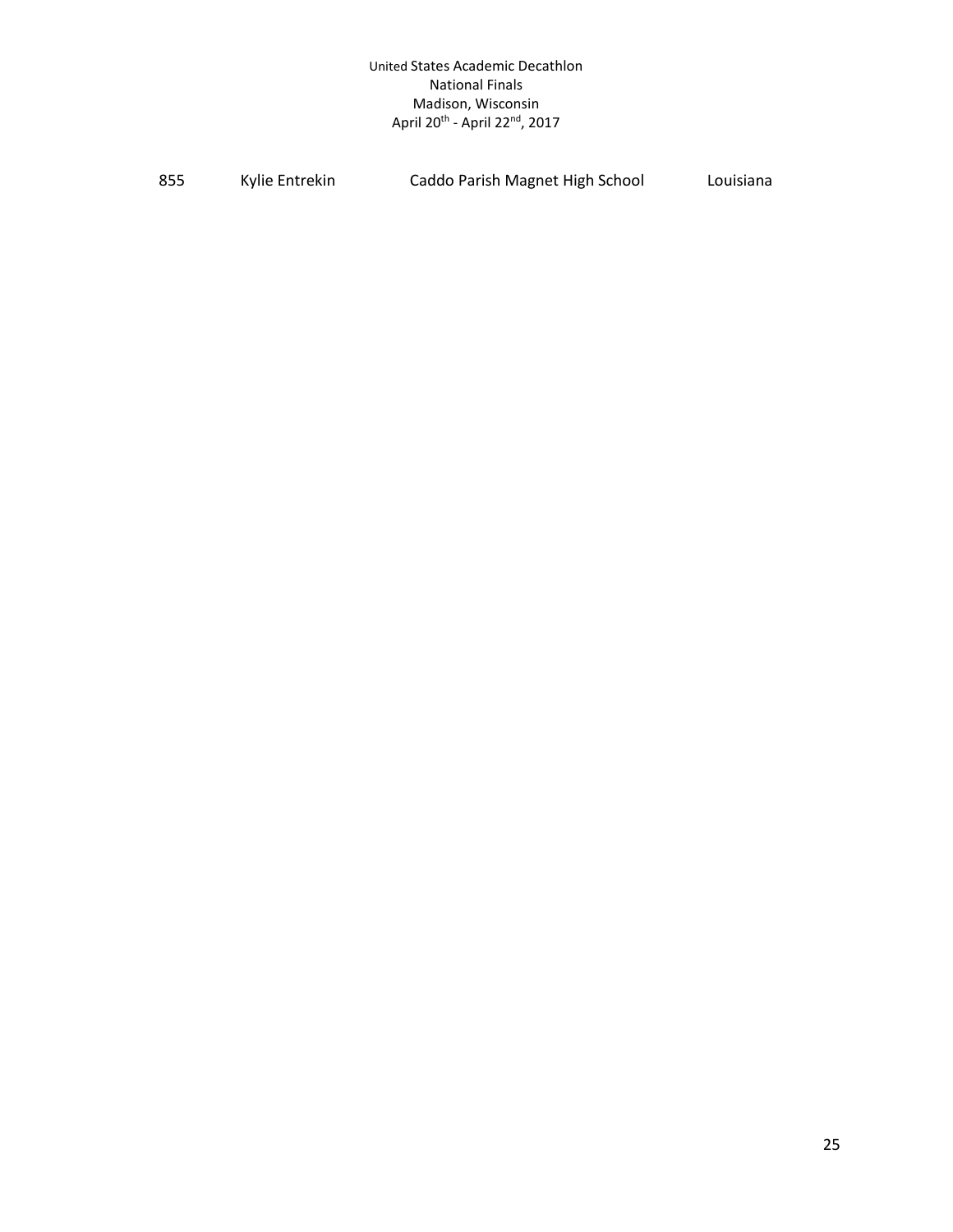## **INTERVIEW – Division 3**

#### <span id="page-25-0"></span>Honor Division

| 965 | <b>Richard Roediger</b> | Individual                          | Individual        |
|-----|-------------------------|-------------------------------------|-------------------|
| 950 | Jordan Neeley           | Individual                          | Individual        |
| 940 | Kayla Moehn             | Saint Pius X High School            | <b>New Mexico</b> |
| 930 | Connor Hart             | Oakwood High School                 | Ohio              |
| 920 | Neeharika Hemrajani     | Southbank International 1           | London            |
| 920 | Wells Johnstone         | Madison Academic Magnet High School | Tennessee         |

#### Scholastic Division

| 975 | <b>Emily Willis</b> | Individual                       | Individual        |
|-----|---------------------|----------------------------------|-------------------|
| 960 | Joya Cooper-Hohn    | Southbank International 1        | London            |
| 960 | Erel Edree          | Southbank International 2        | London            |
| 945 | Gina Fasseland      | Southbank International 1        | London            |
| 925 | Jasmine Day         | Saint Pius X High School         | <b>New Mexico</b> |
| 910 | Rebecca Gentry      | Oakwood High School              | Ohio              |
| 885 | Ryuta Kure          | Mount Michael Benedictine School | Nebraska          |
| 885 | Kawika O'Connor     | Kamehameha Schools               | Hawaii            |

| 915 | Matthew Michael   | Madison Academic Magnet High School                            | Tennessee |
|-----|-------------------|----------------------------------------------------------------|-----------|
| 915 | Indie Cooper-Hohn | Southbank International 1                                      | London    |
| 895 | Lindsay Wise      | Sugar-Salem High School                                        | Idaho     |
| 895 | Jiahui Chen       | International Department the Affiliated<br>High School of SCNU | Guangdong |
| 880 | Luke Mixan        | Mount Michael Benedictine School                               | Nebraska  |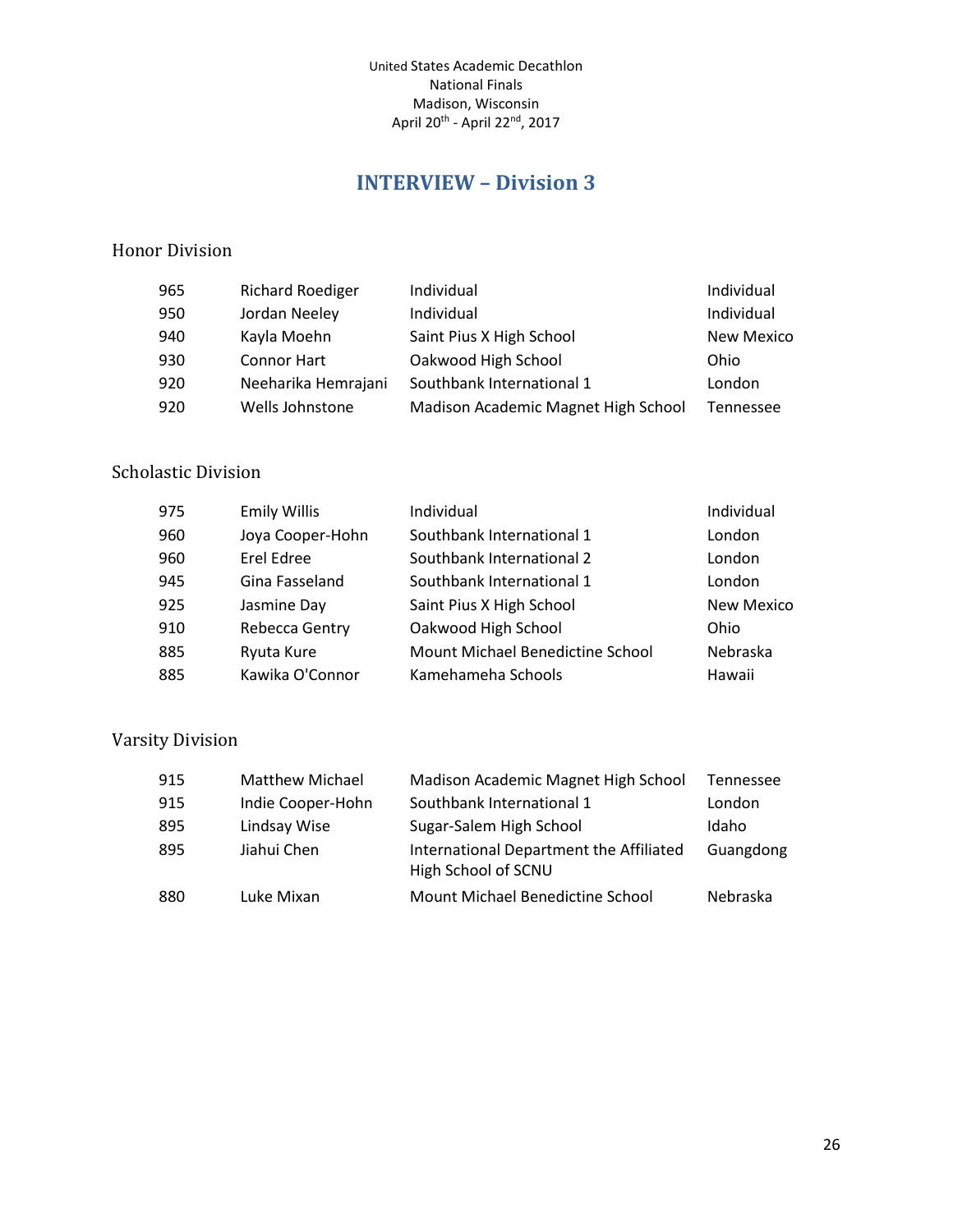# **LITERATURE – Division 1**

#### <span id="page-26-0"></span>Honor Division

| 980 | Mark Saving         | Individual                            | Individual      |
|-----|---------------------|---------------------------------------|-----------------|
| 960 | <b>William Tong</b> | Individual                            | Individual      |
| 960 | Piper Gray          | Canyon del Oro High School            | Arizona         |
| 960 | Melissa Santos      | Granada Hills Charter High School     | California      |
| 960 | Cristina Cass       | Whitney M. Young Magnet High School   | <b>Illinois</b> |
| 960 | Yuhan Gao           | Chengdu Foreign Languages School      | Sichuan         |
| 940 | Rachel Korn         | <b>Highland Park High School</b>      | Texas           |
| 920 | Aishah Mahmud       | Granada Hills Charter High School     | California      |
| 920 | Janet Qi            | Acton-Boxborough Regional High School | Massachusetts   |
| 920 | Wendy Wu            | Acton-Boxborough Regional High School | Massachusetts   |
| 920 | Achutha Sriniyasan  | Individual                            | Individual      |
| 920 | Victoria Xie        | Individual                            | Individual      |
|     |                     |                                       |                 |

#### Scholastic Division

| 960 | <b>Brooke Yung</b> | Highland Park High School           | Texas           |
|-----|--------------------|-------------------------------------|-----------------|
| 960 | Jasmyne Rodriguez  | <b>Highland Park High School</b>    | Texas           |
| 940 | Peter Shin         | Granada Hills Charter High School   | California      |
| 940 | Mark Aguila        | Granada Hills Charter High School   | California      |
| 920 | Daniel Devoll      | Individual                          | Individual      |
| 920 | Anna Lee           | Whitney M. Young Magnet High School | <b>Illinois</b> |

| 960 | Wyatt Hill         | Highland Park High School         | Texas      |
|-----|--------------------|-----------------------------------|------------|
| 940 | Sebastian Gonzalez | Granada Hills Charter High School | California |
| 900 | Rachel Clendenning | Individual                        | Individual |
| 860 | Abriana Warren     | Highland Park High School         | Texas      |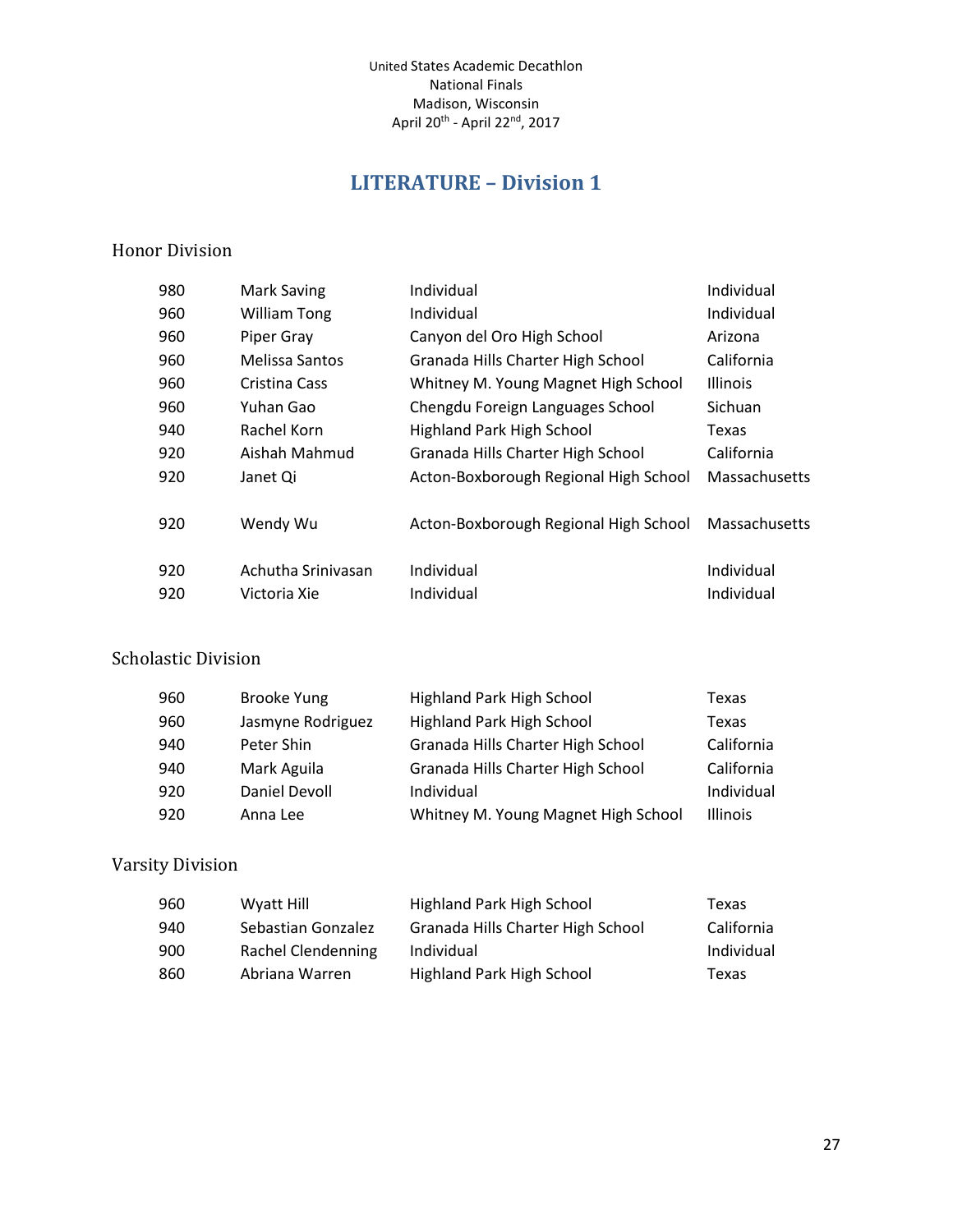# **LITERATURE – Division 2**

#### <span id="page-27-0"></span>Honor Division

| 940 | Joseph Wolf                        | Individual                      | Individual |
|-----|------------------------------------|---------------------------------|------------|
| 920 | Anthony Chen                       | Individual                      | Individual |
| 900 | <b>Antares McCoy-</b><br>Villaneda | Caddo Parish Magnet High School | Louisiana  |
| 880 | Katherine Yang                     | Parsippany High School          | New Jersey |
| 880 | Adam Hamden                        | Individual                      | Individual |
| 860 | Iris Jones                         | Individual                      | Individual |
| 860 | <b>Grace Martin</b>                | Lathrop High School             | Alaska     |

#### Scholastic Division

| 800 | Matthew Isada       | Individual                                             | Individual     |
|-----|---------------------|--------------------------------------------------------|----------------|
| 760 | Liam Shacklette     | Individual                                             | Individual     |
| 760 | Yuewei Yuan         | Shanghai Foreign Language School<br>Affiliated to SISU | Shanghai       |
| 740 | Thomas Sawano       | Individual                                             | Individual     |
| 740 | Elise Germany       | Dreher High School                                     | South Carolina |
| 680 | <b>Isaac Bruley</b> | Wilmot Union High School                               | Wisconsin      |
| 680 | Christopher Chen    | Caddo Parish Magnet High School                        | Louisiana      |
| 660 | Jerry Wang          | Shanghai High School International<br><b>Division</b>  | Shanghai       |
| 660 | Lorin Hall          | Dreher High School                                     | South Carolina |
| 660 | Conor Milson        | Bishop Hendricken High School                          | Rhode Island   |
| 660 | Daniel Kuo          | Parsippany High School                                 | New Jersey     |
| 660 | Xiyang Xu           | Individual                                             | Individual     |

| 940 | Qingyang Cui          | Shanghai Foreign Language School<br>Affiliated to SISU | Shanghai       |
|-----|-----------------------|--------------------------------------------------------|----------------|
| 820 | Ryan Brady            | Bishop Hendricken High School                          | Rhode Island   |
| 800 | Timothy An            | Individual                                             | Individual     |
| 680 | <b>Thomas Myers</b>   | Individual                                             | Individual     |
| 640 | <b>Edward Burgess</b> | Dreher High School                                     | South Carolina |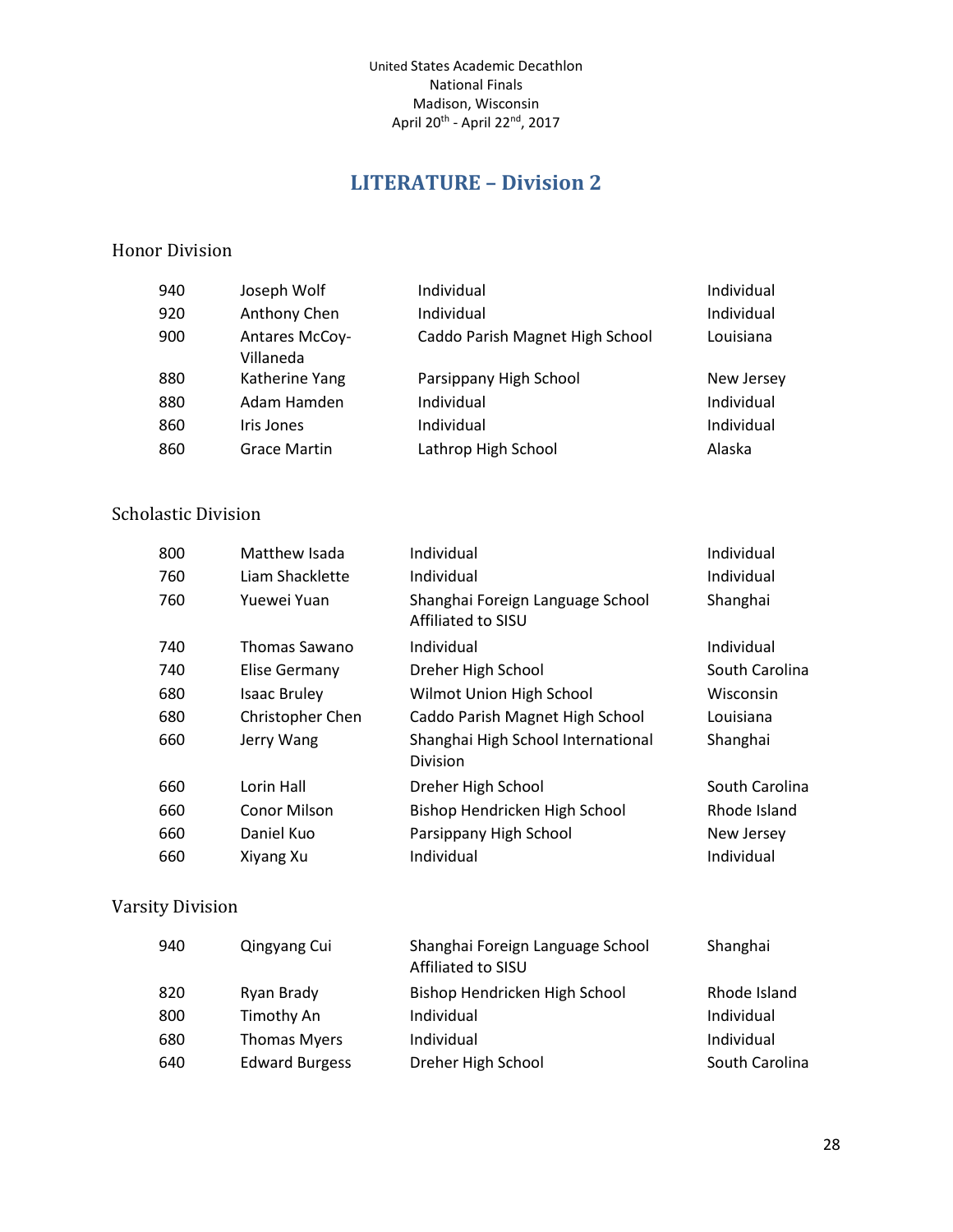| 620 | Dejia Tu         | Shanghai High School International<br><b>Division</b> | Shanghai  |
|-----|------------------|-------------------------------------------------------|-----------|
| 600 | Samantha Steiner | Wilmot Union High School                              | Wisconsin |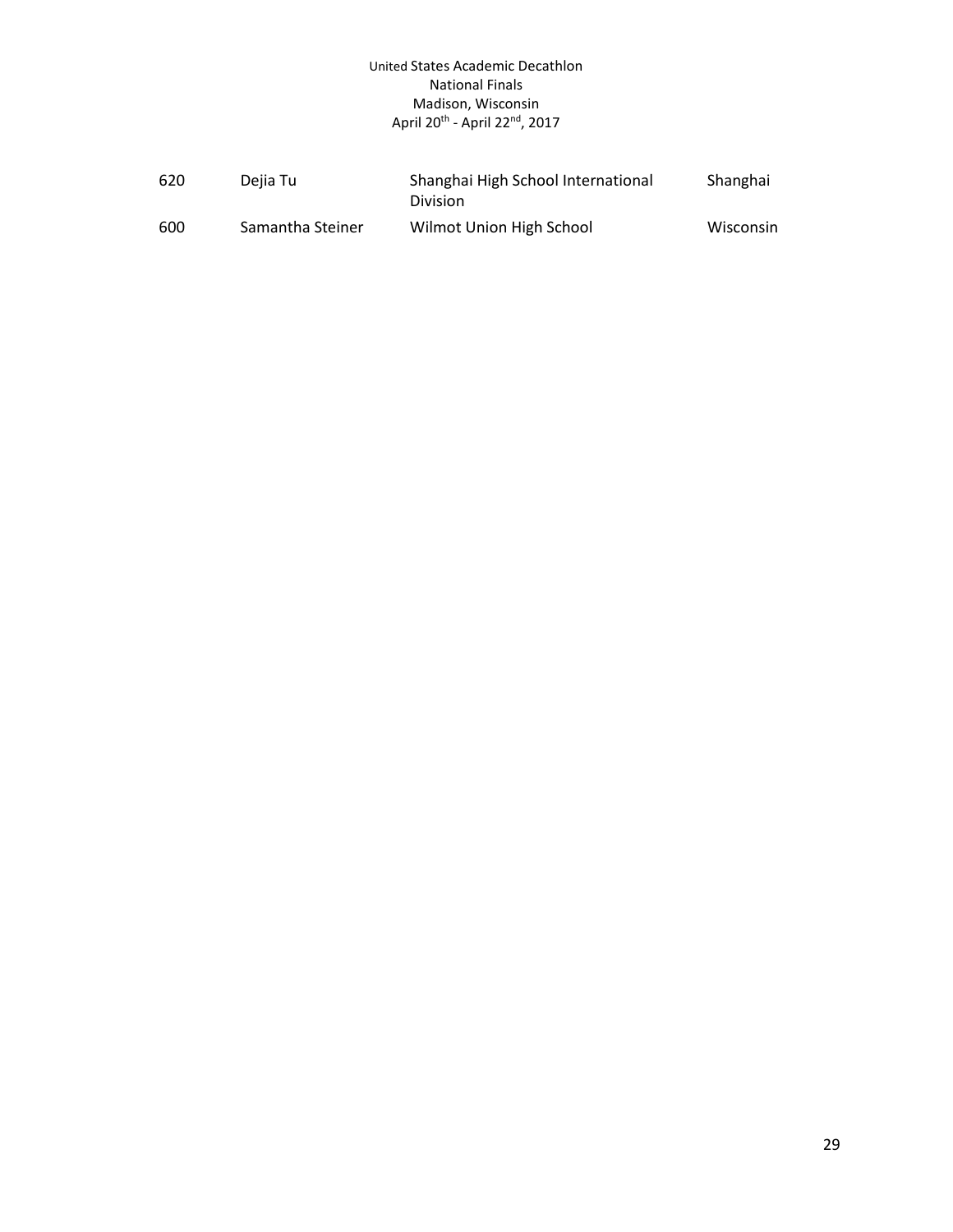# **LITERATURE – Division 3**

#### <span id="page-29-0"></span>Honor Division

| 960 | <b>Charlie Ross</b> | Individual                       | Individual |
|-----|---------------------|----------------------------------|------------|
| 960 | Yaoyi Xing          | Individual                       | Individual |
| 920 | <b>Connor Hart</b>  | Oakwood High School              | Ohio       |
| 900 | Yifan Gu            | Individual                       | Individual |
| 900 | Will Janning        | Oakwood High School              | Ohio       |
| 880 | Jacob Andrews       | Sugar-Salem High School          | Idaho      |
| 880 | Henry O'Callaghan   | Mount Michael Benedictine School | Nebraska   |

#### Scholastic Division

| 860 | Rebecca Gentry   | Oakwood High School              | Ohio     |
|-----|------------------|----------------------------------|----------|
| 800 | Yunyue Zhang     | Shanghai Pinghe School           | Shanghai |
| 800 | Sam Carryer      | Oakwood High School              | Ohio     |
| 780 | Donovan Clements | Mount Michael Benedictine School | Nebraska |

| 880 | Caivi Wang      | Individual                          | Individual |
|-----|-----------------|-------------------------------------|------------|
| 880 | Cameron Hendrix | Oakwood High School                 | Ohio       |
| 840 | Matt Koch       | Oakwood High School                 | Ohio       |
| 680 | Meredith Lewis  | Madison Academic Magnet High School | Tennessee  |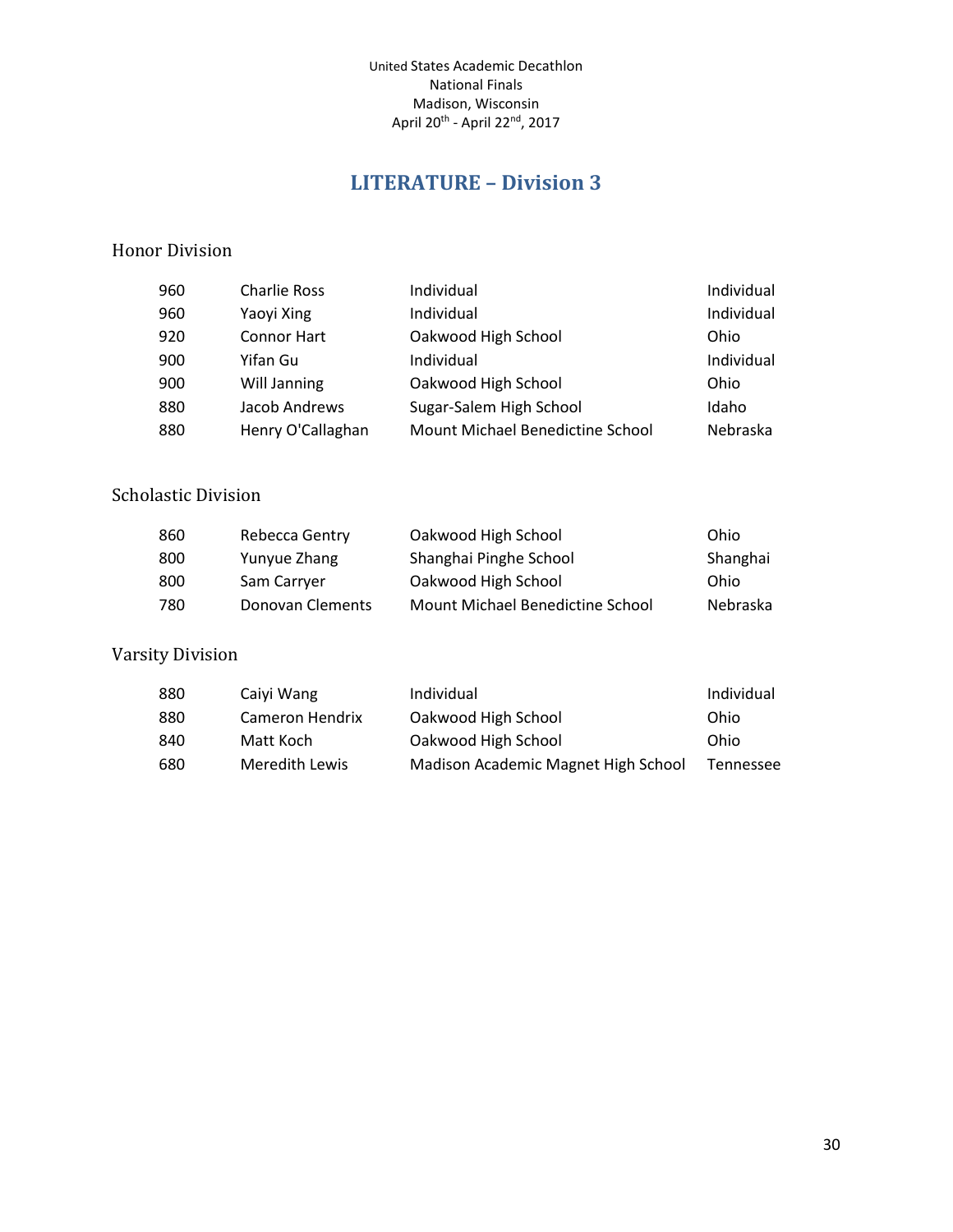## **MATHEMATICS – Division 1**

#### <span id="page-30-0"></span>Honor Division

| 971.4 | Melissa Santos     | Granada Hills Charter High School   | California      |
|-------|--------------------|-------------------------------------|-----------------|
| 971.4 | Jonathon Marek     | Whitney M. Young Magnet High School | <b>Illinois</b> |
| 971.4 | Joshua Tabuena     | Whitney M. Young Magnet High School | <b>Illinois</b> |
| 942.9 | Mark Saving        | Individual                          | Individual      |
| 942.9 | Achutha Srinivasan | Individual                          | Individual      |
| 942.9 | Michael Xie        | Highland Park High School           | Texas           |
| 914.3 | Kevin Ly           | Granada Hills Charter High School   | California      |

#### Scholastic Division

| 1000.0 | Peter Shin       | Granada Hills Charter High School | California |
|--------|------------------|-----------------------------------|------------|
| 971.4  | Sarah Jay Thraen | Individual                        | Individual |
| 971.4  | Mark Aguila      | Granada Hills Charter High School | California |
| 942.9  | Brady Lybarger   | Canyon del Oro High School        | Arizona    |

| 1000.0 | Weiji Li           | Hangzhou No. 2 High School of Zhejiang<br>Province | <b>Zhejiang</b> |
|--------|--------------------|----------------------------------------------------|-----------------|
| 942.9  | Jordan Barretto    | Granada Hills Charter High School                  | California      |
| 885.7  | Mitchell Jackson   | Individual                                         | Individual      |
| 885.7  | Sabrina Carlos     | Granada Hills Charter High School                  | California      |
| 828.6  | Sebastian Gonzalez | Granada Hills Charter High School                  | California      |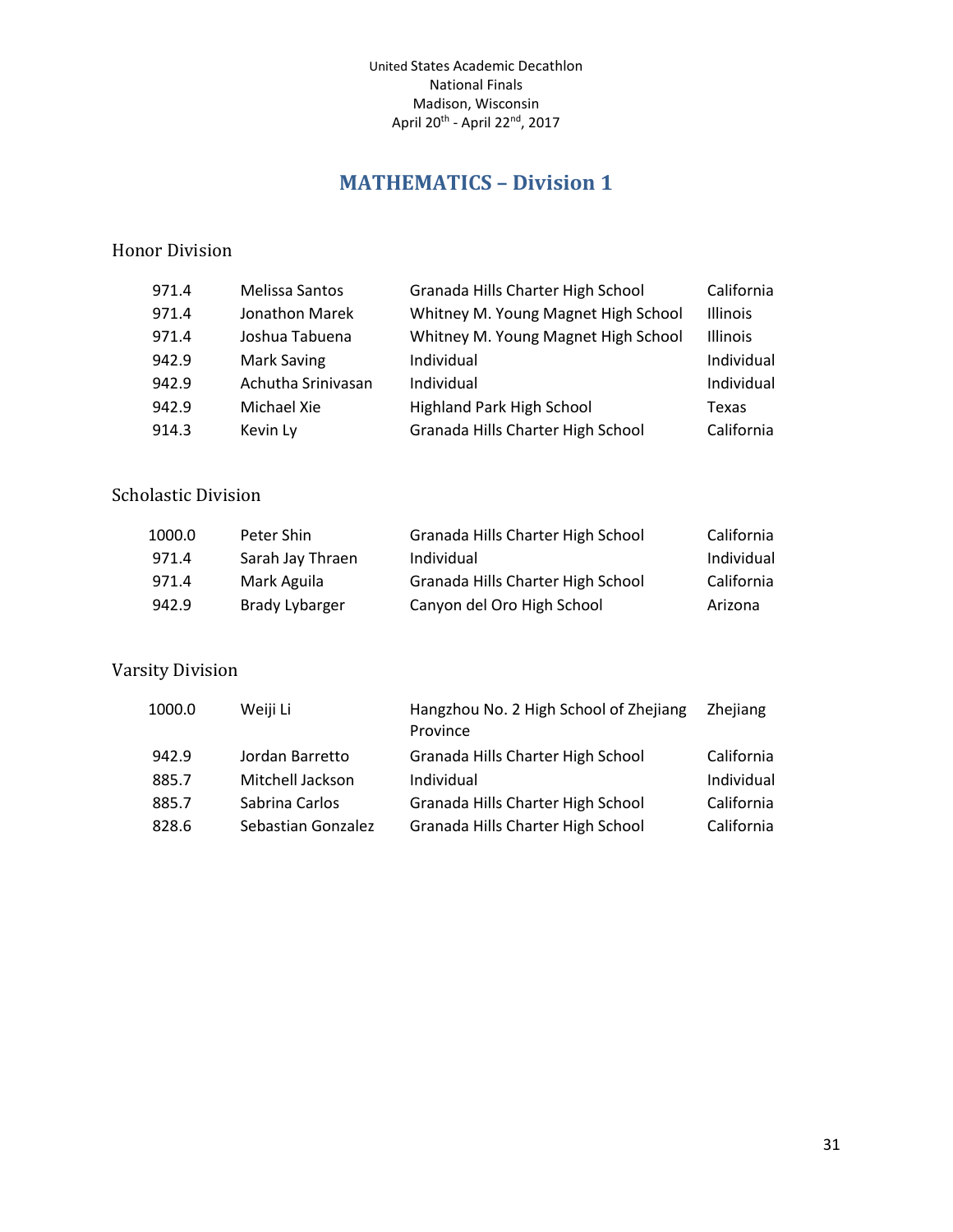## **MATHEMATICS – Division 2**

#### <span id="page-31-0"></span>Honor Division

| 1000.0 | Sidai Huang           | No. 2 High School of East China Normal<br>University   | Shanghai     |
|--------|-----------------------|--------------------------------------------------------|--------------|
| 971.4  | Anthony Chen          | Individual                                             | Individual   |
| 942.9  | Xin Zhang             | Individual                                             | Individual   |
| 942.9  | Mingsen Wang          | Individual                                             | Individual   |
| 942.9  | Max Zhang             | Shanghai High School International<br>Division         | Shanghai     |
| 942.9  | <b>Tiancheng Zhou</b> | Shanghai Foreign Language School<br>Affiliated to SISU | Shanghai     |
| 914.3  | Adam Hamden           | Individual                                             | Individual   |
| 885.7  | Yongyuan Huang        | Bishop Hendricken High School                          | Rhode Island |
| 857.1  | Yanrui Yang           | No. 2 High School of East China Normal<br>University   | Shanghai     |
| 857.1  | Neeha Kothapalli      | Individual                                             | Individual   |
| 800.0  | Ian Youth             | Scarborough High School                                | Maine        |
| 771.4  | <b>Yimeng Zeng</b>    | <b>WHBC of Wuhan Foreign Languages</b><br>School       | Hubei        |
| 771.4  | Dylan Temel           | Bishop Hendricken High School                          | Rhode Island |

#### Scholastic Division

| 942.9 | Yuewei Yuan  | Shanghai Foreign Language School<br>Affiliated to SISU | Shanghai   |
|-------|--------------|--------------------------------------------------------|------------|
| 942.9 | Jingyou Rao  | Individual                                             | Individual |
| 828.6 | Hongxuan Ren | Shanghai Foreign Language School<br>Affiliated to SISU | Shanghai   |
| 800.0 | Muhan Shi    | No. 2 High School of East China Normal<br>University   | Shanghai   |
| 742.9 | Xiyang Xu    | Individual                                             | Individual |
| 685.7 | Liyan Shen   | <b>WHBC of Wuhan Foreign Languages</b><br>School       | Hubei      |
| 657.1 | Zejie Zhu    | Shanghai Foreign Language School<br>Affiliated to SISU | Shanghai   |
| 657.1 | Sijia Li     | No. 2 High School of East China Normal<br>University   | Shanghai   |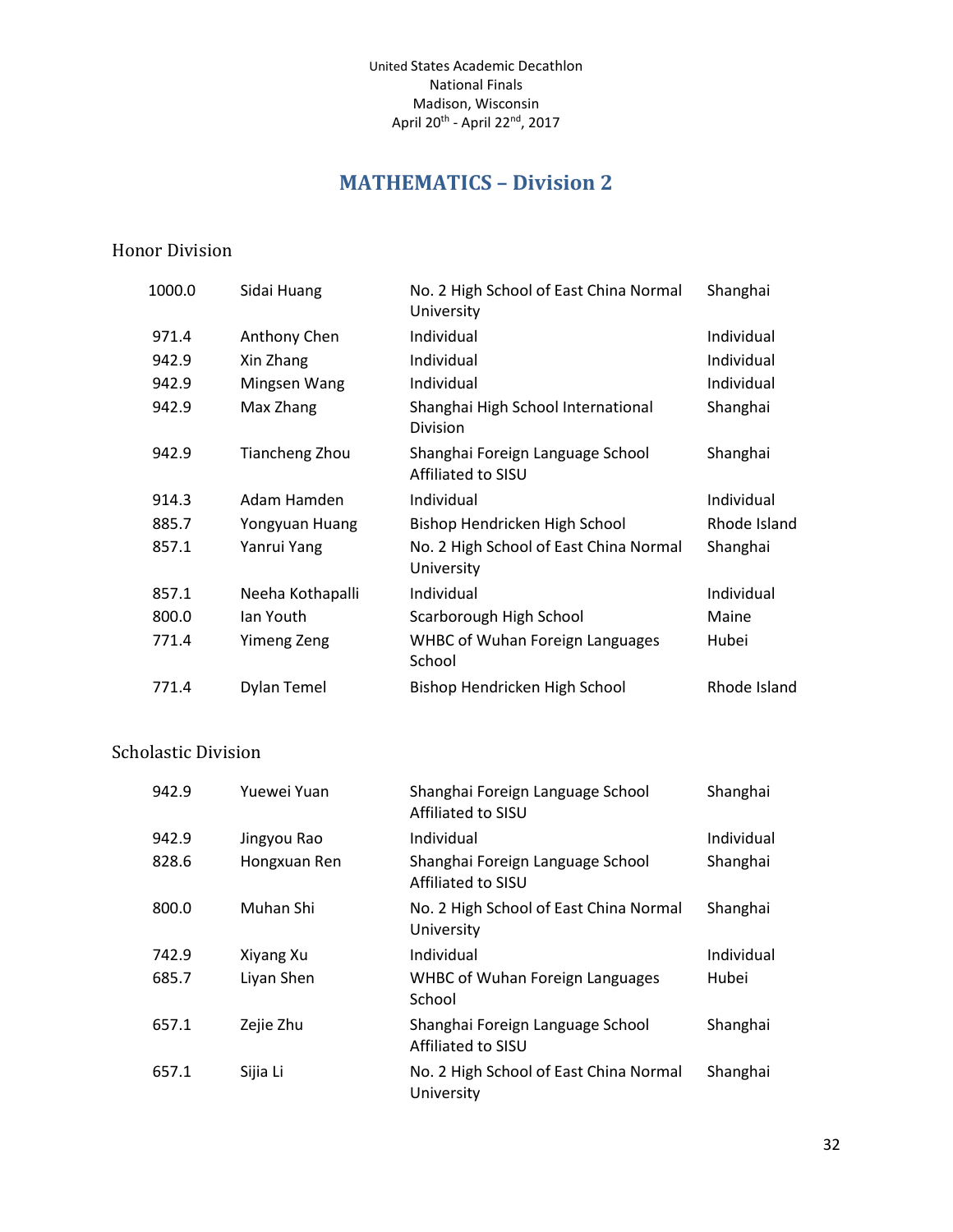| 628.6<br>628.6 | Yunyufei Luo<br>Thomas Sawano | Individual<br>Individual                         | Individual<br>Individual |
|----------------|-------------------------------|--------------------------------------------------|--------------------------|
| 600.0          | Jiahui Chen                   | Shanghai High School International<br>Division   | Shanghai                 |
| 600.0          | Zhuofeng Wang                 | <b>WHBC of Wuhan Foreign Languages</b><br>School | Hubei                    |
| 571.4          | Raja Muthyam                  | Scarborough High School                          | Maine                    |
| 571.4          | Eric Huber                    | Scarborough High School                          | Maine                    |
| 571.4          | Weiyi Wang                    | <b>WHBC of Wuhan Foreign Languages</b><br>School | Hubei                    |
| 542.9          | Jerry Wang                    | Shanghai High School International<br>Division   | Shanghai                 |
| 514.3          | Alice Limanova                | Parsippany High School                           | New Jersey               |
| 485.7          | Koki Ajiri                    | Shanghai High School International<br>Division   | Shanghai                 |
| 485.7          | Abigail Boyle                 | Lathrop High School                              | Alaska                   |

| 942.9 | Ruigi Xu            | No. 2 High School of East China Normal<br>University   | Shanghai       |
|-------|---------------------|--------------------------------------------------------|----------------|
| 885.7 | Yingfei Shi         | Shanghai Foreign Language School<br>Affiliated to SISU | Shanghai       |
| 885.7 | Qingyang Cui        | Shanghai Foreign Language School<br>Affiliated to SISU | Shanghai       |
| 885.7 | Yixuan Lu           | No. 2 High School of East China Normal<br>University   | Shanghai       |
| 685.7 | Yijie Guo           | Shanghai Foreign Language School<br>Affiliated to SISU | Shanghai       |
| 657.1 | Yihui Hu            | <b>WHBC of Wuhan Foreign Languages</b><br>School       | Hubei          |
| 600.0 | <b>Kexin Huang</b>  | <b>WHBC of Wuhan Foreign Languages</b><br>School       | Hubei          |
| 600.0 | Caelan Gold         | Lathrop High School                                    | Alaska         |
| 571.4 | David Flewelling    | Scarborough High School                                | Maine          |
| 514.3 | <b>Thomas Myers</b> | Individual                                             | Individual     |
| 457.1 | Jaidan Idarraga     | Bishop Hendricken High School                          | Rhode Island   |
| 457.1 | Zoe Murrie          | Dreher High School                                     | South Carolina |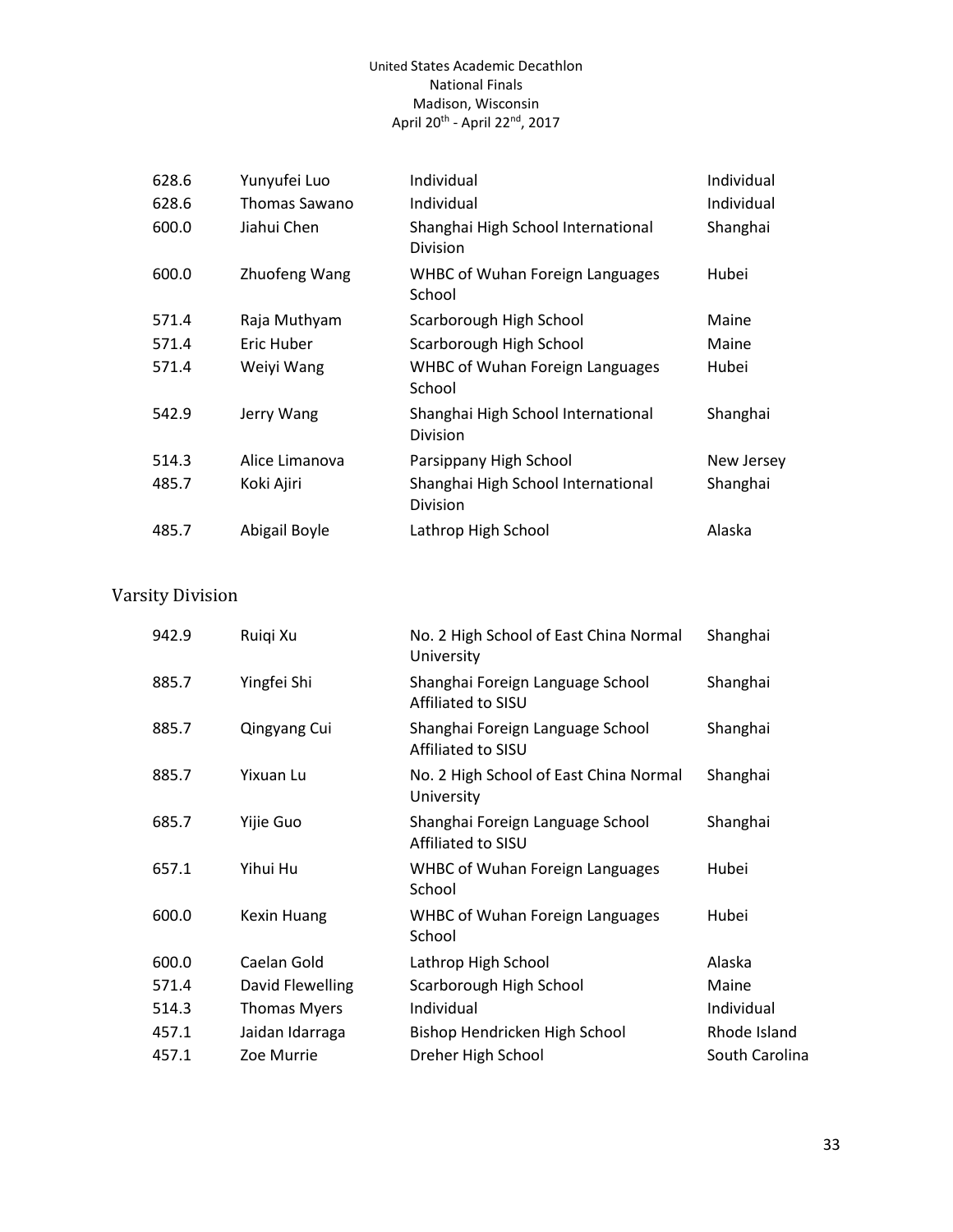# **MATHEMATICS – Division 3**

#### <span id="page-33-0"></span>Honor Division

| 971.4 | Dekun Song              | <b>Beijing National Day School</b>                                          | <b>Beijing</b> |
|-------|-------------------------|-----------------------------------------------------------------------------|----------------|
| 914.3 | Xinqi Peng              | Hangzhou Foreign Languages School                                           | Zhejiang       |
| 914.3 | Chang Shu               | Shenzhen Middle School                                                      | Guangdong      |
| 857.1 | Yibai Li                | Hangzhou Foreign Languages School                                           | Zhejiang       |
| 828.6 | Qitian Hu               | Individual                                                                  | Individual     |
| 828.6 | Ran Tao                 | Chengdu Jiaxiang Foreign Language<br>School Attached to No. 7 Middle School | Sichuan        |
| 800.0 | <b>Ergiang Tang</b>     | Chengdu Jiaxiang Foreign Language<br>School Attached to No. 7 Middle School | Sichuan        |
| 771.4 | Xinyi Yang              | High School Affiliated to Shanghai<br>Jiaotong University                   | Shanghai       |
| 771.4 | Zhiguo Huang            | International Department the Affiliated<br>High School of SCNU              | Guangdong      |
| 742.9 | Jordan Neeley           | Individual                                                                  | Individual     |
| 714.3 | Boyuan Chen             | Individual                                                                  | Individual     |
| 714.3 | Zhuohang Liu            | Individual                                                                  | Individual     |
| 685.7 | Will Janning            | Oakwood High School                                                         | Ohio           |
| 685.7 | Rey Arcenas             | Oakwood High School                                                         | Ohio           |
| 657.1 | Zhiyuan Chen            | High School Affiliated to Shanghai<br>Jiaotong University                   | Shanghai       |
| 657.1 | Zheng Liu               | <b>Beijing National Day School</b>                                          | <b>Beijing</b> |
| 657.1 | Xiuqi Xia               | High School Affiliated to Shanghai<br>Jiaotong University                   | Shanghai       |
| 628.6 | Zifan He                | Shanghai Pinghe School                                                      | Shanghai       |
| 628.6 | <b>Collin Wilcox</b>    | Madison Academic Magnet High School                                         | Tennessee      |
| 600.0 | Ruochuan Xu             | Individual                                                                  | Individual     |
| 600.0 | Yang Liu                | Shenzhen Middle School                                                      | Guangdong      |
| 600.0 | <b>Haoling Sun</b>      | Shanghai Pinghe School                                                      | Shanghai       |
| 600.0 | <b>Richard Roediger</b> | Individual                                                                  | Individual     |
| 571.4 | Annika Wille            | Individual                                                                  | Individual     |
| 571.4 | Aliyah Branum           | Frontier Academy Charter                                                    | Colorado       |
| 571.4 | Xiao Guo                | <b>Beijing National Day School</b>                                          | <b>Beijing</b> |
| 571.4 | <b>Broden Kaps</b>      | Mount Michael Benedictine School                                            | Nebraska       |
| 571.4 | Paige Gardner           | Lyndonville Central School                                                  | New York       |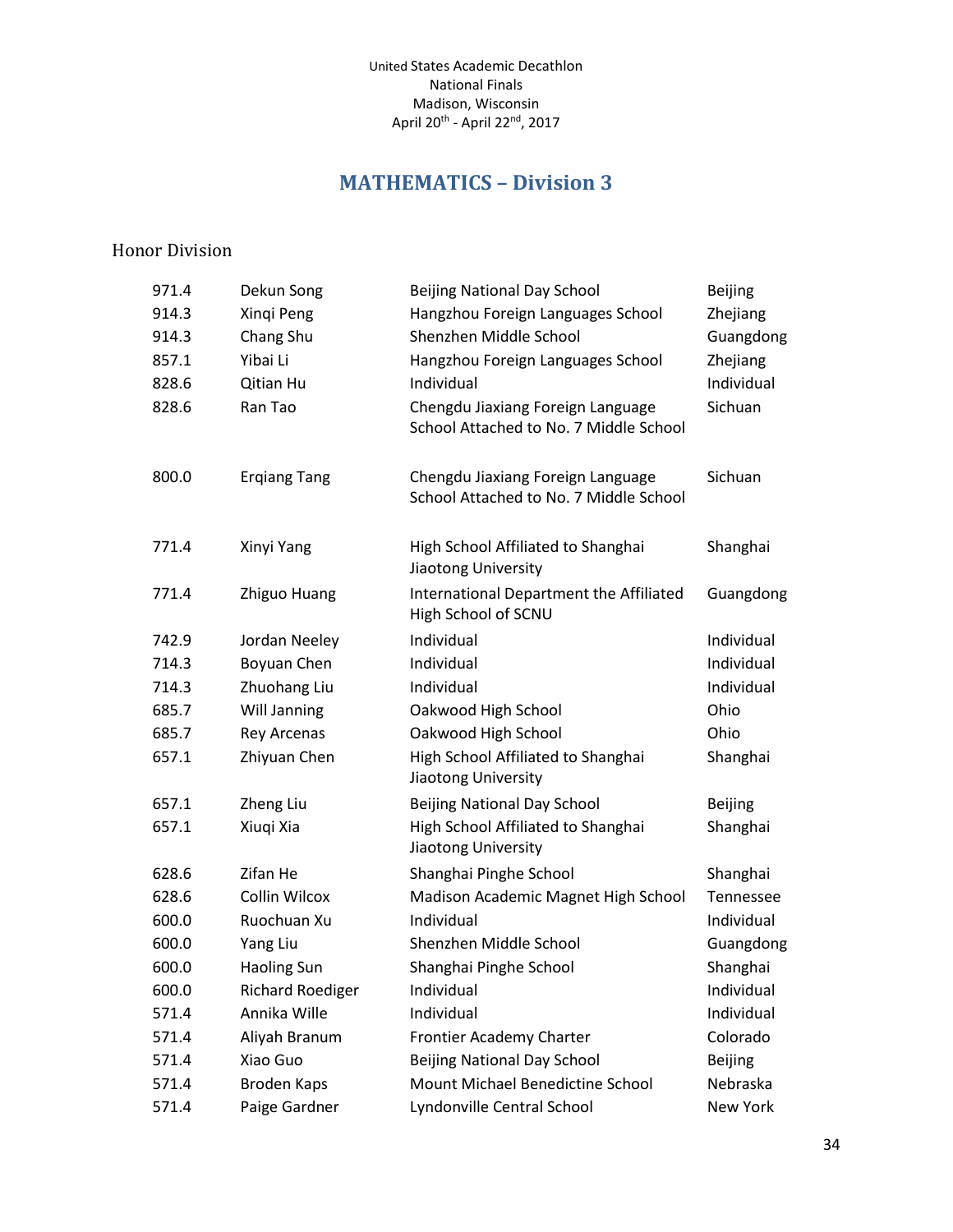## Scholastic Division

| 942.9 | Tianchen Zhao       | International Department the Affiliated<br>High School of SCNU              | Guangdong      |
|-------|---------------------|-----------------------------------------------------------------------------|----------------|
| 914.3 | Clay Goertemiller   | Oakwood High School                                                         | Ohio           |
| 828.6 | Xixiang Liu         | International Department the Affiliated<br>High School of SCNU              | Guangdong      |
| 800.0 | <b>Zhiting Mei</b>  | Hangzhou Foreign Languages School                                           | Zhejiang       |
| 771.4 | Wenmingi Zhang      | Shenzhen Middle School                                                      | Guangdong      |
| 771.4 | <b>Tiwong Nance</b> | Madison Academic Magnet High School                                         | Tennessee      |
| 771.4 | Xinhang Yu          | <b>Beijing National Day School</b>                                          | <b>Beijing</b> |
| 771.4 | Han Ling            | High School Affiliated to Shanghai<br>Jiaotong University                   | Shanghai       |
| 742.9 | Haohai Liu          | International Department the Affiliated<br>High School of SCNU              | Guangdong      |
| 714.3 | Mengfei Qi          | High School Affiliated to Shanghai<br>Jiaotong University                   | Shanghai       |
| 685.7 | Diandian Yu         | Hangzhou Foreign Languages School                                           | Zhejiang       |
| 685.7 | Fang Sun            | Shanghai Pinghe School                                                      | Shanghai       |
| 685.7 | Haoting Zhen        | Shenzhen Middle School                                                      | Guangdong      |
| 657.1 | Yu Fu               | Chengdu Jiaxiang Foreign Language<br>School Attached to No. 7 Middle School | Sichuan        |
| 657.1 | Hongzhou Lu         | Beijing National Day School                                                 | <b>Beijing</b> |
| 628.6 | Sabrina Wu          | Individual                                                                  | Individual     |
| 628.6 | Difei Chen          | Shenzhen Middle School                                                      | Guangdong      |
| 628.6 | Ryuta Kure          | Mount Michael Benedictine School                                            | Nebraska       |
| 628.6 | Sam Carryer         | Oakwood High School                                                         | Ohio           |

| 771.4 | Renjie Wang        | Hangzhou Foreign Languages School  | Zhejiang       |
|-------|--------------------|------------------------------------|----------------|
| 771.4 | Haozhe Zhang       | <b>Beijing National Day School</b> | <b>Beijing</b> |
| 714.3 | Suizhi Huang       | Hangzhou Foreign Languages School  | Zhejiang       |
| 714.3 | Caiyi Wang         | Individual                         | Individual     |
| 685.7 | Tong He            | Hangzhou Foreign Languages School  | Zhejiang       |
| 685.7 | Jifeng Wang        | Shenzhen Middle School             | Guangdong      |
| 657.1 | Yuke Huang         | <b>Beijing National Day School</b> | <b>Beijing</b> |
| 657.1 | <b>Ruoging Yao</b> | <b>Beijing National Day School</b> | <b>Beijing</b> |
| 657.1 | Xiaozhuo Xia       | Shenzhen Middle School             | Guangdong      |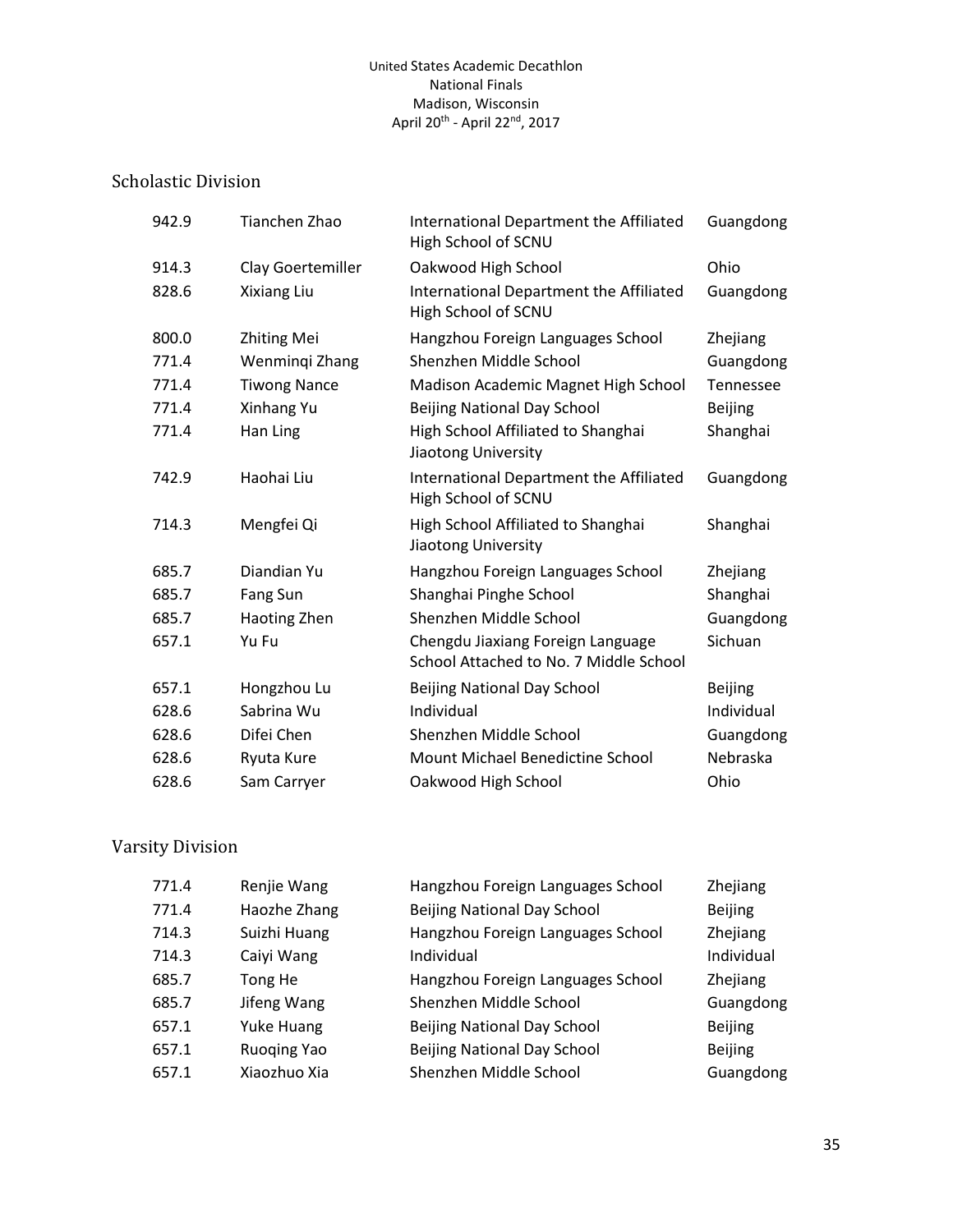| 628.6 | Dongxiao Zhang         | International Department the Affiliated<br>High School of SCNU              | Guangdong  |
|-------|------------------------|-----------------------------------------------------------------------------|------------|
| 600.0 | An Cao                 | Chengdu Jiaxiang Foreign Language<br>School Attached to No. 7 Middle School | Sichuan    |
| 571.4 | Kevin Arul             | Mount Michael Benedictine School                                            | Nebraska   |
| 571.4 | John Jones             | Oakwood High School                                                         | Ohio       |
| 542.9 | <b>Tianyue Lang</b>    | Individual                                                                  | Individual |
| 542.9 | Jacob Perry            | Kamehameha Schools                                                          | Hawaii     |
| 542.9 | Mengyu Zhang           | High School Affiliated to Shanghai<br>Jiaotong University                   | Shanghai   |
| 514.3 | Qingjiani Lin          | Chengdu Jiaxiang Foreign Language<br>School Attached to No. 7 Middle School | Sichuan    |
| 485.7 | Menglei Xu             | High School Affiliated to Shanghai<br>Jiaotong University                   | Shanghai   |
| 457.1 | Zak Sfez               | Southbank International 1                                                   | London     |
| 428.6 | Shuhao Zhang           | Shanghai Pinghe School                                                      | Shanghai   |
| 428.6 | Haotian Wang           | High School Affiliated to Shanghai<br>Jiaotong University                   | Shanghai   |
| 400.0 | <b>Ethan Eberhardt</b> | Frontier Academy Charter                                                    | Colorado   |
| 400.0 | Anton Schauman         | Southbank International 2                                                   | London     |
| 400.0 | Martin Xu              | Shanghai Pinghe School                                                      | Shanghai   |
| 400.0 | <b>Bennett Combs</b>   | Saint Peter High School                                                     | Minnesota  |
| 400.0 | Noah Boquet            | Individual                                                                  | Individual |
|       |                        |                                                                             |            |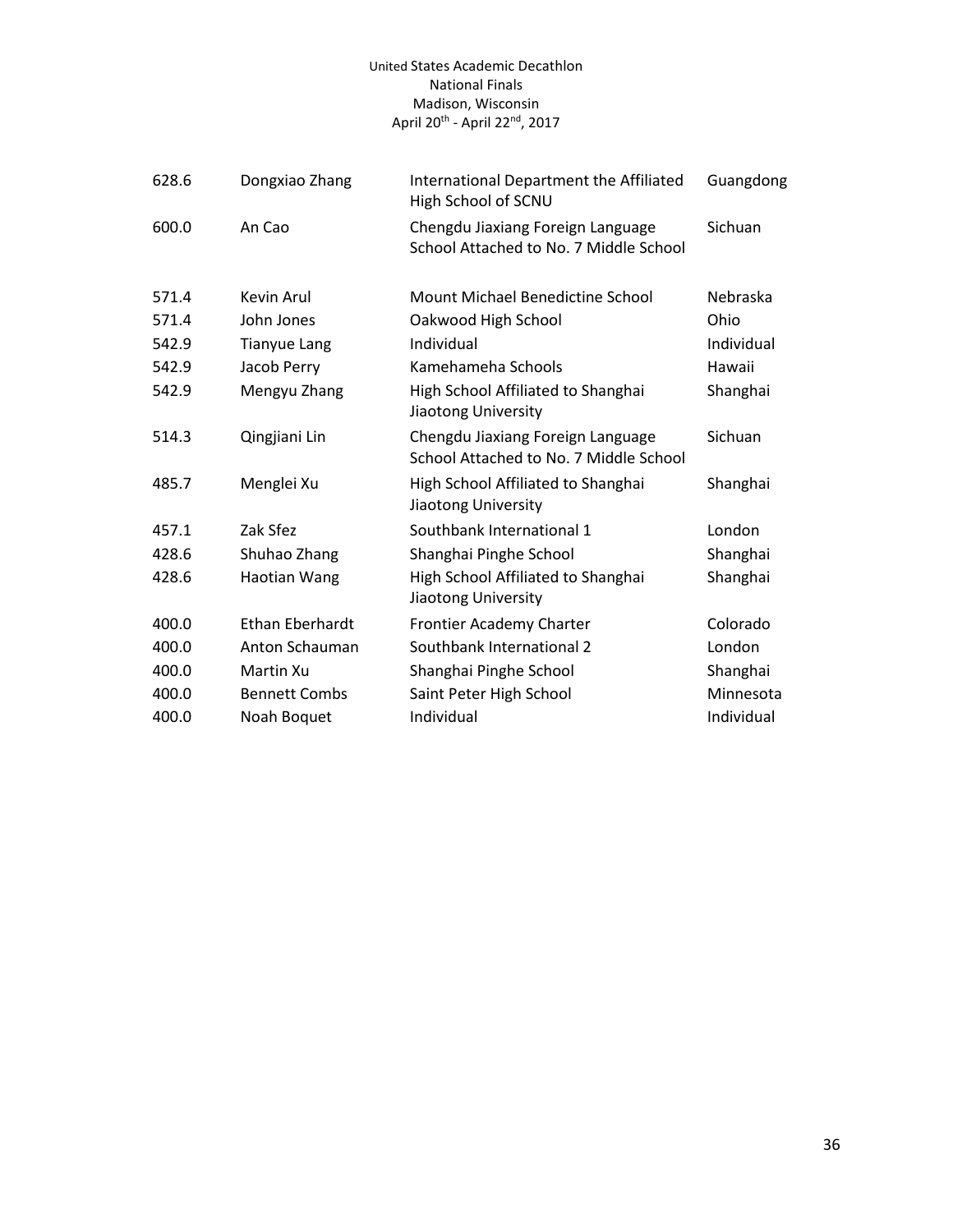# **MUSIC – Division 1**

#### <span id="page-36-0"></span>Honor Division

| 960 | Piper Gray          | Canyon del Oro High School          | Arizona         |
|-----|---------------------|-------------------------------------|-----------------|
| 960 | Michael Xie         | <b>Highland Park High School</b>    | Texas           |
| 960 | Mark Saving         | Individual                          | Individual      |
| 940 | Achutha Sriniyasan  | Individual                          | Individual      |
| 920 | Joshua Tabuena      | Whitney M. Young Magnet High School | <b>Illinois</b> |
| 920 | Melissa Santos      | Granada Hills Charter High School   | California      |
| 920 | Anna Chung          | <b>Highland Park High School</b>    | Texas           |
| 900 | Kevin Ly            | Granada Hills Charter High School   | California      |
| 900 | Jonathon Marek      | Whitney M. Young Magnet High School | <b>Illinois</b> |
| 900 | Cristina Cass       | Whitney M. Young Magnet High School | <b>Illinois</b> |
| 900 | Rachel Korn         | Highland Park High School           | Texas           |
| 900 | <b>William Tong</b> | Individual                          | Individual      |

#### Scholastic Division

| 920 | <b>Brooke Yung</b>    | Highland Park High School             | Texas         |
|-----|-----------------------|---------------------------------------|---------------|
| 900 | Jasmyne Rodriguez     | <b>Highland Park High School</b>      | Texas         |
| 900 | <b>Matthew Forbes</b> | Highland Park High School             | Texas         |
| 900 | Brady Lybarger        | Canyon del Oro High School            | Arizona       |
| 860 | Arman Nazerian        | Individual                            | Individual    |
| 860 | Sarah Jay Thraen      | Individual                            | Individual    |
| 840 | Peter Shin            | Granada Hills Charter High School     | California    |
| 840 | <b>Victor Wang</b>    | Acton-Boxborough Regional High School | Massachusetts |

| 960 | Sabrina Carlos     | Granada Hills Charter High School | California |
|-----|--------------------|-----------------------------------|------------|
| 920 | Wyatt Hill         | Highland Park High School         | Texas      |
| 900 | Mitchell Jackson   | Individual                        | Individual |
| 880 | Sebastian Gonzalez | Granada Hills Charter High School | California |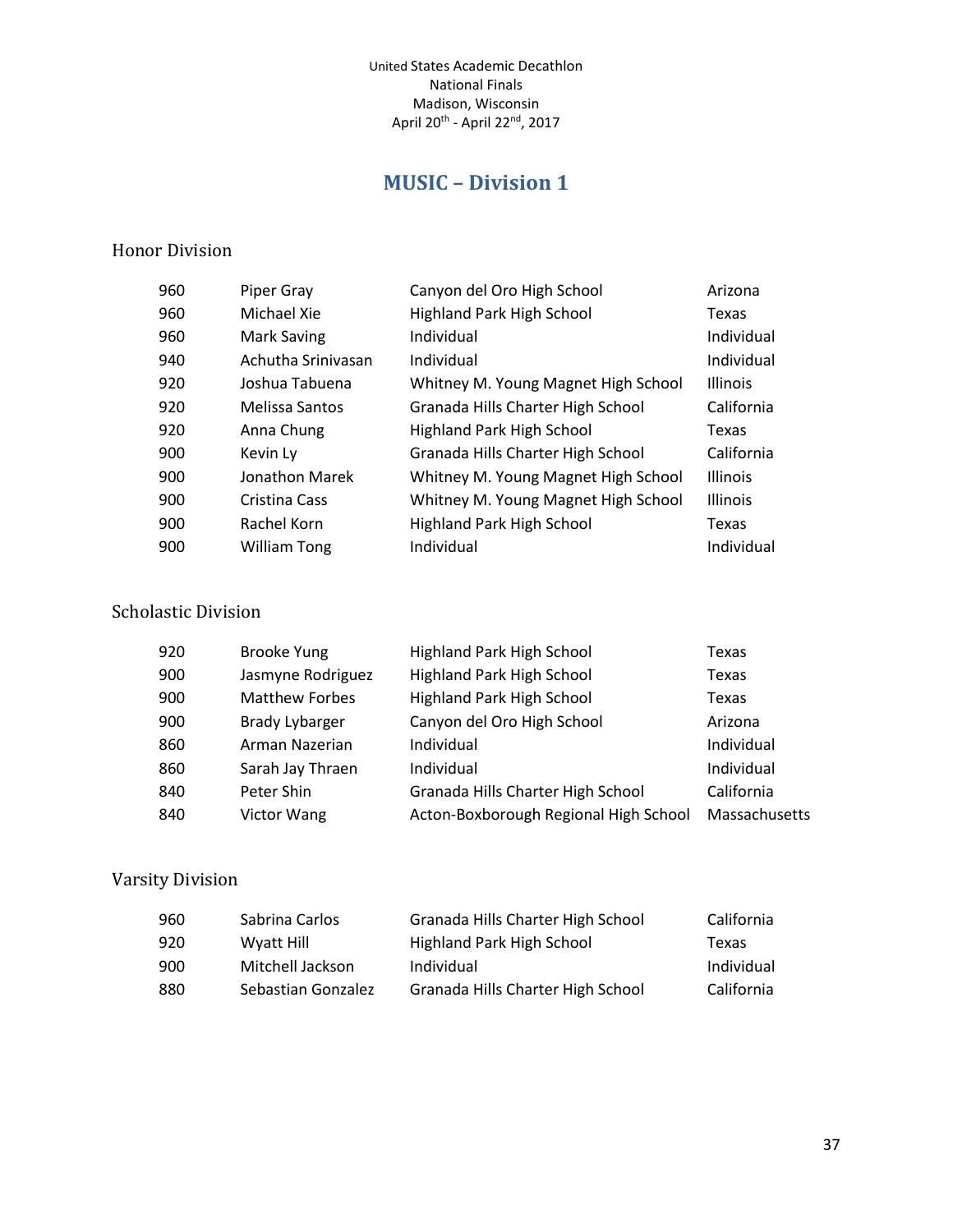# **MUSIC – Division 2**

#### <span id="page-37-0"></span>Honor Division

| 900 | Joseph Wolf                      | Individual                                     | Individual   |
|-----|----------------------------------|------------------------------------------------|--------------|
| 880 | Yongyuan Huang                   | Bishop Hendricken High School                  | Rhode Island |
| 880 | <b>Yuk Cheung Conrad</b><br>Chan | Shanghai High School International<br>Division | Shanghai     |
| 860 | <b>Grace Martin</b>              | Lathrop High School                            | Alaska       |
| 840 | Anthony Chen                     | Individual                                     | Individual   |
| 840 | <b>Dylan Temel</b>               | Bishop Hendricken High School                  | Rhode Island |
| 840 | Adam Hamden                      | Individual                                     | Individual   |

## Scholastic Division

| 880 | <b>Thomas Sawano</b> | Individual                                             | Individual |
|-----|----------------------|--------------------------------------------------------|------------|
| 780 | Jingyou Rao          | Individual                                             | Individual |
| 760 | Matthew Isada        | Individual                                             | Individual |
| 760 | <b>Isaac Bruley</b>  | Wilmot Union High School                               | Wisconsin  |
| 740 | Andrew Parker        | Lathrop High School                                    | Alaska     |
| 700 | Alice Limanova       | Parsippany High School                                 | New Jersey |
| 700 | Koki Ajiri           | Shanghai High School International<br>Division         | Shanghai   |
| 700 | Hongxuan Ren         | Shanghai Foreign Language School<br>Affiliated to SISU | Shanghai   |

| 860 | Timothy An         | Individual                                       | Individual   |
|-----|--------------------|--------------------------------------------------|--------------|
| 680 | Ryan Brady         | Bishop Hendricken High School                    | Rhode Island |
| 680 | Samantha Steiner   | Wilmot Union High School                         | Wisconsin    |
| 660 | Will Chen          | Parsippany High School                           | New Jersey   |
| 660 | <b>Kexin Huang</b> | <b>WHBC of Wuhan Foreign Languages</b><br>School | Hubei        |
| 620 | Kyle Kostrova      | Wilmot Union High School                         | Wisconsin    |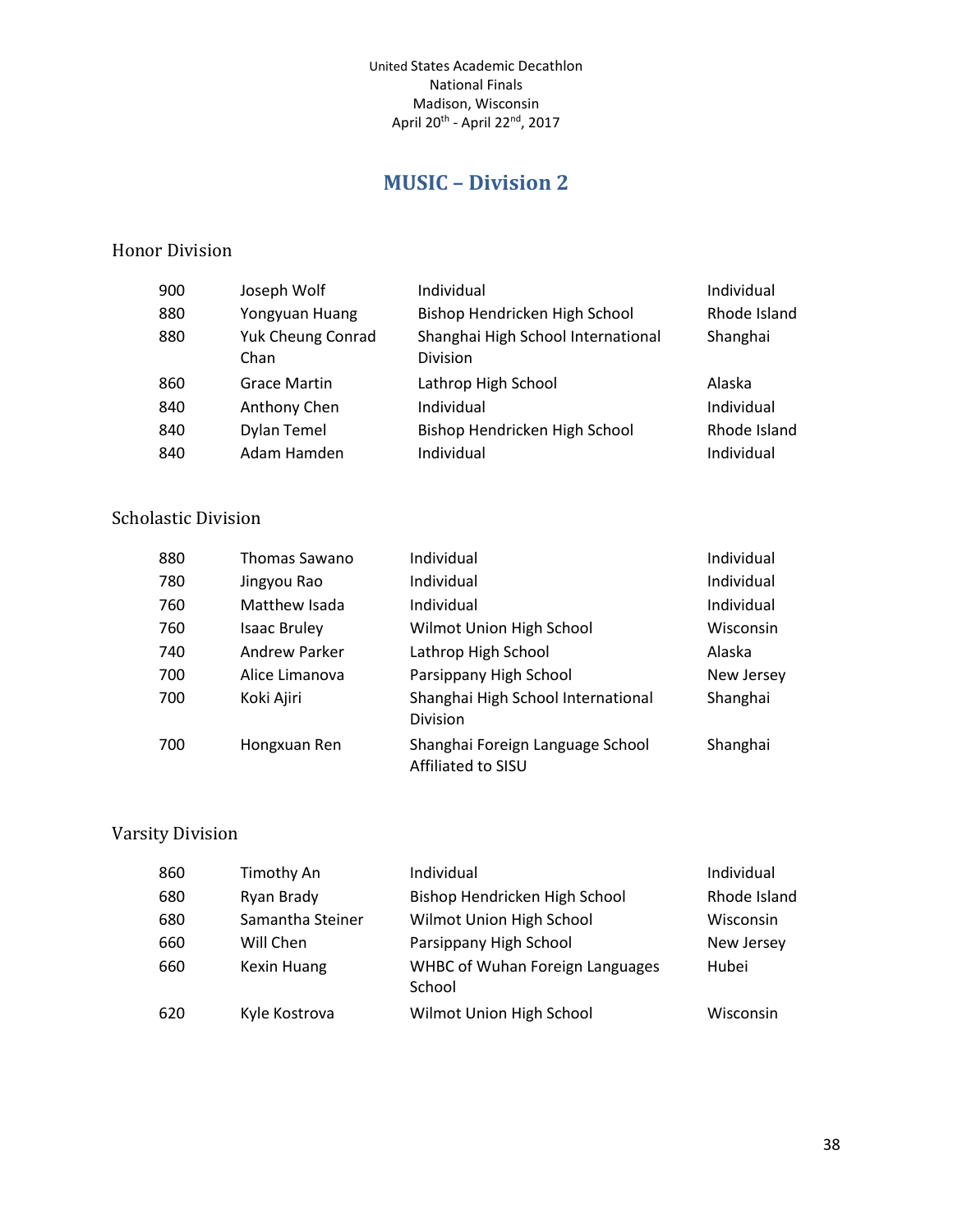# **MUSIC – Division 3**

#### <span id="page-38-0"></span>Honor Division

| 960 | Logan Weaver            | Sugar-Salem High School             | Idaho      |
|-----|-------------------------|-------------------------------------|------------|
| 940 | <b>Connor Hart</b>      | Oakwood High School                 | Ohio       |
| 940 | Will Janning            | Oakwood High School                 | Ohio       |
| 940 | <b>Charlie Ross</b>     | Individual                          | Individual |
| 900 | Yaoyi Xing              | Individual                          | Individual |
| 900 | <b>Richard Roediger</b> | Individual                          | Individual |
| 860 | Sevanna Baird           | Sugar-Salem High School             | Idaho      |
| 860 | <b>Rey Arcenas</b>      | Oakwood High School                 | Ohio       |
| 860 | Amelia Lancaster        | Madison Academic Magnet High School | Tennessee  |
| 860 | Jordan Neeley           | Individual                          | Individual |

#### Scholastic Division

| 860 | Yu Fu                | Chengdu Jiaxiang Foreign Language<br>School Attached to No. 7 Middle School | Sichuan    |
|-----|----------------------|-----------------------------------------------------------------------------|------------|
| 840 | Clay Goertemiller    | Oakwood High School                                                         | Ohio       |
| 820 | <b>William Ayres</b> | Individual                                                                  | Individual |
| 820 | Rebecca Gentry       | Oakwood High School                                                         | Ohio       |
| 780 | Kawika O'Connor      | Kamehameha Schools                                                          | Hawaii     |

| 740 | John Jones      | Oakwood High School                                       | Ohio           |
|-----|-----------------|-----------------------------------------------------------|----------------|
| 720 | Haotian Wang    | High School Affiliated to Shanghai<br>Jiaotong University | Shanghai       |
| 700 | Jacob Perry     | Kamehameha Schools                                        | Hawaii         |
| 640 | Yuke Huang      | <b>Beijing National Day School</b>                        | <b>Beijing</b> |
| 640 | Zak Sfez        | Southbank International 1                                 | London         |
| 620 | Cameron Hendrix | Oakwood High School                                       | Ohio           |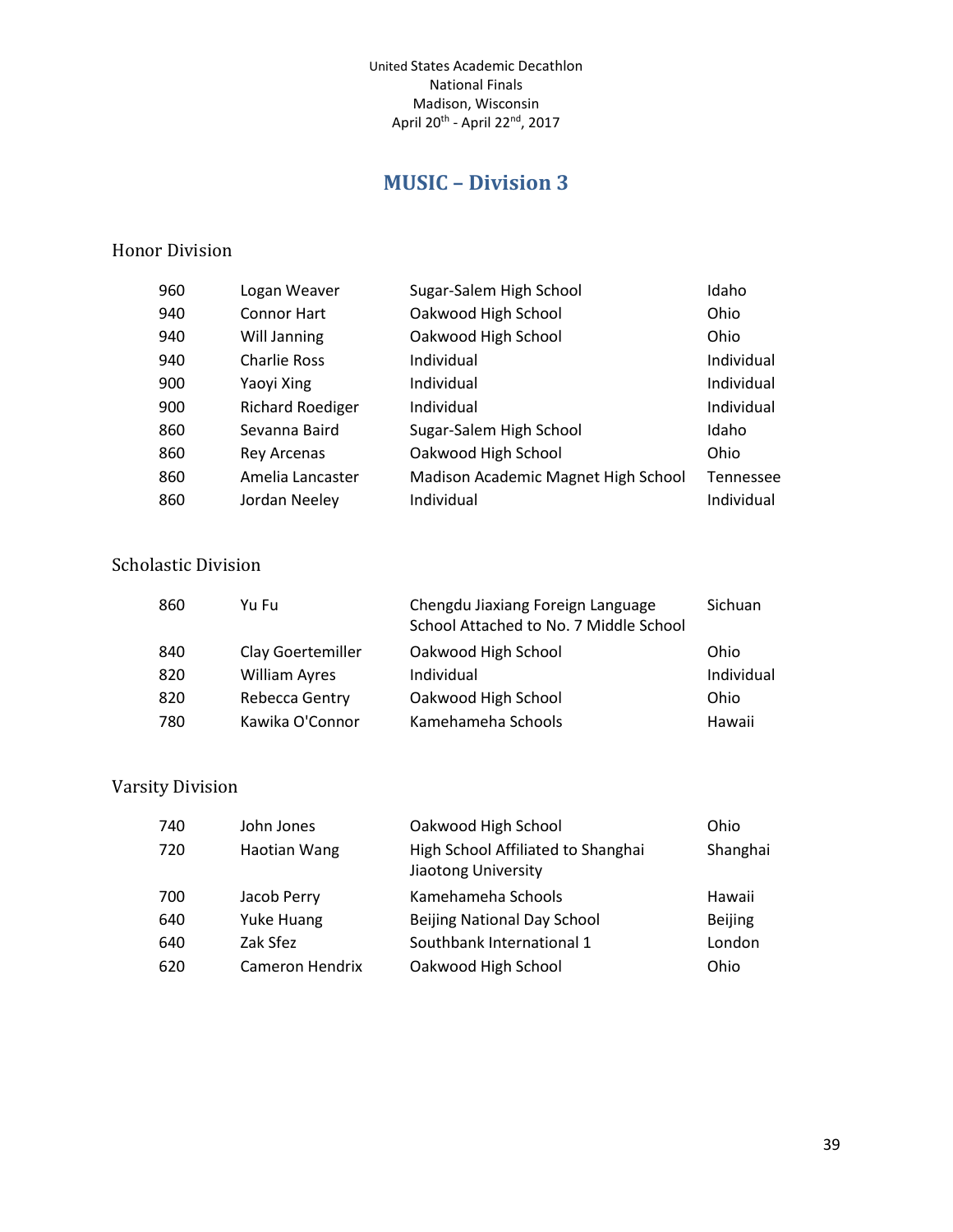# **SCIENCE – Division 1**

#### <span id="page-39-0"></span>Honor Division

| Junjia Zhang<br>Individual<br>Individual<br>1000                             |  |
|------------------------------------------------------------------------------|--|
| Granada Hills Charter High School<br>California<br>980<br>Kevin Ly           |  |
| Mark Saving<br>Individual<br>Individual<br>980                               |  |
| <b>Highland Park High School</b><br>Michael Xie<br>960<br>Texas              |  |
| Acton-Boxborough Regional High School<br>Alicia Yang<br>Massachusetts<br>960 |  |
| Acton-Boxborough Regional High School<br>Massachusetts<br>960<br>Janet Qi    |  |

#### Scholastic Division

| 980 | Mark Aguila  | Granada Hills Charter High School                   | California |
|-----|--------------|-----------------------------------------------------|------------|
| 960 | Jonathan Liu | Acton-Boxborough Regional High School Massachusetts |            |
| 940 | Peter Shin   | Granada Hills Charter High School                   | California |

| 980 | Wyatt Hill         | Highland Park High School         | Texas      |
|-----|--------------------|-----------------------------------|------------|
| 940 | Jordan Barretto    | Granada Hills Charter High School | California |
| 920 | Sebastian Gonzalez | Granada Hills Charter High School | California |
| 920 | Sabrina Carlos     | Granada Hills Charter High School | California |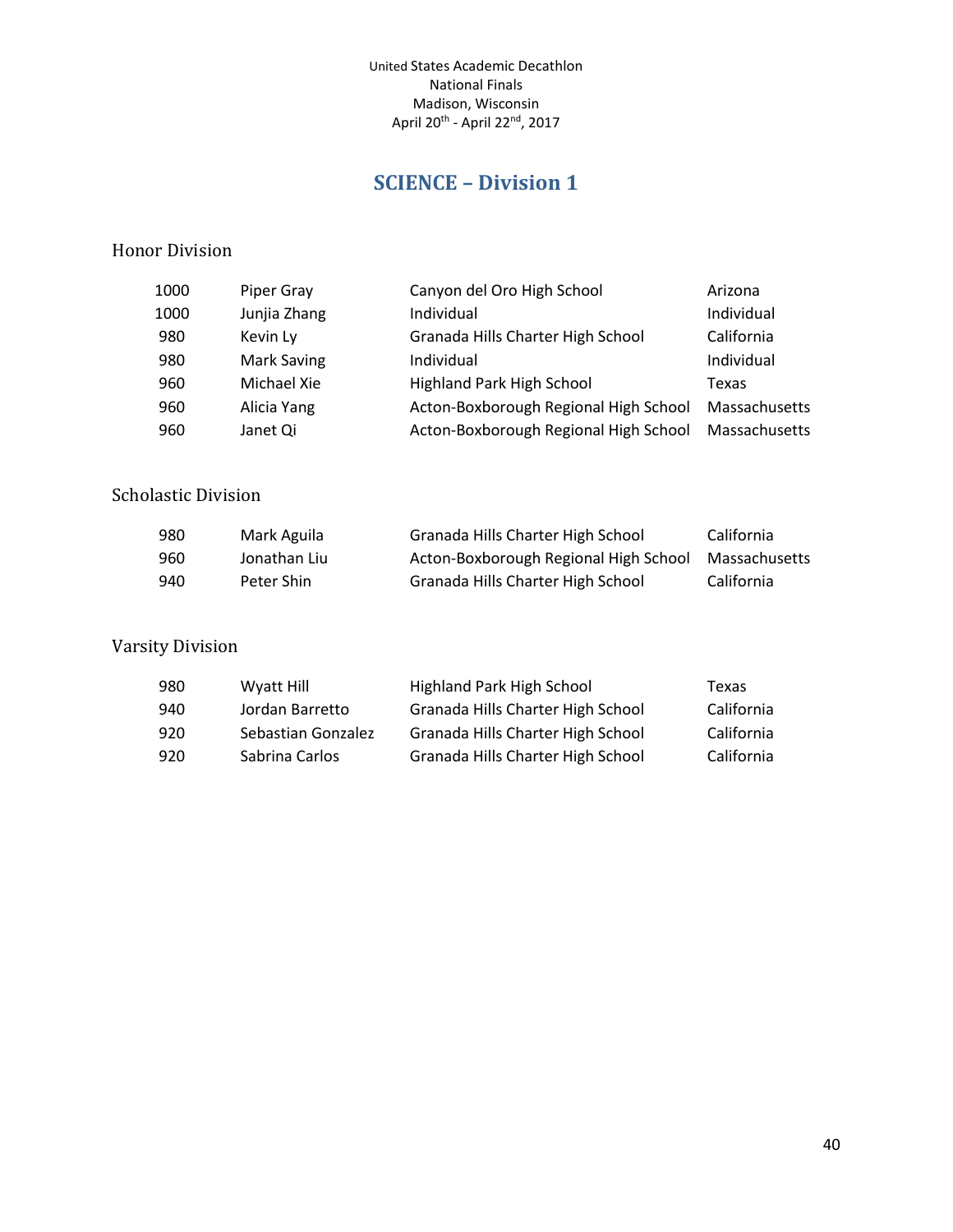## **SCIENCE – Division 2**

#### <span id="page-40-0"></span>Honor Division

| 940 | Adam Hamden               | Individual                                             | Individual   |
|-----|---------------------------|--------------------------------------------------------|--------------|
| 920 | Yuk Cheung Conrad<br>Chan | Shanghai High School International<br>Division         | Shanghai     |
| 920 | Anthony Chen              | Individual                                             | Individual   |
| 900 | Joseph Wolf               | Individual                                             | Individual   |
| 900 | Xin Zhang                 | Individual                                             | Individual   |
| 900 | Tiancheng Zhou            | Shanghai Foreign Language School<br>Affiliated to SISU | Shanghai     |
| 860 | Yongyuan Huang            | Bishop Hendricken High School                          | Rhode Island |
| 820 | <b>Yimeng Zeng</b>        | <b>WHBC of Wuhan Foreign Languages</b><br>School       | Hubei        |
| 800 | Wengian Li                | Shanghai Foreign Language School<br>Affiliated to SISU | Shanghai     |
| 800 | Archie Yuchen Jiang       | Individual                                             | Individual   |
| 780 | Mingsen Wang              | Individual                                             | Individual   |
| 760 | <b>Nick Goodale</b>       | Lakeview-Fort Oglethorpe High School                   | Georgia      |
| 760 | Evan Kane                 | Scarborough High School                                | Maine        |
| 760 | Jonathan Higgins          | Caddo Parish Magnet High School                        | Louisiana    |
| 740 | Sean O'Dowd               | Wilmot Union High School                               | Wisconsin    |
| 740 | Claire Vozel              | Wilmot Union High School                               | Wisconsin    |
| 740 | <b>Grace Martin</b>       | Lathrop High School                                    | Alaska       |
| 740 | Dylan Temel               | Bishop Hendricken High School                          | Rhode Island |
| 740 | Max Zhang                 | Shanghai High School International<br>Division         | Shanghai     |

#### Scholastic Division

| 960 | Thomas Sawano       | Individual                                             | Individual   |
|-----|---------------------|--------------------------------------------------------|--------------|
| 920 | Yuewei Yuan         | Shanghai Foreign Language School<br>Affiliated to SISU | Shanghai     |
| 800 | Raja Muthyam        | Scarborough High School                                | Maine        |
| 780 | Jingyou Rao         | Individual                                             | Individual   |
| 740 | Mitchell Boyer      | Bishop Hendricken High School                          | Rhode Island |
| 740 | <b>Isaac Bruley</b> | Wilmot Union High School                               | Wisconsin    |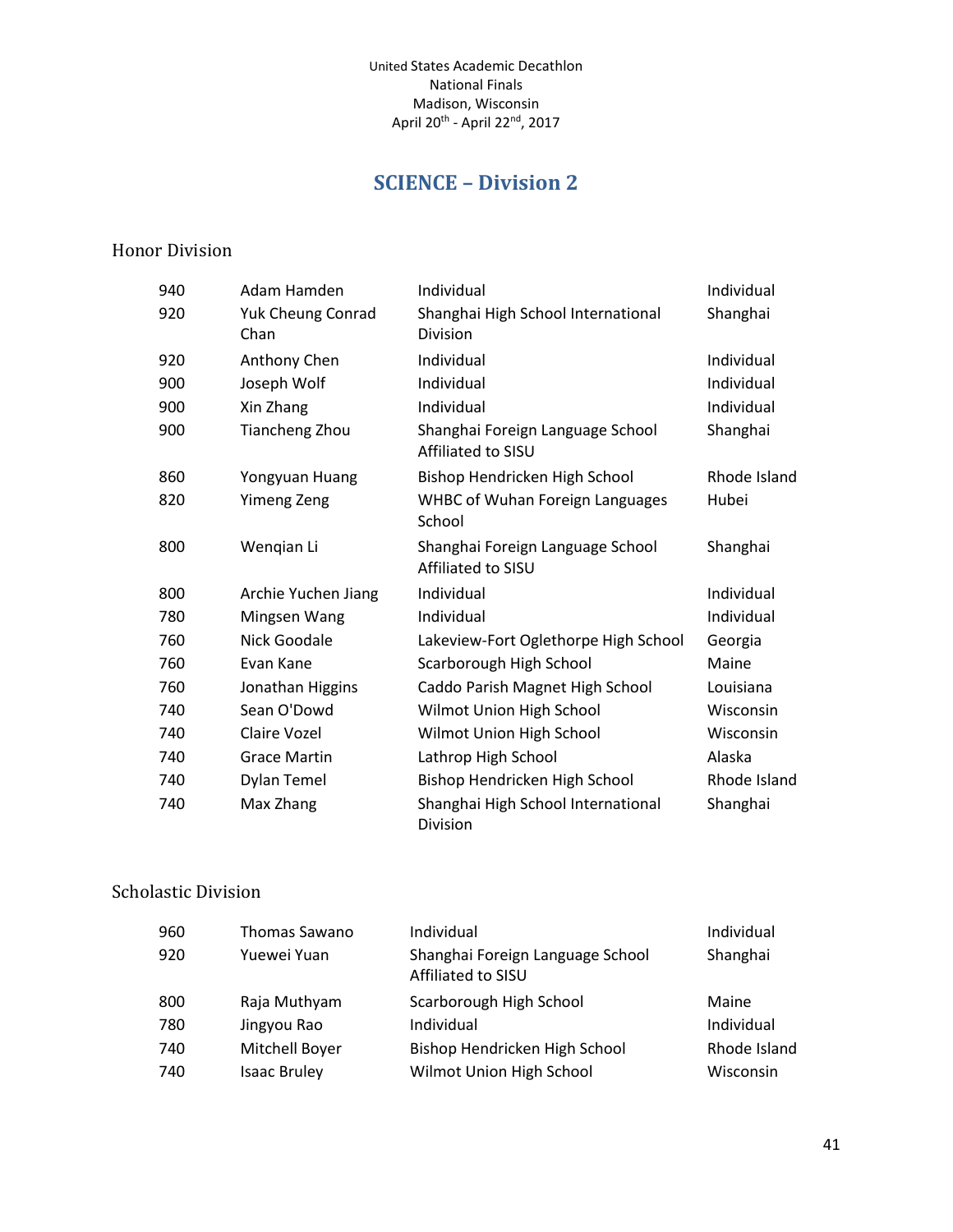| 720 | Jerry Wang  | Shanghai High School International<br><b>Division</b> | Shanghai     |
|-----|-------------|-------------------------------------------------------|--------------|
| 700 | Alden Pratt | Bishop Hendricken High School                         | Rhode Island |
| 700 | Koki Ajiri  | Shanghai High School International<br><b>Division</b> | Shanghai     |

| 900 | Timothy An          | Individual                                     | Individual   |
|-----|---------------------|------------------------------------------------|--------------|
| 860 | <b>Thomas Myers</b> | Individual                                     | Individual   |
| 840 | Ryan Brady          | Bishop Hendricken High School                  | Rhode Island |
| 800 | Dejia Tu            | Shanghai High School International<br>Division | Shanghai     |
| 780 | Will Chen           | Parsippany High School                         | New Jersey   |
| 760 | Kyle Kostrova       | Wilmot Union High School                       | Wisconsin    |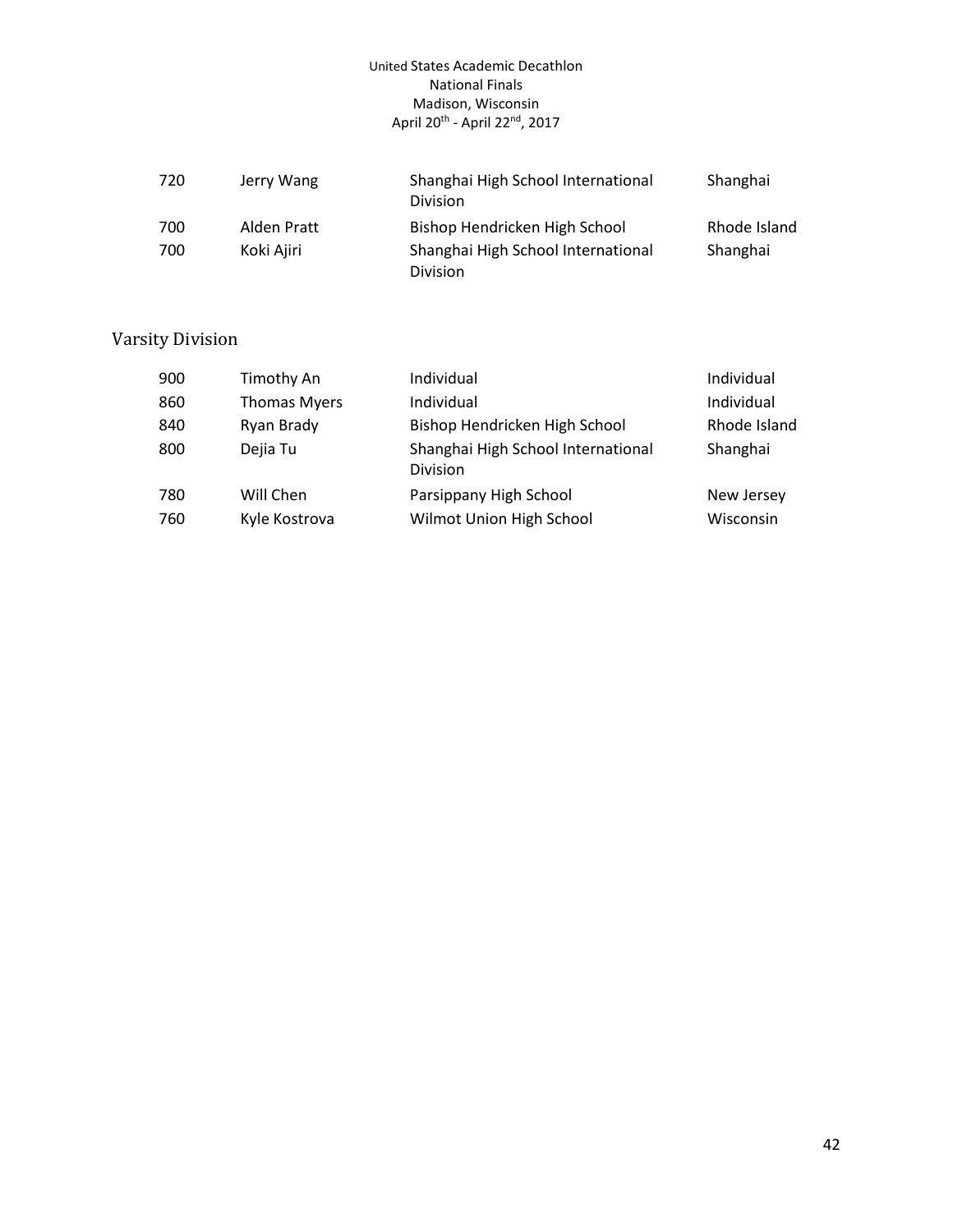## **SCIENCE – Division 3**

#### <span id="page-42-0"></span>Honor Division

| 940 | Charlie Ross            | Individual                                                     | Individual |
|-----|-------------------------|----------------------------------------------------------------|------------|
| 920 | <b>Richard Roediger</b> | Individual                                                     | Individual |
| 920 | <b>Matthew Tamura</b>   | Southbank International 2                                      | London     |
| 880 | Ruochuan Xu             | Individual                                                     | Individual |
| 880 | <b>Connor Hart</b>      | Oakwood High School                                            | Ohio       |
| 880 | Will Janning            | Oakwood High School                                            | Ohio       |
| 880 | Yaoyi Xing              | Individual                                                     | Individual |
| 860 | Sevanna Baird           | Sugar-Salem High School                                        | Idaho      |
| 860 | Jordan Neeley           | Individual                                                     | Individual |
| 860 | Chang Shu               | Shenzhen Middle School                                         | Guangdong  |
| 840 | Collin Wilcox           | Madison Academic Magnet High School                            | Tennessee  |
| 840 | Amelia Lancaster        | Madison Academic Magnet High School                            | Tennessee  |
| 840 | Henry O'Callaghan       | Mount Michael Benedictine School                               | Nebraska   |
| 840 | Qitian Hu               | Individual                                                     | Individual |
| 840 | Yenhang Zhou            | International Department the Affiliated<br>High School of SCNU | Guangdong  |

## Scholastic Division

| 840 | <b>William Ayres</b>  | Individual                                                     | Individual        |
|-----|-----------------------|----------------------------------------------------------------|-------------------|
| 840 | Sam Carryer           | Oakwood High School                                            | Ohio              |
| 840 | Haoting Zhen          | Shenzhen Middle School                                         | Guangdong         |
| 800 | Clay Goertemiller     | Oakwood High School                                            | Ohio              |
| 800 | Rebecca Gentry        | Oakwood High School                                            | Ohio              |
| 800 | <b>Bryan Martinez</b> | Saint Pius X High School                                       | <b>New Mexico</b> |
| 800 | Kawika O'Connor       | Kamehameha Schools                                             | Hawaii            |
| 740 | Haohai Liu            | International Department the Affiliated<br>High School of SCNU | Guangdong         |
| 740 | Mengfei Qi            | High School Affiliated to Shanghai<br>Jiaotong University      | Shanghai          |
| 680 | Zhun Cheng            | Shanghai Pinghe School                                         | Shanghai          |
| 680 | Xinhang Yu            | <b>Beijing National Day School</b>                             | <b>Beijing</b>    |
| 660 | Drake Oberholtzer     | Madison Academic Magnet High School                            | Tennessee         |
| 660 | Da Teng               | Individual                                                     | Individual        |
|     |                       |                                                                |                   |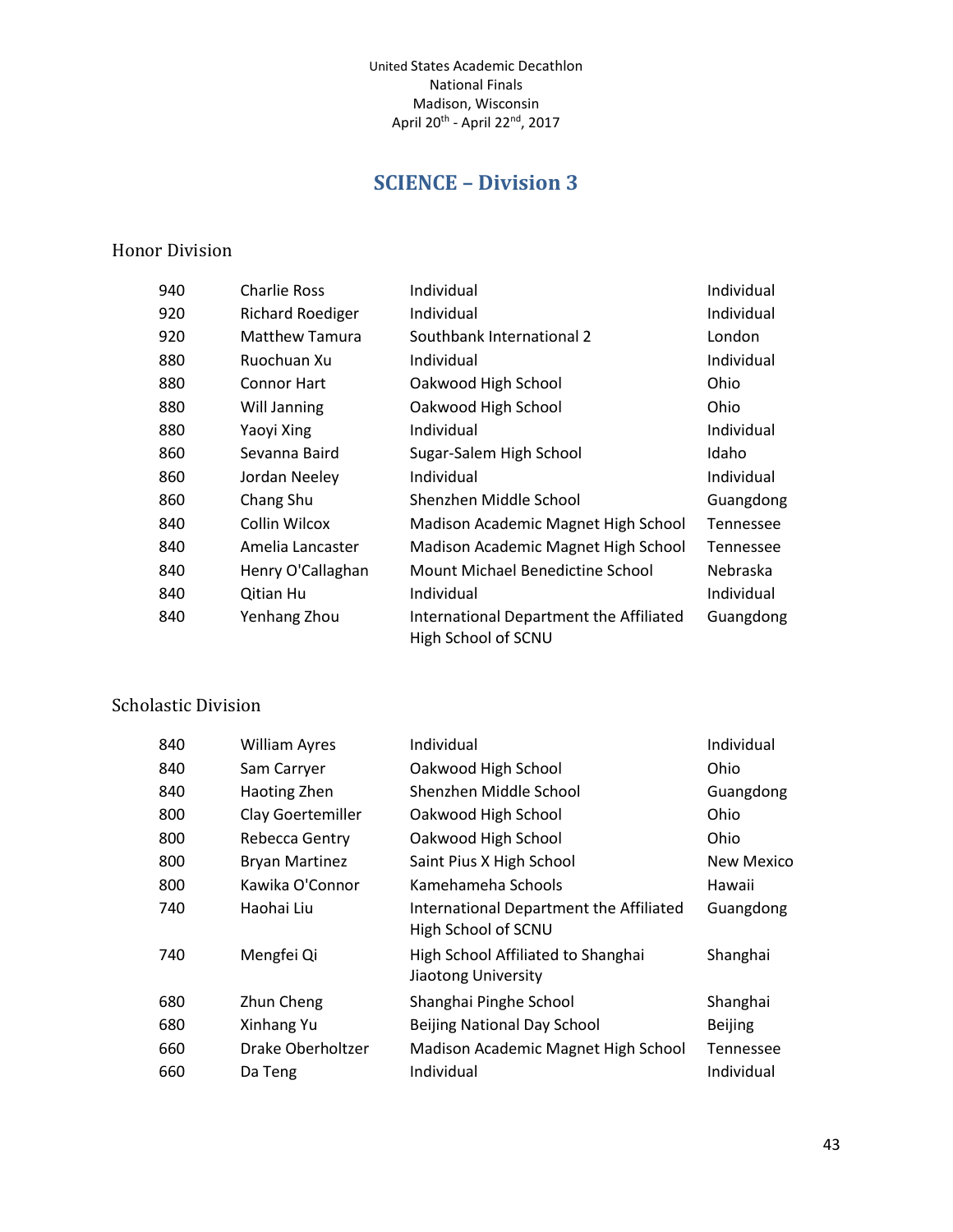| 860 | Jiahui Chen     | International Department the Affiliated<br>High School of SCNU | Guangdong      |
|-----|-----------------|----------------------------------------------------------------|----------------|
| 800 | Jacob Perry     | Kamehameha Schools                                             | Hawaii         |
| 780 | Noah Boquet     | Individual                                                     | Individual     |
| 760 | Suizhi Huang    | Hangzhou Foreign Languages School                              | Zhejiang       |
| 700 | Cameron Hendrix | Oakwood High School                                            | Ohio           |
| 660 | Haozhe Zhang    | <b>Beijing National Day School</b>                             | <b>Beijing</b> |
| 660 | Martin Xu       | Shanghai Pinghe School                                         | Shanghai       |
| 640 | Matt Koch       | Oakwood High School                                            | Ohio           |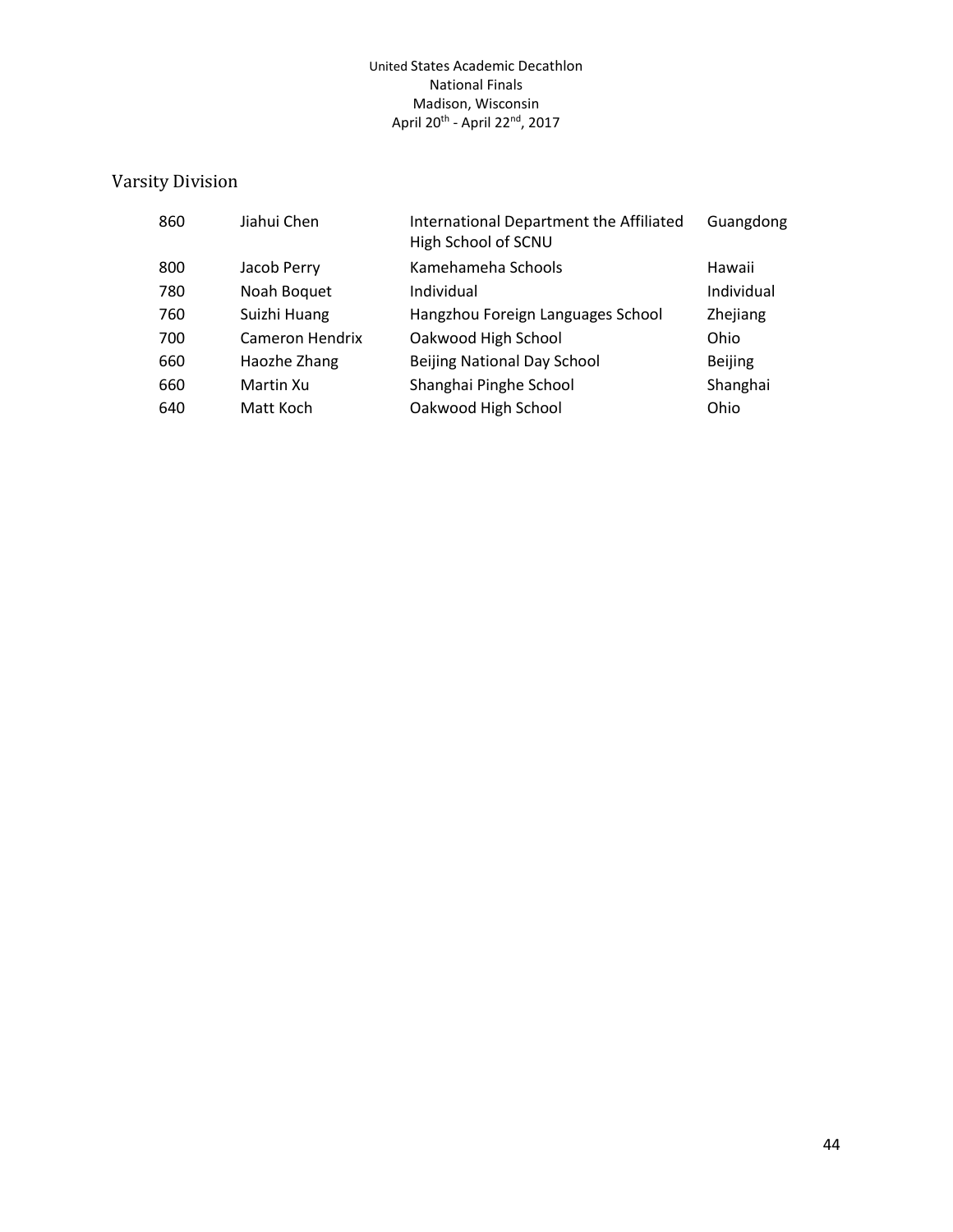## **SPEECH – Division 1**

#### <span id="page-44-0"></span>Honor Division

| 985 | Peter Dang      | Individual                            | Individual    |
|-----|-----------------|---------------------------------------|---------------|
| 965 | Anna Chung      | Highland Park High School             | Texas         |
| 960 | Audrey Isaak    | Individual                            | Individual    |
| 940 | Mark Saving     | Individual                            | Individual    |
| 935 | Connie Jiang    | North Penn High School                | Pennsylvania  |
| 935 | Alicia Yang     | Acton-Boxborough Regional High School | Massachusetts |
| 920 | Allison Argueta | Bingham High School                   | Utah          |
|     |                 |                                       |               |

#### Scholastic Division

| 995 | Brooke Yung    | Highland Park High School           | Texas           |
|-----|----------------|-------------------------------------|-----------------|
| 990 | Christopher Lo | Granada Hills Charter High School   | California      |
| 950 | Anna Lee       | Whitney M. Young Magnet High School | <b>Illinois</b> |

| 985 | Joachim Bendixen          | Individual                                         | Individual |
|-----|---------------------------|----------------------------------------------------|------------|
| 970 | Mitchell Jackson          | Individual                                         | Individual |
| 965 | Yun Liu                   | Hangzhou No. 2 High School of Zhejiang<br>Province | Zhejiang   |
| 950 | Sabrina Carlos            | Granada Hills Charter High School                  | California |
| 935 | Abriana Warren            | <b>Highland Park High School</b>                   | Texas      |
| 935 | <b>Rachel Clendenning</b> | Individual                                         | Individual |
| 930 | Ericka Chang              | Individual                                         | Individual |
| 905 | <b>Patrick Carswell</b>   | Canyon del Oro High School                         | Arizona    |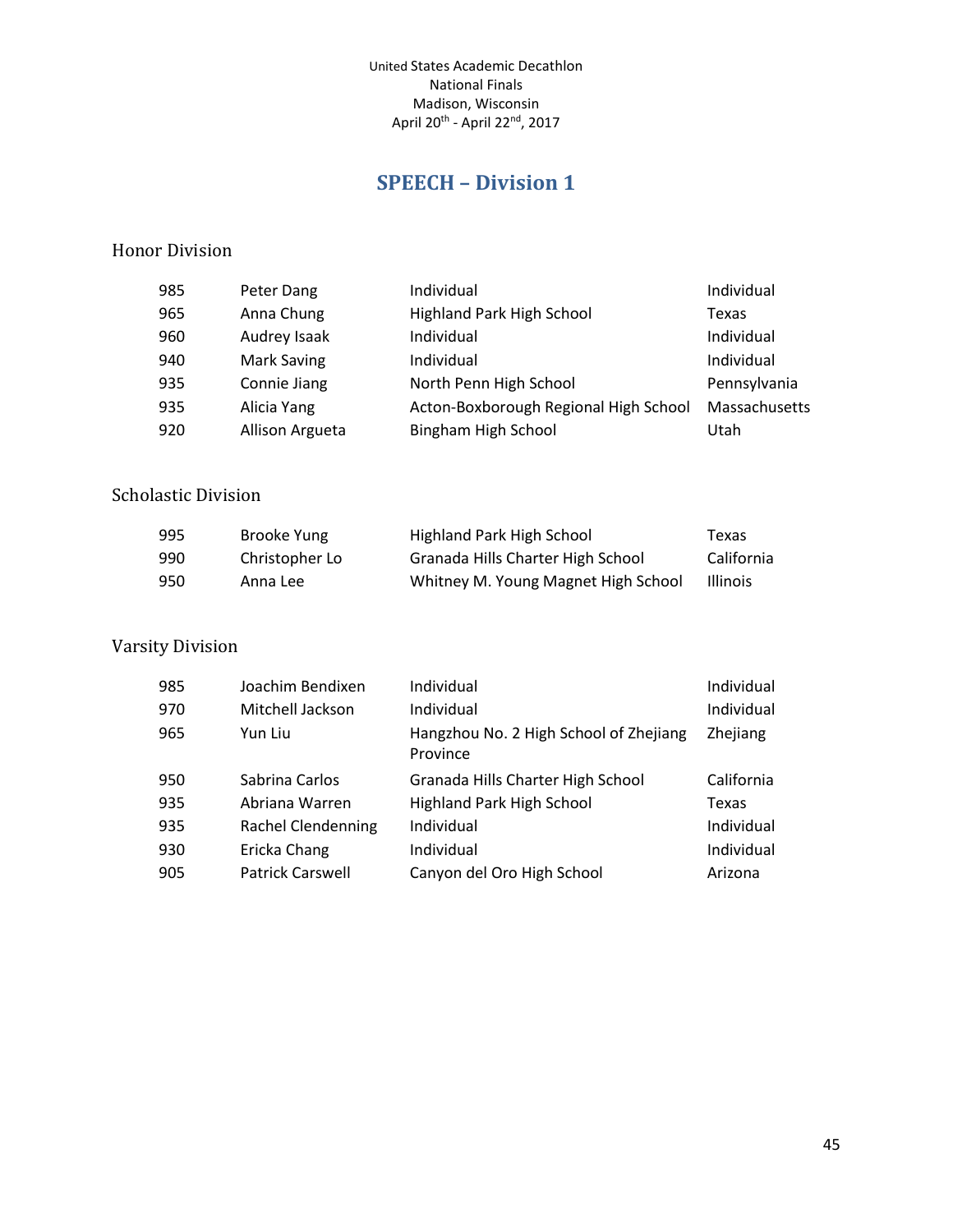## **SPEECH – Division 2**

#### <span id="page-45-0"></span>Honor Division

| 995 | Anthony Chen             | Individual                                             | Individual     |
|-----|--------------------------|--------------------------------------------------------|----------------|
| 985 | <b>Tiancheng Zhou</b>    | Shanghai Foreign Language School<br>Affiliated to SISU | Shanghai       |
| 980 | Dylan Temel              | Bishop Hendricken High School                          | Rhode Island   |
| 915 | <b>Yuk Cheung Conrad</b> | Shanghai High School International                     | Shanghai       |
|     | Chan                     | <b>Division</b>                                        |                |
| 870 | Neeha Kothapalli         | Individual                                             | Individual     |
| 850 | Yongyuan Huang           | Bishop Hendricken High School                          | Rhode Island   |
| 845 | <b>Isabel Cook</b>       | Dreher High School                                     | South Carolina |
| 845 | Ellie Xu                 | Parsippany High School                                 | New Jersey     |

#### Scholastic Division

| 1000 | <b>Isaac Bruley</b> | Wilmot Union High School                       | Wisconsin    |
|------|---------------------|------------------------------------------------|--------------|
| 985  | Mitchell Boyer      | Bishop Hendricken High School                  | Rhode Island |
| 910  | Koki Ajiri          | Shanghai High School International<br>Division | Shanghai     |
| 910  | Thomas Sawano       | Individual                                     | Individual   |
| 895  | Alden Pratt         | Bishop Hendricken High School                  | Rhode Island |

| 1000 | Timothy An            | Individual                    | Individual     |
|------|-----------------------|-------------------------------|----------------|
| 960  | <b>Edward Burgess</b> | Dreher High School            | South Carolina |
| 895  | Ryan Brady            | Bishop Hendricken High School | Rhode Island   |
| 890  | Darin Cheney          | Lathrop High School           | Alaska         |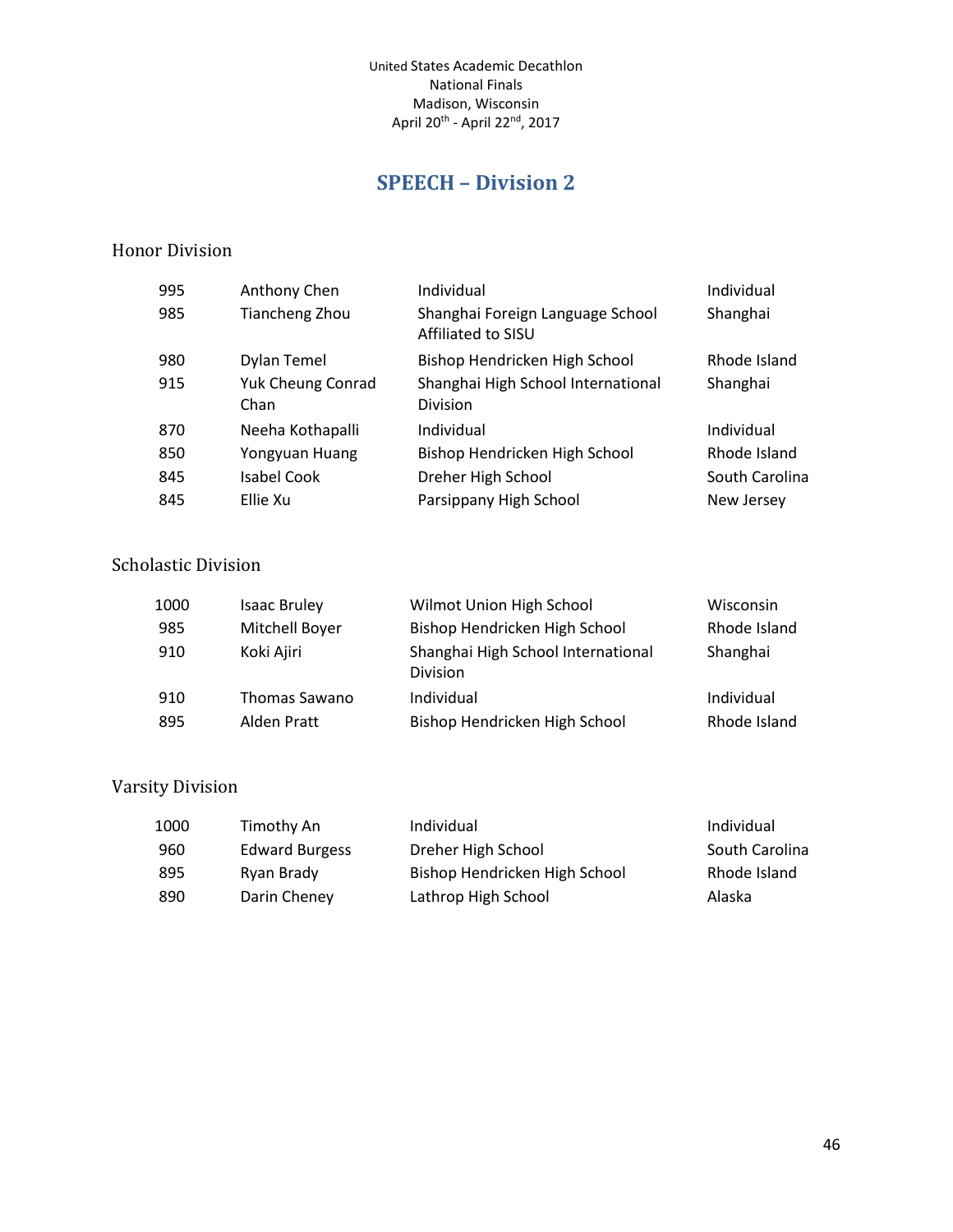## **SPEECH – Division 3**

#### <span id="page-46-0"></span>Honor Division

| 975 | Broden Kaps        | Mount Michael Benedictine School | Nebraska   |
|-----|--------------------|----------------------------------|------------|
| 970 | Rey Arcenas        | Oakwood High School              | Ohio       |
| 955 | Annika Wille       | Individual                       | Individual |
| 940 | <b>Connor Hart</b> | Oakwood High School              | Ohio       |

#### Scholastic Division

| 990 | Clay Goertemiller   | Oakwood High School                 | Ohio       |
|-----|---------------------|-------------------------------------|------------|
| 960 | Skylar Elder        | Individual                          | Individual |
| 930 | <b>Tiwong Nance</b> | Madison Academic Magnet High School | Tennessee  |
| 925 | Ryuta Kure          | Mount Michael Benedictine School    | Nebraska   |

| 960 | Cameron Hendrix        | Oakwood High School                                            | Ohio       |
|-----|------------------------|----------------------------------------------------------------|------------|
| 955 | Ragini Suttar          | Individual                                                     | Individual |
| 935 | <b>Edoardo Perotto</b> | Southbank International 1                                      | London     |
| 930 | Tong He                | Hangzhou Foreign Languages School                              | Zhejiang   |
| 900 | Meredith Lewis         | Madison Academic Magnet High School                            | Tennessee  |
| 890 | Dongxiao Zhang         | International Department the Affiliated<br>High School of SCNU | Guangdong  |
| 885 | Matt Koch              | Oakwood High School                                            | Ohio       |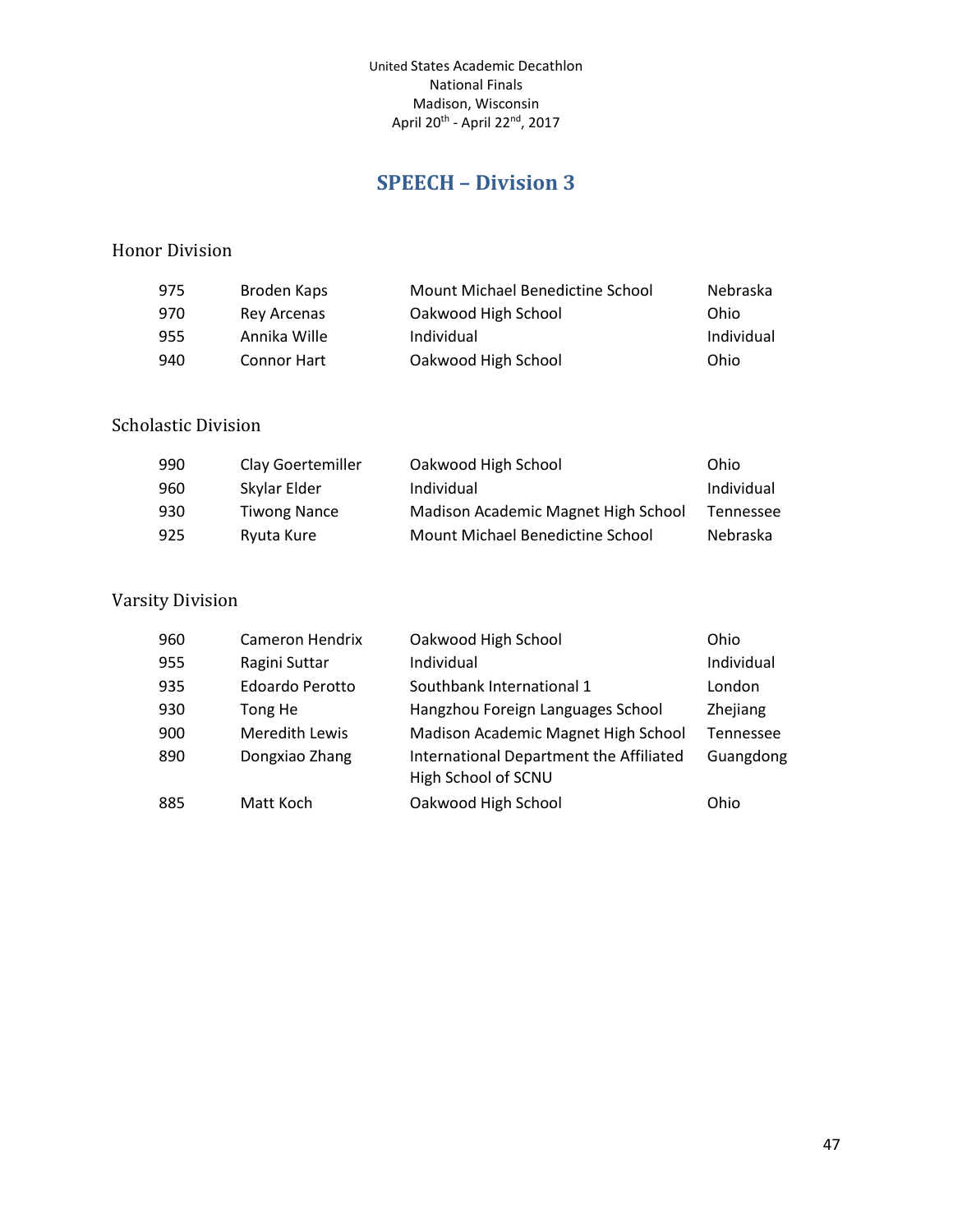# **SOCIAL SCIENCE – Division 1**

#### <span id="page-47-0"></span>Honor Division

| 1000 | Mark Saving         | Individual                                                     | Individual |
|------|---------------------|----------------------------------------------------------------|------------|
| 1000 | Achutha Srinivasan  | Individual                                                     | Individual |
| 1000 | Joseph McGuire      | Martinsville High School                                       | Indiana    |
| 1000 | Michael Xie         | <b>Highland Park High School</b>                               | Texas      |
| 980  | Melissa Santos      | Granada Hills Charter High School                              | California |
| 980  | Piper Gray          | Canyon del Oro High School                                     | Arizona    |
| 960  | Kevin Ly            | Granada Hills Charter High School                              | California |
| 960  | <b>William Tong</b> | Individual                                                     | Individual |
| 960  | Peter Dang          | Individual                                                     | Individual |
| 960  | Xiaoyu Xiong        | The Affiliated High School of South<br>China Normal University | Guangdong  |

## Scholastic Division

| 1000 | Jasmyne Rodriguez | Highland Park High School         | Texas      |
|------|-------------------|-----------------------------------|------------|
| 980  | Christopher Lo    | Granada Hills Charter High School | California |
| 960  | Mark Aguila       | Granada Hills Charter High School | California |

| 980 | Sebastian Gonzalez | Granada Hills Charter High School | California |
|-----|--------------------|-----------------------------------|------------|
| 960 | Wyatt Hill         | Highland Park High School         | Texas      |
| 940 | Sabrina Carlos     | Granada Hills Charter High School | California |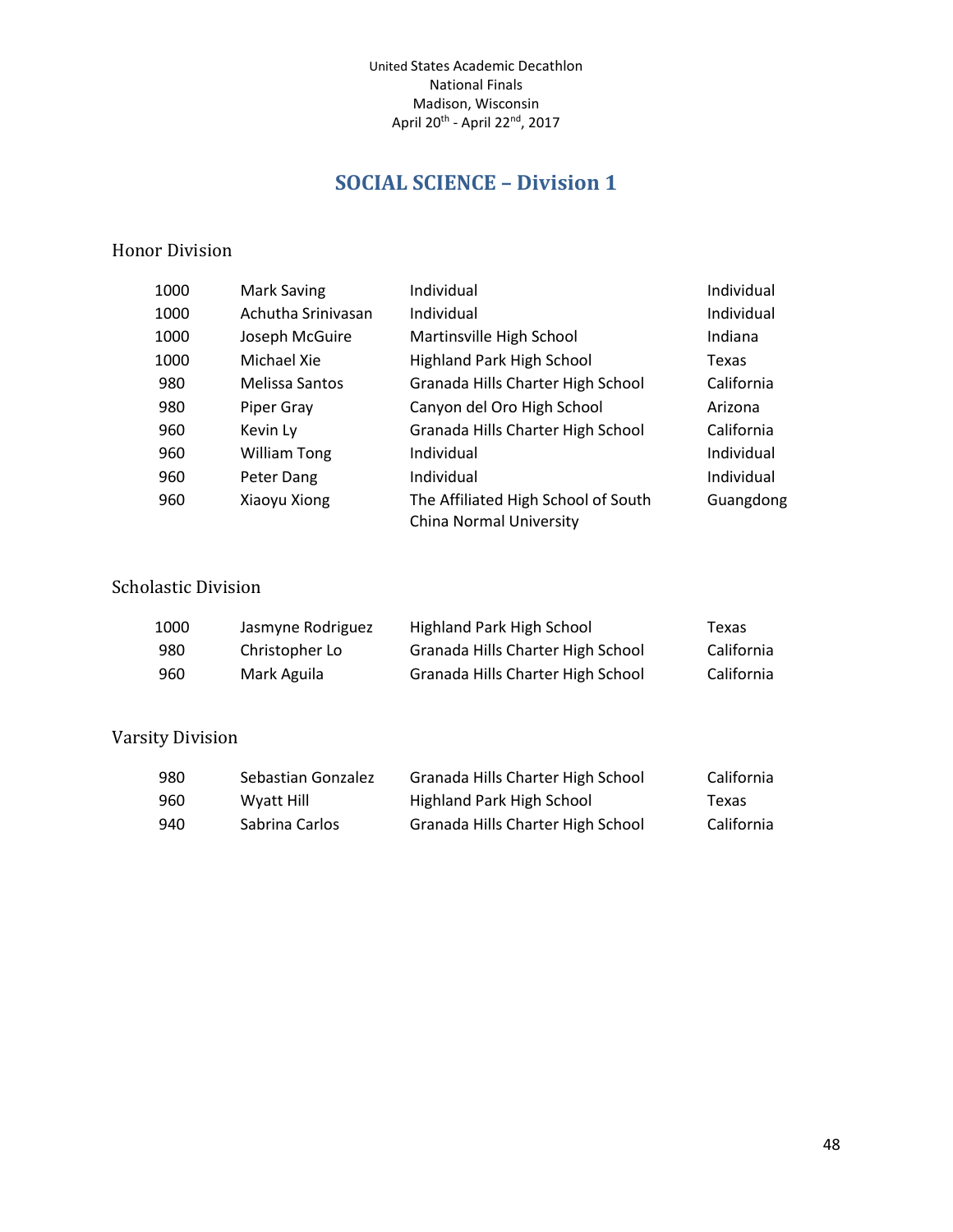# **SOCIAL SCIENCE – Division 2**

#### <span id="page-48-0"></span>Honor Division

| Mingsen Wang                     | Individual                                             | Individual   |
|----------------------------------|--------------------------------------------------------|--------------|
| <b>Tiancheng Zhou</b>            | Shanghai Foreign Language School<br>Affiliated to SISU | Shanghai     |
| Joseph Wolf                      | Individual                                             | Individual   |
| <b>Yuk Cheung Conrad</b><br>Chan | Shanghai High School International<br><b>Division</b>  | Shanghai     |
| Adam Hamden                      | Individual                                             | Individual   |
| Anthony Chen                     | Individual                                             | Individual   |
| Sean O'Dowd                      | Wilmot Union High School                               | Wisconsin    |
| Claire Vozel                     | Wilmot Union High School                               | Wisconsin    |
| Guanzhang Zhao                   | Individual                                             | Individual   |
| Archie Yuchen Jiang              | Individual                                             | Individual   |
| Iris Jones                       | Individual                                             | Individual   |
| <b>Grace Martin</b>              | Lathrop High School                                    | Alaska       |
| Dylan Temel                      | Bishop Hendricken High School                          | Rhode Island |
|                                  |                                                        |              |

## Scholastic Division

| 960 | Thomas Sawano       | Individual               | Individual |
|-----|---------------------|--------------------------|------------|
| 940 | Yunyufei Luo        | Individual               | Individual |
| 940 | <b>Emily Heckel</b> | Wilmot Union High School | Wisconsin  |
| 920 | Andrew Parker       | Lathrop High School      | Alaska     |
| 900 | Daniel Kuo          | Parsippany High School   | New Jersey |

| 920 | Timothy An       | Individual                                           | Individual   |
|-----|------------------|------------------------------------------------------|--------------|
| 860 | Ryan Brady       | Bishop Hendricken High School                        | Rhode Island |
| 780 | Dejia Tu         | Shanghai High School International<br>Division       | Shanghai     |
| 780 | Will Chen        | Parsippany High School                               | New Jersey   |
| 760 | Yixuan Lu        | No. 2 High School of East China Normal<br>University | Shanghai     |
| 760 | Rachel Kostrova  | Wilmot Union High School                             | Wisconsin    |
| 760 | Samantha Steiner | Wilmot Union High School                             | Wisconsin    |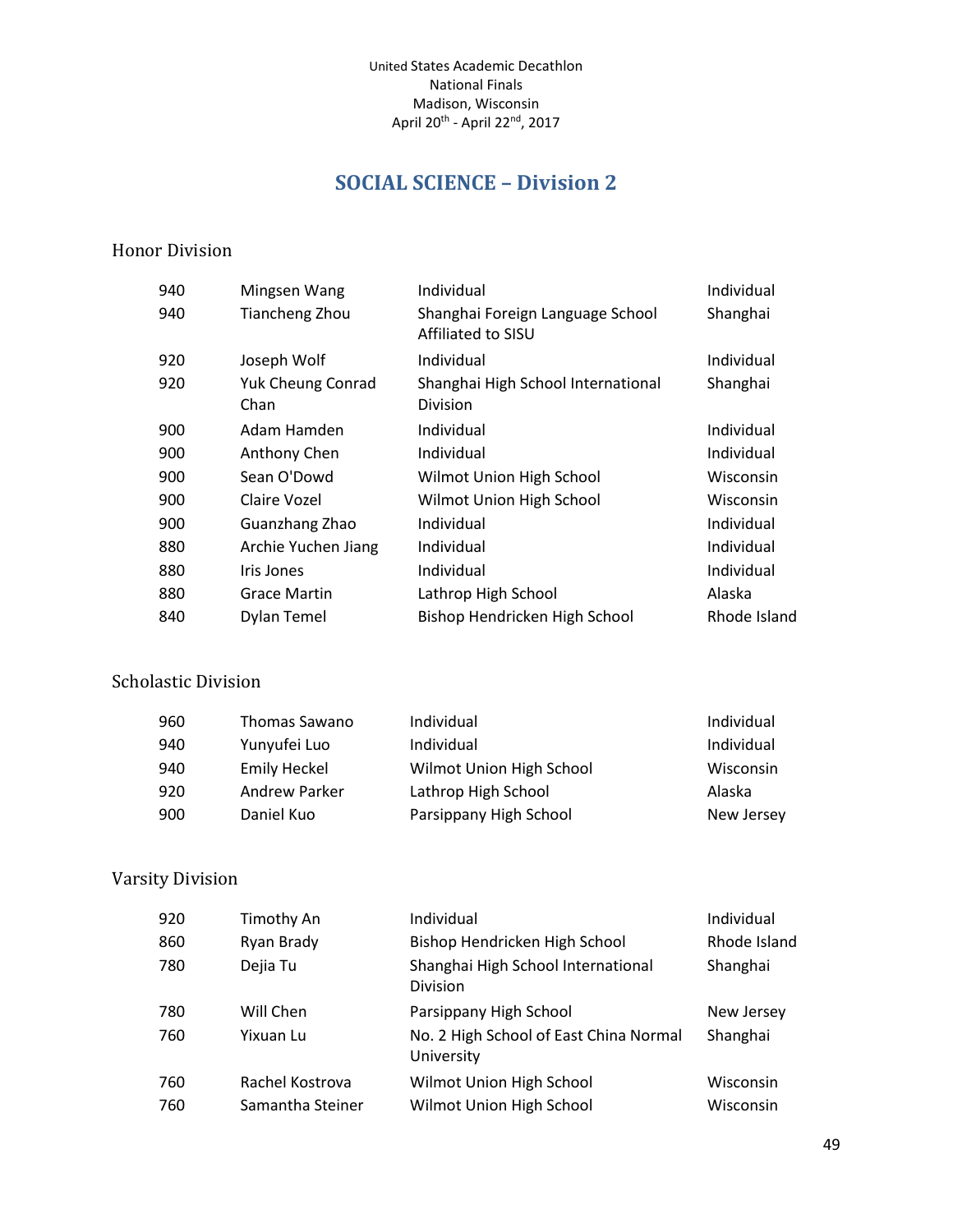# **SOCIAL SCIENCE – Division 3**

#### <span id="page-49-0"></span>Honor Division

| 980 | Yaoyi Xing            | Individual                             | Individual       |
|-----|-----------------------|----------------------------------------|------------------|
| 960 | Collin Wilcox         | Madison Academic Magnet High School    | <b>Tennessee</b> |
| 960 | Yibai Li              | Hangzhou Foreign Languages School      | Zhejiang         |
| 960 | Charlie Ross          | Individual                             | Individual       |
| 940 | <b>Gerald Righter</b> | Mount Michael Benedictine School       | Nebraska         |
| 940 | Yifan Gu              | Individual                             | Individual       |
| 940 | Amelia Lancaster      | Madison Academic Magnet High School    | <b>Tennessee</b> |
| 920 | <b>Ergiang Tang</b>   | Chengdu Jiaxiang Foreign Language      | Sichuan          |
|     |                       | School Attached to No. 7 Middle School |                  |
| 920 | Zhuohang Liu          | Individual                             | Individual       |
| 920 | <b>Qitian Hu</b>      | Individual                             | Individual       |
| 900 | Jordan Neeley         | Individual                             | Individual       |
| 900 | Yuantao Yang          | Shanghai Pinghe School                 | Shanghai         |
| 900 | Ran Tao               | Chengdu Jiaxiang Foreign Language      | Sichuan          |
|     |                       | School Attached to No. 7 Middle School |                  |
| 900 | Wells Johnstone       | Madison Academic Magnet High School    | Tennessee        |

#### Scholastic Division

| 940 | Sam Carryer       | Oakwood High School                 | Ohio      |
|-----|-------------------|-------------------------------------|-----------|
| 920 | Rebecca Gentry    | Oakwood High School                 | Ohio      |
| 900 | Drake Oberholtzer | Madison Academic Magnet High School | Tennessee |

| 920 | Matt Koch       | Oakwood High School                                            | Ohio      |
|-----|-----------------|----------------------------------------------------------------|-----------|
| 920 | Mengyu Zhang    | High School Affiliated to Shanghai<br>Jiaotong University      | Shanghai  |
| 900 | Martin Xu       | Shanghai Pinghe School                                         | Shanghai  |
| 880 | Jiahui Chen     | International Department the Affiliated<br>High School of SCNU | Guangdong |
| 880 | Dongxiao Zhang  | International Department the Affiliated<br>High School of SCNU | Guangdong |
| 860 | Shuhao Zhang    | Shanghai Pinghe School                                         | Shanghai  |
| 860 | Cameron Hendrix | Oakwood High School                                            | Ohio      |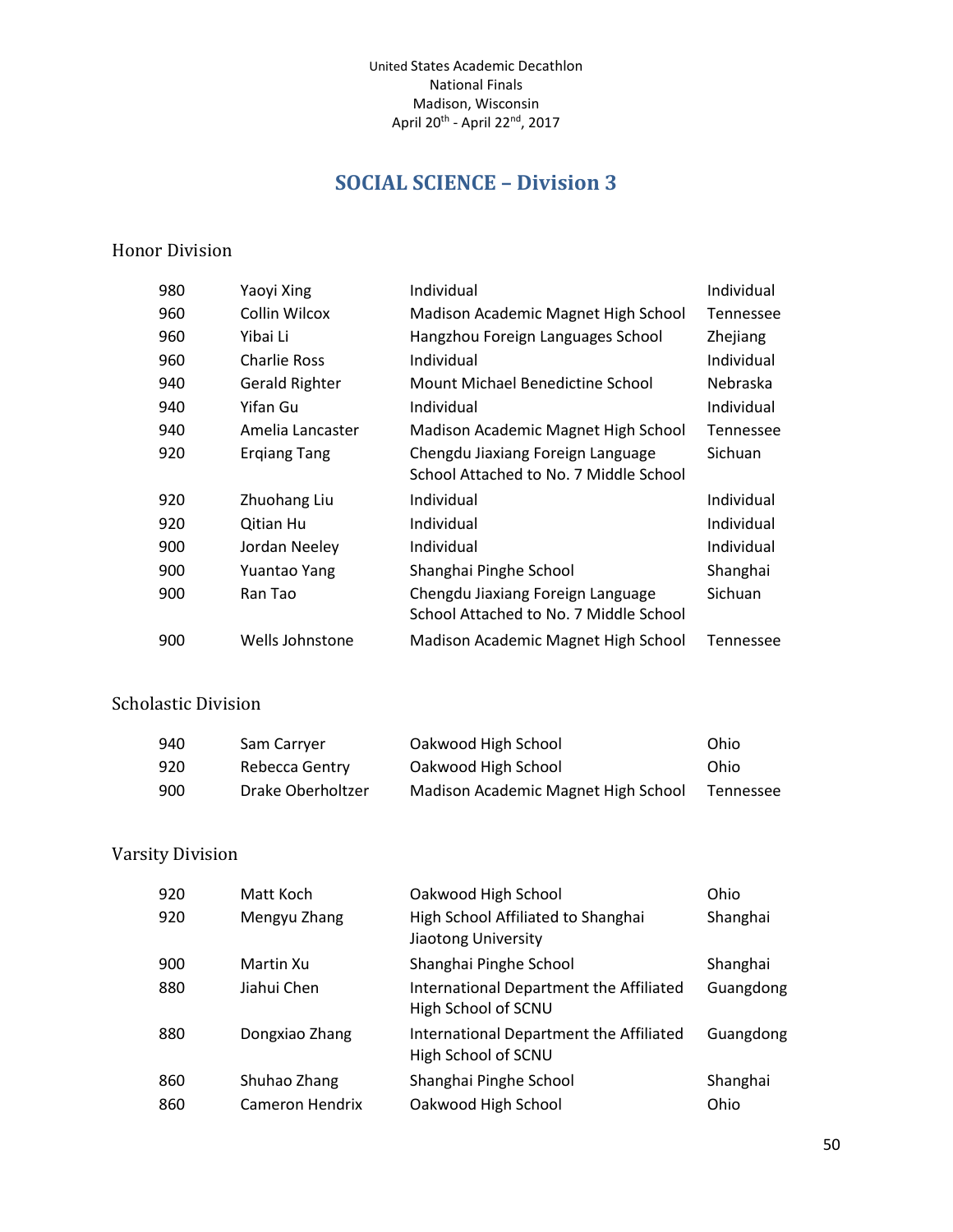<span id="page-50-0"></span>

| 800  | John Jones  | Oakwood High School    | Ohio      |
|------|-------------|------------------------|-----------|
| -800 | Jifeng Wang | Shenzhen Middle School | Guangdong |

### **ROOKIE OF THE YEAR**

<span id="page-50-1"></span>DIVISION 3 Mount Michael Benedictine High School Nebraska

## **FOUNDER'S SCHOLARSHIP**

| DIVISION 3 | Cameron Hendrix | Oakwood High School                | Ohio         |
|------------|-----------------|------------------------------------|--------------|
| DIVISION 2 | Rvan Brady      | Bishop Hendricken High School      | Rhode Island |
| DIVISION 1 | Chase Hannen    | Cedar Rapids Jefferson High School | lowa         |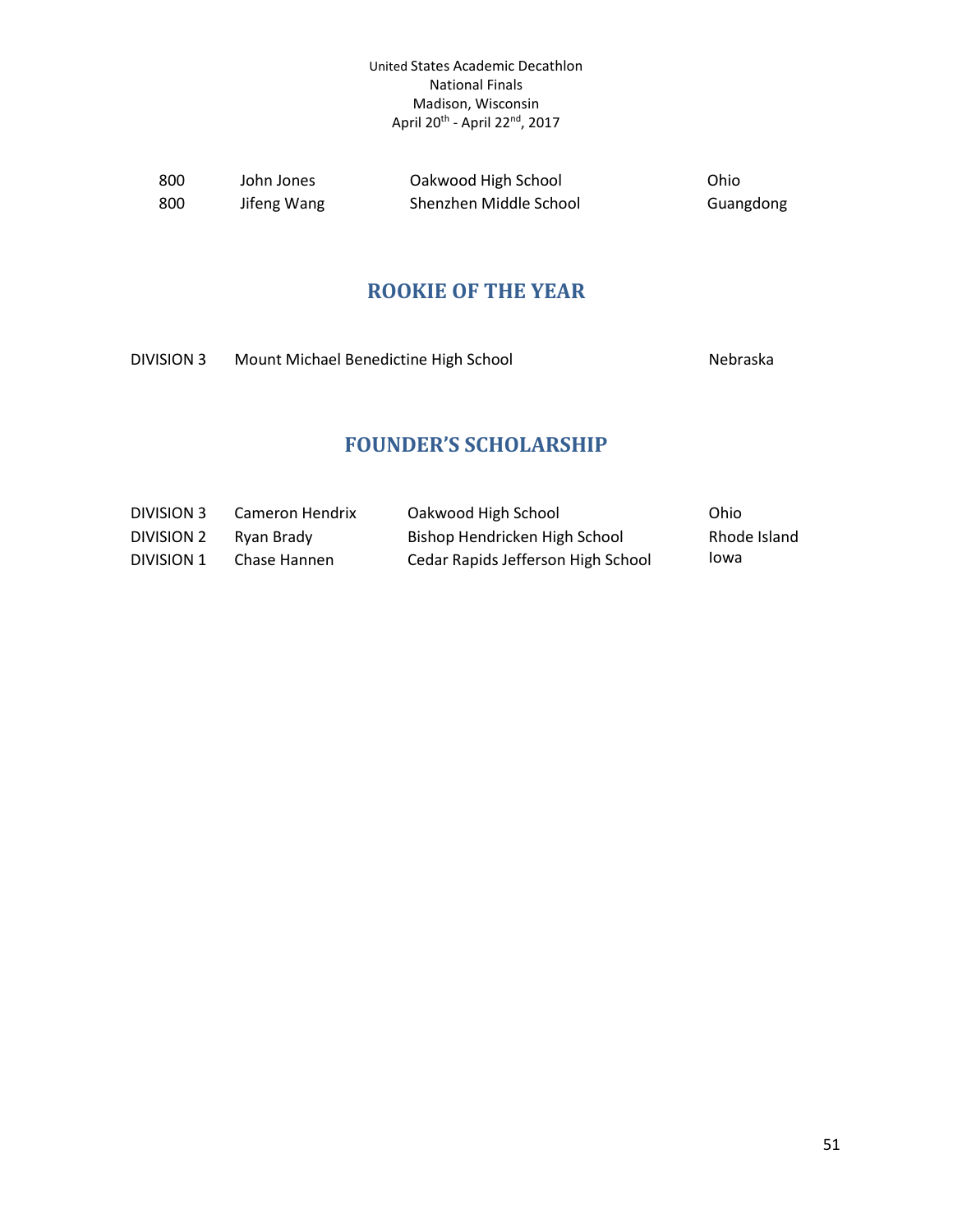# **SUPER QUIZ – DIVISION 3**

<span id="page-51-0"></span>

| 1st             | Oakwood High School              | Ohio           |
|-----------------|----------------------------------|----------------|
| 2nd             | Beijing National Day School      | <b>Beijing</b> |
| 2 <sub>nd</sub> | Kamehameha Schools               | Hawaii         |
| 2 <sub>nd</sub> | Mount Michael Benedictine School | Nebraska       |
| 3rd             | Saint Peter High School          | Minnesota      |

# **SUPER QUIZ – DIVISION 2**

<span id="page-51-1"></span>

| 1st             | Parsippany High School        | New Jersey   |
|-----------------|-------------------------------|--------------|
| 2 <sub>nd</sub> | Bishop Hendricken High School | Rhode Island |
| 2 <sub>nd</sub> | Wilmot Union High School      | Wisconsin    |
| 3rd             | Lathrop High School           | Alaska       |

# **SUPER QUIZ – DIVISION 1**

<span id="page-51-2"></span>

| 1st             | Highland Park High School           | Texas           |
|-----------------|-------------------------------------|-----------------|
| 2 <sub>nd</sub> | Granada Hills Charter High School   | California      |
| 2nd             | Whitney M. Young Magnet High School | <b>Illinois</b> |
| 3rd             | Canyon del Oro High School          | Arizona         |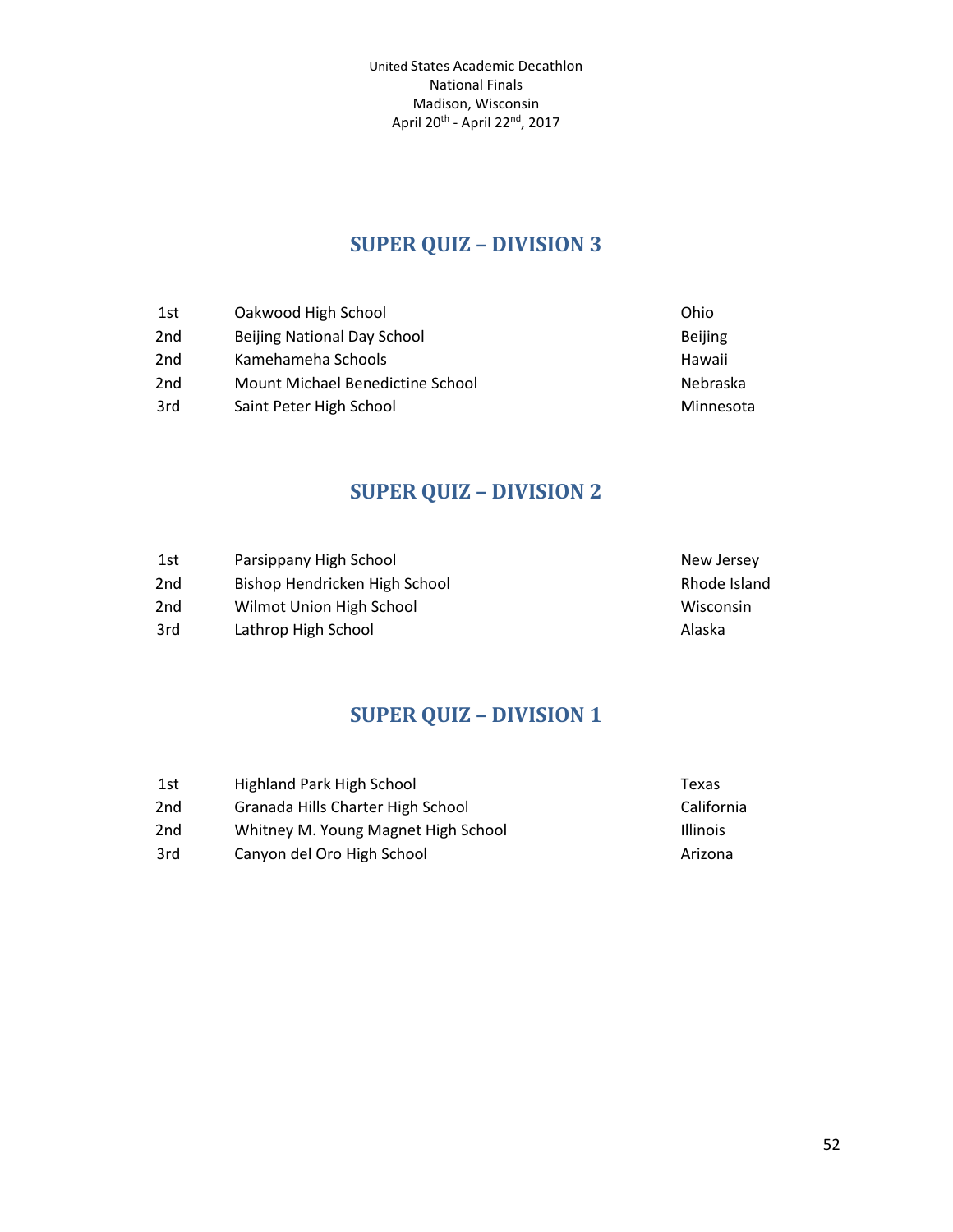# **SUPER QUIZ – RANKING**

<span id="page-52-0"></span>

| Rank           | School                                                       | Division       | Score |
|----------------|--------------------------------------------------------------|----------------|-------|
| $\mathbf{1}$   | Highland Park High School                                    | 1              | 37    |
| $\overline{2}$ | Granada Hills Charter High School                            | 1              | 35    |
| $\overline{2}$ | Whitney M. Young Magnet High School                          | $\mathbf{1}$   | 35    |
| 3              | Oakwood High School                                          | 3              | 34    |
| 4              | <b>Beijing National Day School</b>                           | 3              | 33    |
| 5              | Canyon del Oro High School                                   | $\mathbf{1}$   | 32    |
| 5              | Parsippany High School                                       | $\overline{2}$ | 32    |
| 6              | Cedar Rapids Jefferson High School                           | $\mathbf{1}$   | 31    |
| 6              | Bishop Hendricken High School                                | $\overline{2}$ | 31    |
| 6              | Wilmot Union High School                                     | $\overline{2}$ | 31    |
| 6              | Kamehameha Schools                                           | 3              | 31    |
| 6              | Mount Michael Benedictine School                             | 3              | 31    |
| $\overline{7}$ | Saint Peter High School                                      | 3              | 30    |
| 8              | Acton-Boxborough Regional High School                        | $\mathbf{1}$   | 29    |
| 8              | Lathrop High School                                          | $\overline{2}$ | 29    |
| 8              | Madison Academic Magnet High School                          | 3              | 29    |
| 8              | Shenzhen Middle School                                       | 3              | 29    |
| 9              | Shanghai High School International Division                  | $\overline{2}$ | 28    |
| 9              | Shanghai Pinghe School                                       | 3              | 28    |
| 10             | No. 2 High School of East China Normal University            | $\overline{2}$ | 27    |
| 10             | Shanghai Foreign Language School Affiliated to SISU          | $\overline{2}$ | 27    |
| 11             | North Penn High School                                       | $\mathbf{1}$   | 26    |
| 11             | Bingham High School                                          | $\mathbf{1}$   | 26    |
| 11             | Caddo Parish Magnet High School                              | $\overline{2}$ | 26    |
| 11             | International Department, the Affiliated High School of SCNU | 3              | 26    |
| 12             | Martinsville High School                                     | $\mathbf{1}$   | 25    |
| 12             | Scarborough High School                                      | $\overline{2}$ | 25    |
| 12             | Dreher High School                                           | $\overline{2}$ | 25    |
| 12             | Saint Pius X High School                                     | 3              | 25    |
| 13             | The Affiliated High School of South China Normal University  | $\mathbf{1}$   | 24    |
| 13             | WHBC of Wuhan Foreign Languages School                       | 2              | 24    |
| 14             | Lakeview-Fort Oglethorpe High School                         | $\overline{2}$ | 23    |
| 14             | Shawnee Mission South High School                            | $\overline{2}$ | 23    |
| 14             | Sugar-Salem High School                                      | 3              | 23    |
| 14             | Hangzhou Foreign Languages School                            | 3              | 23    |
| 15             | <b>Trumbull High School</b>                                  | $\mathbf{1}$   | 22    |
| 15             | Wheatland High School                                        | 3              | 22    |
| 16             | Hangzhou No. 2 High School of Zhejiang Province              | 1              | 21    |
|                |                                                              |                |       |